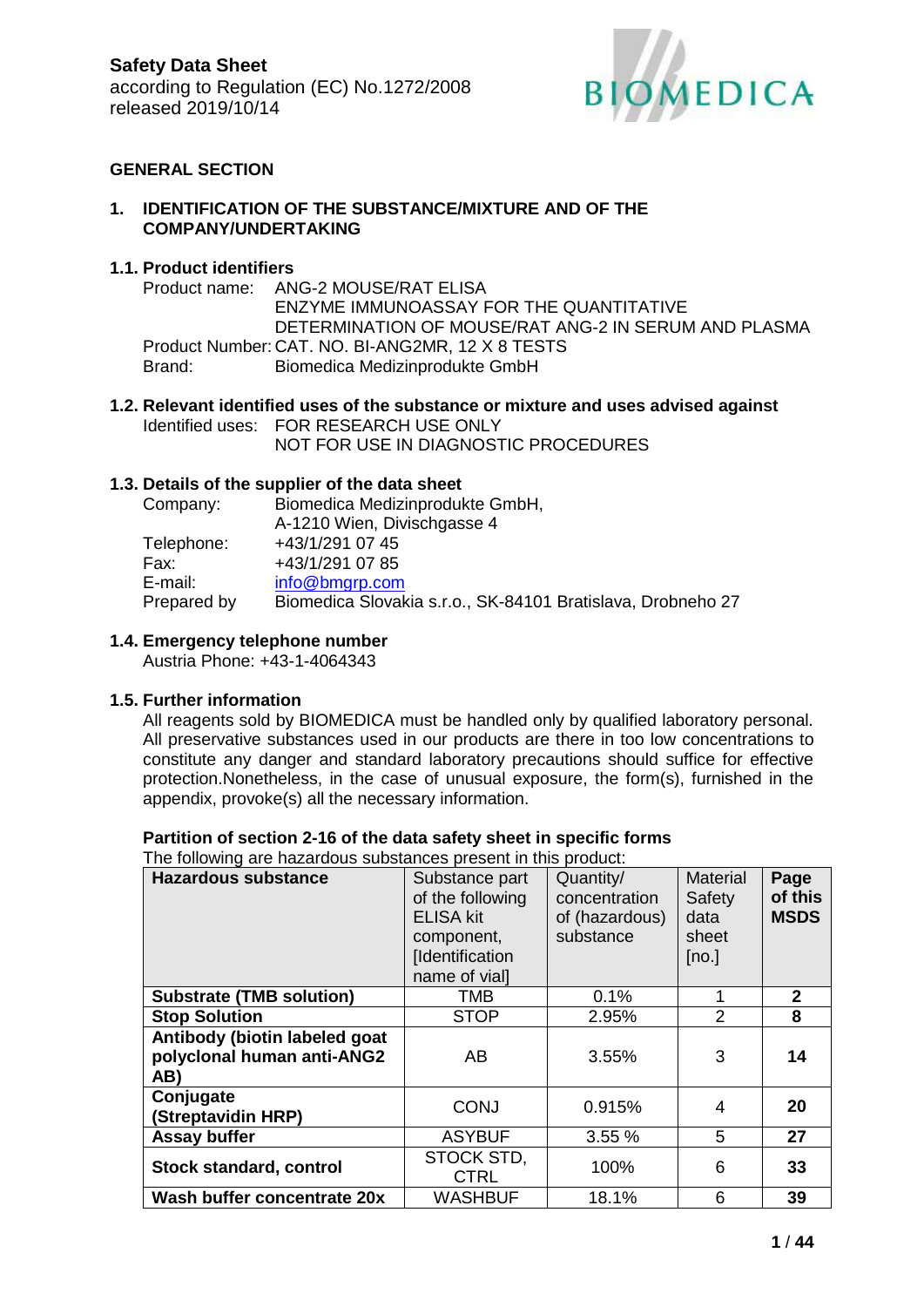

## **SPECIFIC SECTION**

#### **Material safety data sheet no.1**

#### **1. IDENTIFICATION OF THE SUBSTANCE/MIXTURE AND OF THE COMPANY/UNDERTAKING**

#### **1.1. Product identifiers**

| Kit component name: | <b>TMB</b> substrate           |
|---------------------|--------------------------------|
| component ID:       | TMB                            |
| Brand:              | Biomedica Medizinprodukte GmbH |

**1.2. Relevant identified uses of the substance or mixture and uses advised against** Identified uses: AS A SINGLE COMPONENT FOR RESEARCH USE ONLY

#### **1.3. Details of the supplier of the data sheet**

| Company:   | Biomedica Medizinprodukte GmbH, |  |
|------------|---------------------------------|--|
|            | A-1210 Wien, Divischgasse 4     |  |
| Telephone: | +43/1/291 07 45                 |  |
| Fax:       | +43/1/291 07 85                 |  |
| E-mail:    | info@bmgrp.com                  |  |

### **2. HAZARDS IDENTIFICATION**

#### **2.1. Classification of the substance or mixture**

Although it is not classified as hazardous according to the European Regulation (EC) No. 1272/2008 the product should be handled with the usual care for all chemicals, in order to avoid synergistic effects.

#### **2.2. Label elements**

| Labeling according Regulation (EC) No 1272/2008 [CLP] |      |
|-------------------------------------------------------|------|
| Pictogram                                             | none |
| Signal word                                           | none |
| Supplemental hazard statements                        | none |

#### **2.3. Other hazards**

None

#### **3. COMPOSITION/INFORMATION ON INGREDIENTS**

#### **3.1. Substances**

See section 3.2

#### **3.2. Mixtures**

#### **Dangerous components:**

| Component                             | Classification         | Percentage |  |
|---------------------------------------|------------------------|------------|--|
|                                       | R-phrases              |            |  |
| 3,3',5,5'-Tetramethylbenzidine        |                        |            |  |
| EINECS: 259-364-6                     |                        | $< 0.06\%$ |  |
| CAS-NR: 54827-17-7                    | H315, H319, H335       |            |  |
| Triethylenetetramine                  |                        |            |  |
| EINECS: 203-950-6<br>CAS-NR: 112-24-3 | H312, H314, H317, H412 | $< 0.06\%$ |  |
| Hydrogen peroxide                     |                        |            |  |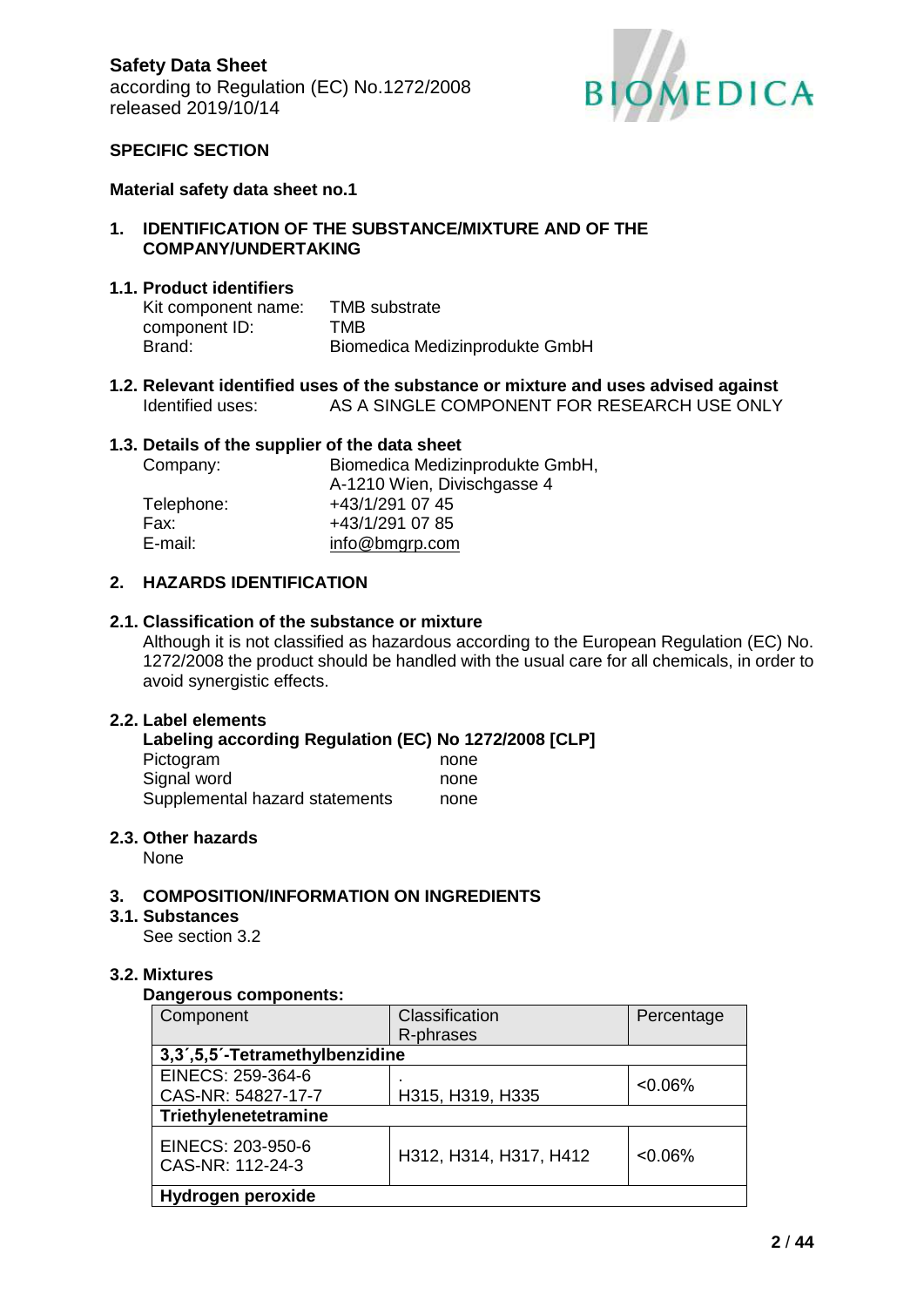

|                          | EINECS: 231-765-0<br>  CAS-NR: 7722-84-1 | $\vert$ Ox. Liq. 1; . Skin<br>Corr. 1A; H302, H318 | $<$ 0.03% |
|--------------------------|------------------------------------------|----------------------------------------------------|-----------|
| $\overline{\phantom{0}}$ |                                          |                                                    |           |

For the full text of the H-statements mentioned in this section, see section 16.

## **4. FIRST AID MEASURES**

## **4.1. Description of the first aid measures**

#### **General advice**

Contaminated clothing should be washed prior to next use. Consult a physician, show this safety data sheet to the doctor in attendance.

## **In case of skin contact**

After contact with skin carefully wash with water.

#### **In case of eye contact**

After contact with the eyes carefully rinse the opened eye with running water for several minutes and consult a physician.

#### **If swallowed**

After swallowing, rinse mouth and drink water. Consult a physician.

- **4.2. Most important symptoms and effects, both acute and delayed** No data available.
- **4.3. Indication of any immediate medical attention and special treatment needed** No data available.

## **5. FIRE-FIGHTING MEASURES**

#### **5.1. Extinguishing media**

#### **Suitable extinguishing media**

Use water spray, alcohol-resistant foam, dry chemical or carbon dioxide.

**5.2. Special hazards arising from the substance or mixture** No data available.

### **5.3. Advice for firefighters**

In case of fire toxic vapours can be released. Wear breath protective mask and protective clothes if necessary during fire fighting.

## **5.4. Further information**

The product itself is not inflammable; extinguishing measures should therefore be prepared for an environmental fire.

### **6. ACCIDENTAL RELEASE MEASURES**

**6.1. Personal precautions, protective equipment and emergency procedures** Use personal protective equipment. Avoid contact with skin and eyes.

### **6.2. Environmental precautions**

Do not let product enter drains.

**6.3. Methods and materials for containment and cleaning up** Dilute with plenty of water. Ventilate and clean affected area very carefully after having completely disposed off the material.

### **6.4. Reference to other sections**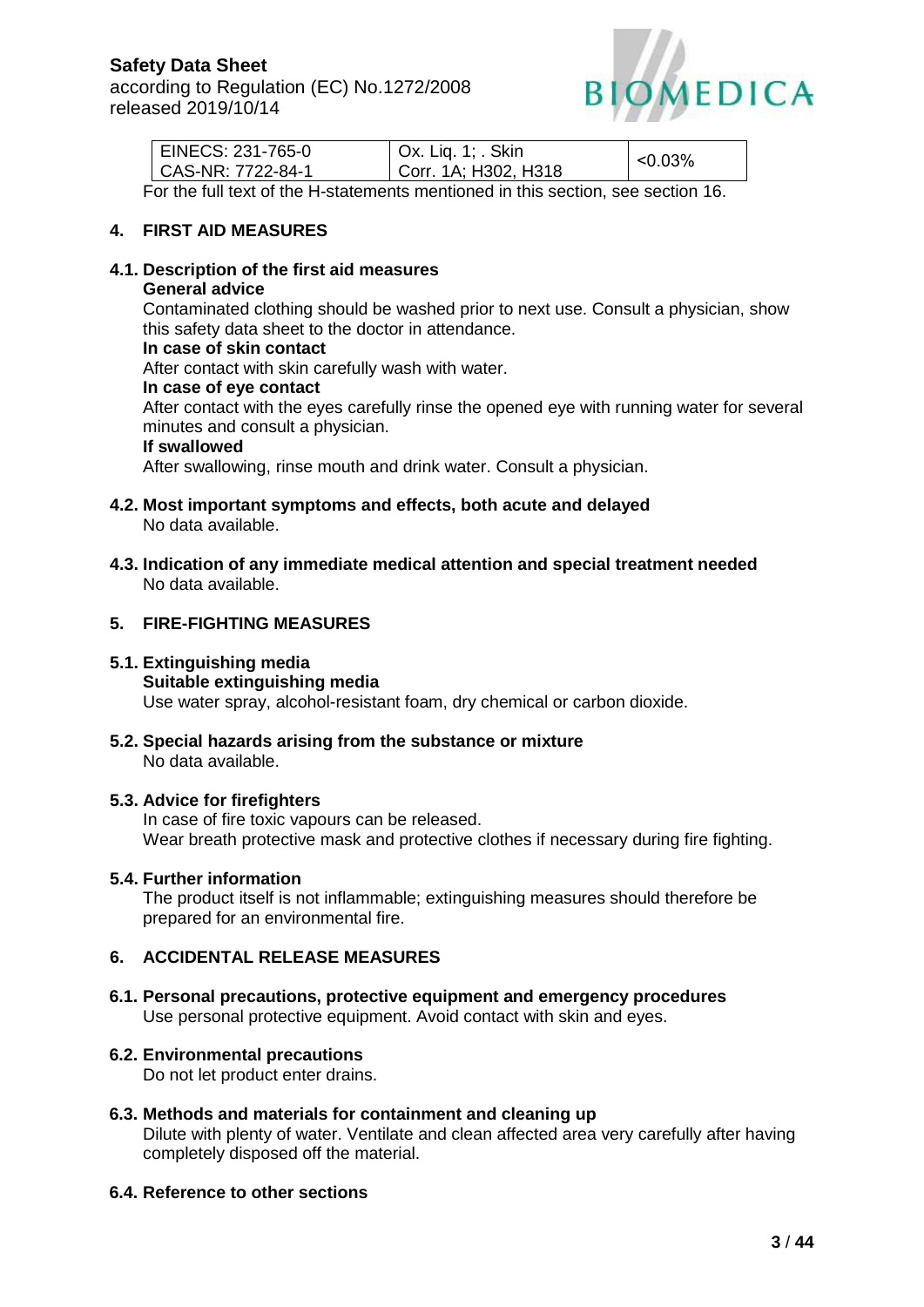

No data available.

## **7. HANDLING AND STORAGE**

#### **7.1. Precautions for safe handling**

P305 + P351 + P338 IF IN EYES: Rinse cautiously with water for several minutes. Remove contact lenses, if present and easy to do. Continue rinsing. P273 Avoid release to the environment. P280 Wear protective gloves/ protective clothing/ eye protection/ face protection.

**7.2. Conditions for safe storage, including any incompatibilities** At 2-8°C in closed HDPE or PP bottles. Protect from light.

#### **7.3. Specific end uses**

No data available.

### **8. EXPOSURE CONTROLS/PERSONAL PROTECTION**

#### **8.1. Control parameters**

#### **Components with workplace parameters**

By using the product according to the requirements, no air pollution is to be expected.

#### **8.2. Expose controls**

## **Appropriate engineering controls**

Handle in accordance with good industrial hygiene and safety practice. Wash hands before breaks and at the end of workday.

### **8.3. Personal protective equipment**

**Respiratory protection**: not required **Hand protection:** protective gloves of nitril-rubber or natural latex **Eye protection:** protective glasses. Tightly fitting safety goggles. Face-shield (8-inch minimum). Use equipment for eye protection tested and approved under appropriate government standards such as NIOSH (US) or EN 166(EU).

### **9. PHYSICAL AND CHEMICAL PROPERTIES**

### **9.1. Information on basic physical and chemical properties**

- 
- b) Colour: clear
- 
- 
- e) Melting point/freezing point: no data available.
- f) Initial boiling point and boiling range: 100°C
- 
- h) Evaporation rate: no data available.
- i) Flammability (solid, gas): no data available.
- j) Upper/lower flammability or explosive limits: no data available.
- k) Vapour pressure: no data available.
- 
- m) Relative density: 1.003 g/ml
- n) Water solubility: complete soluble/miscible

a) Appearance form:  $l$  liquid product, slightly foaming when shaken c) Odour: characteristic d) pH:  $3.1 \pm 0.5$ g) Flash point: not applicable l) Vapour density: no data available.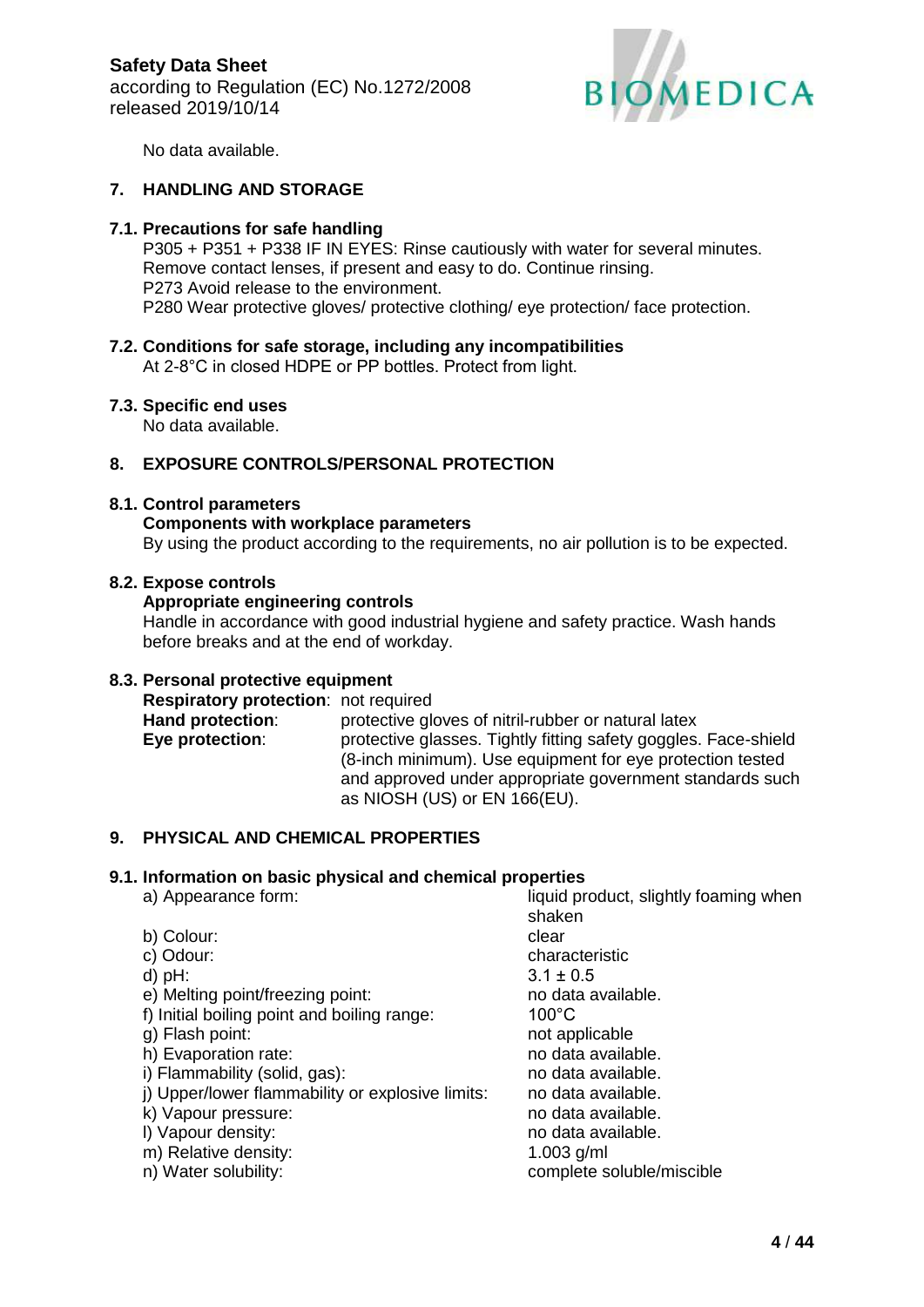according to Regulation (EC) No.1272/2008 released 2019/10/14



- o) Partition coefficient: n-octanol/water: complete soluble/miscible in protic
- p) Auto-ignition temperature: no data available.
- q) Decomposition temperature: no data available.
- 
- s) Explosive properties: no data available.
- t) Oxidizing properties: no data available.

#### **9.2. Other safety information**

No data available.

## **10. STABILITY AND REACTIVITY**

- **10.1. Reactivity** No data available.
- **10.2. Chemical stability** Chemically stable under recommended conditions of use and storage.
- **10.3. Possibility of hazardous reactions** No data available.

#### **10.4. Conditions to avoid**

Strong heat, light, especially sunlight will not cause a dangerous reaction, but destroys the quality as substrate solution.

#### **10.5. Incompatible materials**

Heavy metal salts, peroxidases and catalases will not cause a dangerous reaction, but destroys the quality as substrate solution.

**10.6. Hazardous decomposition products** High temperature or fire conditions may cause toxic vapor formation, including oxides of carbon, nitrogen, and formation of hydrogen chloride gas.

#### **11. TOXICOLOGICAL INFORMATION**

Not classified as acutely toxic by oral, dermal, or inhalation routes.

## **11.1. Information on toxicological effects**

#### **Further toxicological information:**

Quantitative data concerning toxicity of the product do not exist.

#### **12. ECOLOGICAL INFORMATION**

#### **12.1. Toxicity**

No data available.

- **12.2. Persistence and degradability** No data available.
- **12.3. Bio-accumulative potential** No data available.
- **12.4. Mobility in soil**

solvents r) Viscosity: no data available.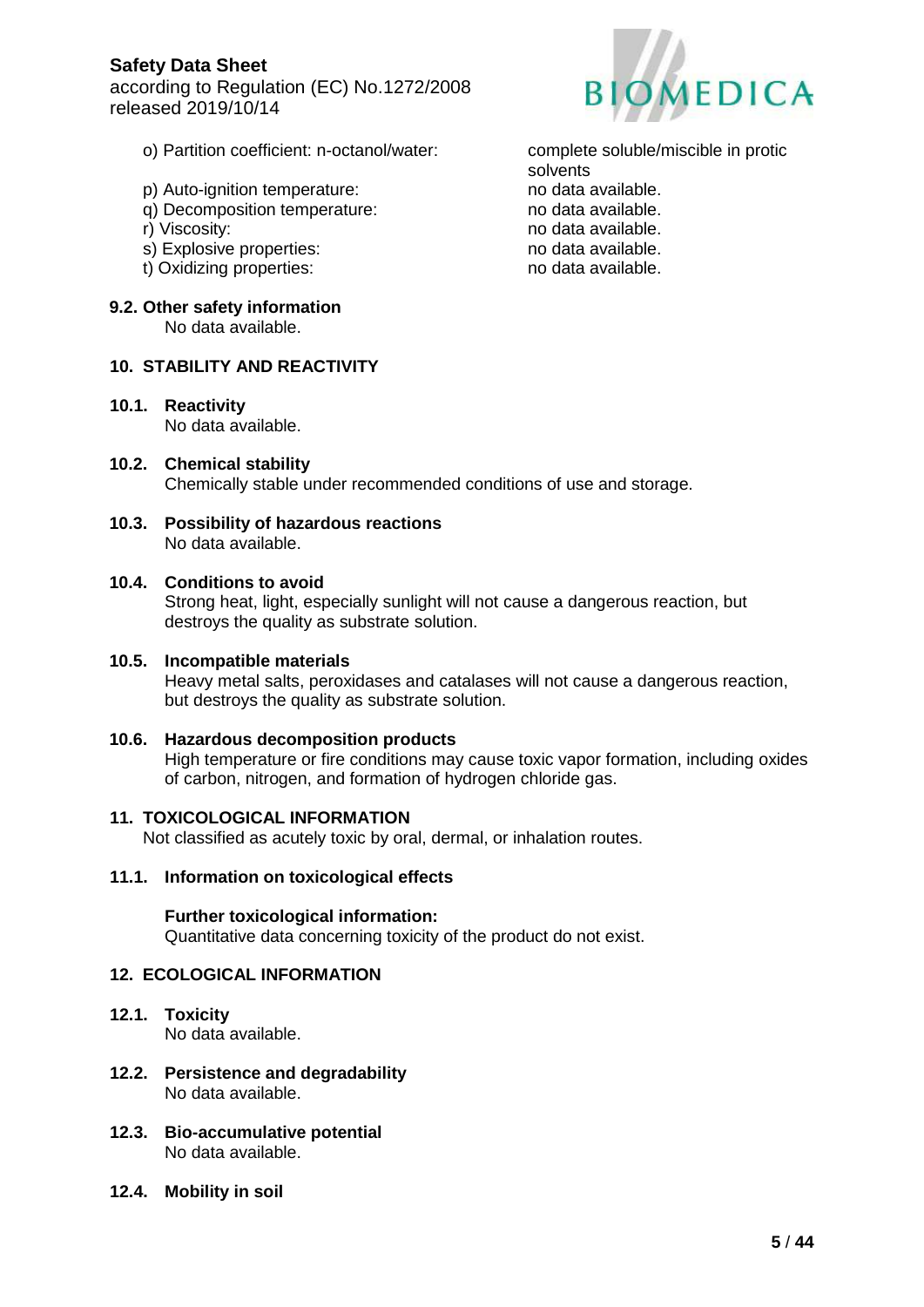

No data available.

**12.5. Results of PBT and vPvB assessment** No data available.

## **12.6. Other adverse effects**

If used properly, no ecological problems are to be expected.

## **13. DISPOSAL CONSIDERATIONS**

# **13.1. Waste treatment methods**

## **Product**

May not be discarded together with the normal waste.

Chemicals or remaining residues have to be treated as special waste and should be discarded according to the appropriate legislation. Information can be collected from the responsible public authorities.

#### **Contaminated packaging**

Disposal according to the instructions of the public authorities. Contaminated packages have to be treated like the substance itself. Packaging, that is not contaminated, can be recycled or treated like normal house garbage.

## **14. TRANSPORT INFORMATION**

- **14.1. UN number** Non-regulated, non-hazardous for transport.
- **14.2. UN proper shipping name** Non-regulated, non-hazardous for transport.
- **14.3. Transport hazard class(es)** Non-regulated, non-hazardous for transport.

### **14.4. Packaging group** Non-regulated, non-hazardous for transport.

- **14.5. Environmental hazards** No data available.
- **14.6. Reportable Quantity (RQ)** No data available.
- **14.7. Emergency Telephone Number (during transport)** CHEMTREC: 1-800-424-9300 (US and Canada) 1-703-527-3887 (International shipments)
- **14.8. Special precautions for user** No data available.

# **15. REGULATORY INFORMATION**

This safety datasheet complies with the requirements of Regulation (EC) No.1272/2008.

**15.1. Safety, health and environmental regulations/legislation specific for the substance or mixture**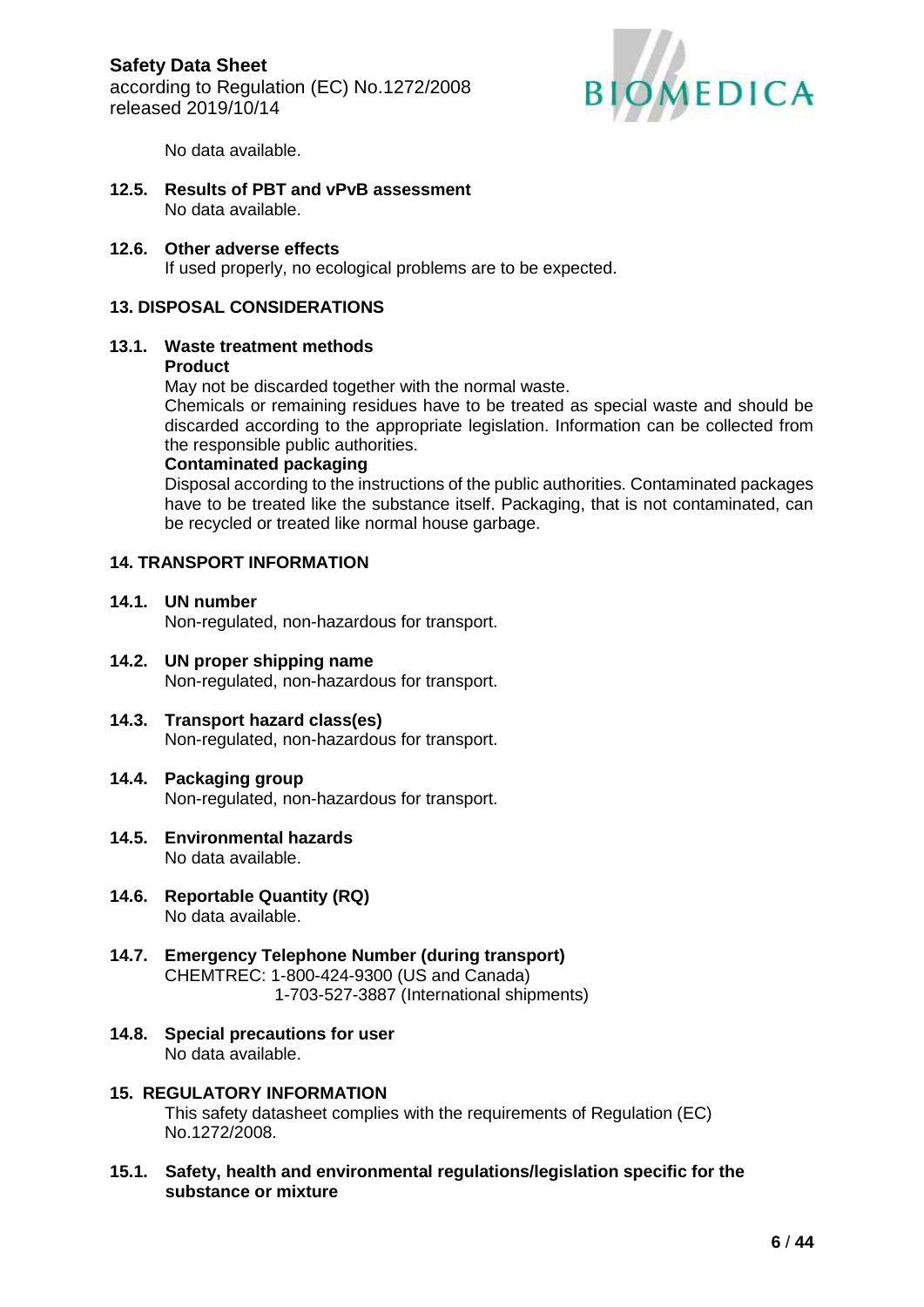

Symbol: not applicable. Designation: not applicable.

#### **15.2. Chemical Safety assessment**

Water endangering class 1 (self-classification): low potential of water endangering.

#### **16. OTHER INFORMATION Text of H-code(s) mentioned in Section 3**

| classification | <b>Number</b> | description                                        |  |
|----------------|---------------|----------------------------------------------------|--|
|                | 302           | Harmful if swallowed.                              |  |
|                | 314           | Causes severe skin burns and eye damage.           |  |
|                | 312           | Harmful in contact with skin.                      |  |
|                | 317           | May cause an allergic skin reaction                |  |
| н              | 318           | Causes serious eye damage                          |  |
|                | 315           | Causes skin irritation.                            |  |
|                | 319           | Causes serious eye irritation.                     |  |
|                | 335           | May cause respiratory irritation.                  |  |
|                | 412           | Harmful to aquatic life with long lasting effects. |  |

### **Further information**

The above information is believed to be correct but does not purport to be all inclusive and shall be used only as a guide. The information in this document is based on the present state of our knowledge and is applicable to the product with regard to appropriate safety precautions. It does not represent any guarantee of the properties of the product. Biomedica Medizinprodukte GmbH shall not be held liable for any damage resulting from handling or from contact with the above product. See reverse side of invoice or packing slip for additional terms and conditions of sale.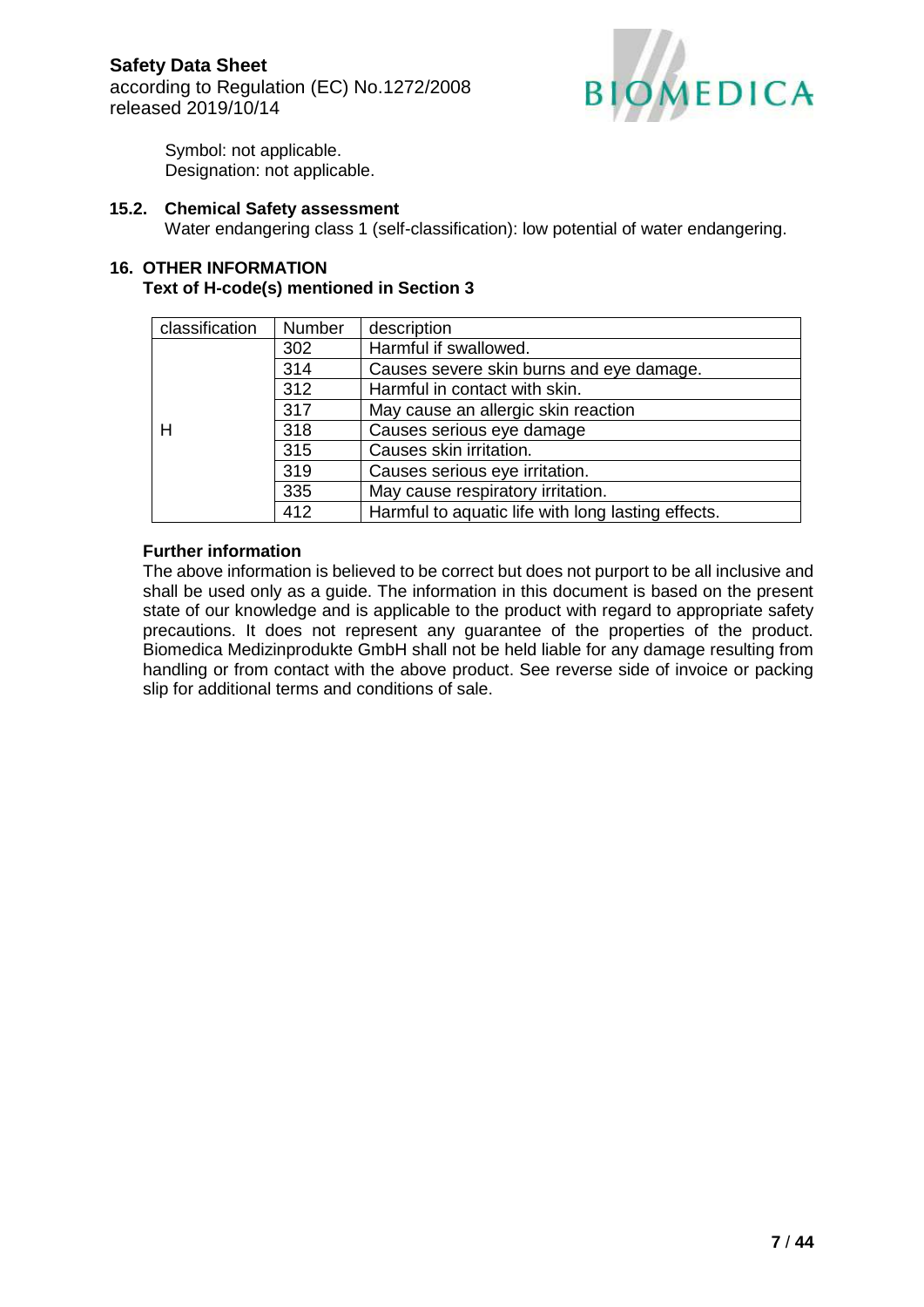

### **SPECIFIC SECTION**

#### **Material safety data sheet no.2**

## **1. IDENTIFICATION OF THE SUBSTANCE/MIXTURE AND OF THE COMPANY/UNDERTAKING**

## **1.1. Product identifiers**

| Kit component name: | Sulfuric acid $(H2SO4)$        |
|---------------------|--------------------------------|
| component ID:       | <b>STOP</b>                    |
| Brand:              | Biomedica Medizinprodukte GmbH |

**1.2. Relevant identified uses of the substance or mixture and uses advised against** Identified uses: AS SINGLE COMPONENT FOR RESEARCH USE ONLY

#### **1.3. Details of the supplier of the data sheet**

| Biomedica Medizinprodukte GmbH, |
|---------------------------------|
| A-1210 Wien, Divischgasse 4     |
| +43/1/291 07 45                 |
| +43/1/291 07 85                 |
| info@bmgrp.com                  |
|                                 |

#### **2. HAZARDS IDENTIFICATION**

#### **2.1. Classification of the substance or mixture**

Not classified as hazardous according to Regulation (EC) No. 1272/2008.

| <b>Label elements</b>                                 |      |
|-------------------------------------------------------|------|
| Labeling according Regulation (EC) No 1272/2008 [CLP] |      |
| Pictogram                                             | none |
| Signal word                                           | none |
| Supplemental hazard statements                        | none |

#### **2.2. Other hazards**

No data available.

#### **3. COMPOSITION/INFORMATION ON INGREDIENTS**

#### **3.1 Substances**

See section 3.2

#### **3.2. Mixtures**

| Component              | Classification               | Percentage |  |  |  |
|------------------------|------------------------------|------------|--|--|--|
| <b>Sulfuric acid</b>   |                              |            |  |  |  |
| CAS-No. 7664-93-9      | Skin Corr. Category 1A;      |            |  |  |  |
| EC-Nr. 231-639-5       | Corrosive to metals (Cat 1); | 2.95%      |  |  |  |
| INDEX-Nr. 016-020-00-8 | H 315, H319, H335            |            |  |  |  |
| Water                  |                              |            |  |  |  |
| CAS-No. 7732-18-5      |                              | 97.05%     |  |  |  |
| EC-No. 231-791-2       |                              |            |  |  |  |

For the full text of the H-statements mentioned in this section, see section 16.

### **4. FIRST AID MEASURES**

### **4.1. Description of the first aid measures**

#### **General advice**

Consult a physician, show this safety data sheet to the doctor in attendance.

#### **If inhaled**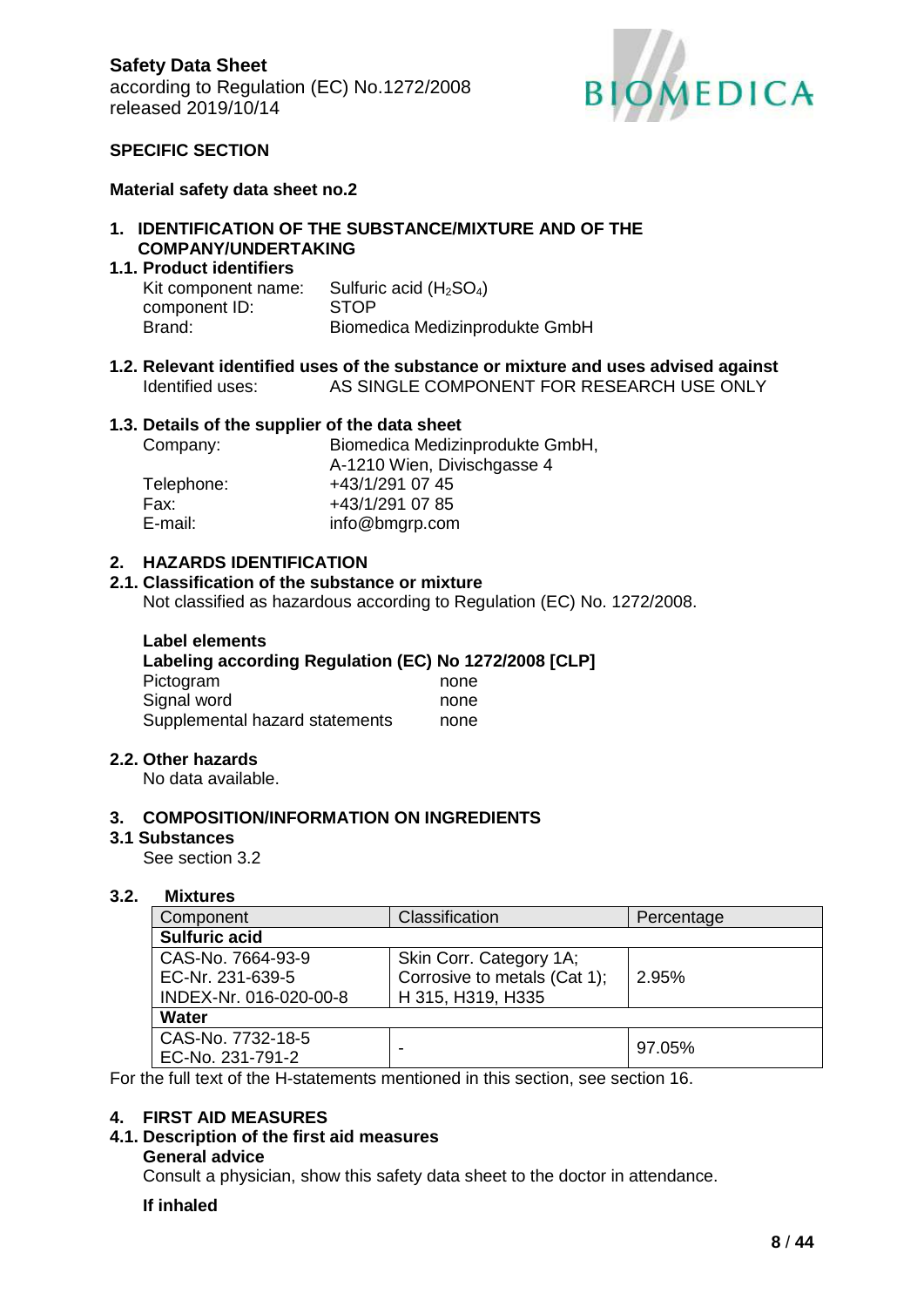according to Regulation (EC) No.1272/2008 released 2019/10/14



If breathed in, move person into fresh air. If not breathing, give artificial respiration. Consult a physician.

#### **In case of skin contact**

Take off contaminated clothing and shoes immediately. Wash off with soap and plenty of water. Consult a physician.

#### **In case of eye contact**

Rinse thoroughly with plenty of water for at least 15 min and consult a physician.

#### **If swallowed**

Do NOT induce vomiting. Never give anything by mouth to an unconscious person. Rinse mouth with water. Consult a physician.

- **4.2. Most important symptoms and effects, both acute and delayed** No data available.
- **4.3. Indication of any immediate medical attention and special treatment needed** No data available.

## **5. FIRE-FIGHTING MEASURES**

- **5.1. Extinguishing media Suitable extinguishing media** Use water spray, alcohol-resistant foam, dry chemical or carbon dioxide.
- **5.2. Special hazards arising from the substance or mixture** No data available.

#### **5.3. Advice for firefighters**

Wear self contained breathing apparatus for fire fighting if necessary.

#### **5.4. Further information**

No data available.

## **6. ACCIDENTAL RELEASE MEASURES**

**6.1. Personal precautions, protective equipment and emergency procedures** Use personal protective equipment. Avoid breathing vapours, mist or gas. Ensure adequate ventilation. Evacuate personnel to safe areas.

### **6.2. Environmental precautions**

Do not let product enter drains.

### **6.3. Methods and materials for containment and cleaning up**

Soak up with inert absorbent material and dispose of as hazardous waste. Keep in suitable, closed containers for disposal.

### **6.4. Reference to other sections**

No data available.

## **7. HANDLING AND STORAGE**

## **7.1. Precautions for safe handling**

- P280 Wear protective gloves/protective clothing/eye protection/face protection.
- P301+P330+P331 If swallowed: Rinse mouth out, do not induce vomiting.
- P305+P351 IN CASE OF CONTACT WITH THE EYES: Rinse carefully with water for a few minutes. Remove any contact lenses if possible. Continue rinsing.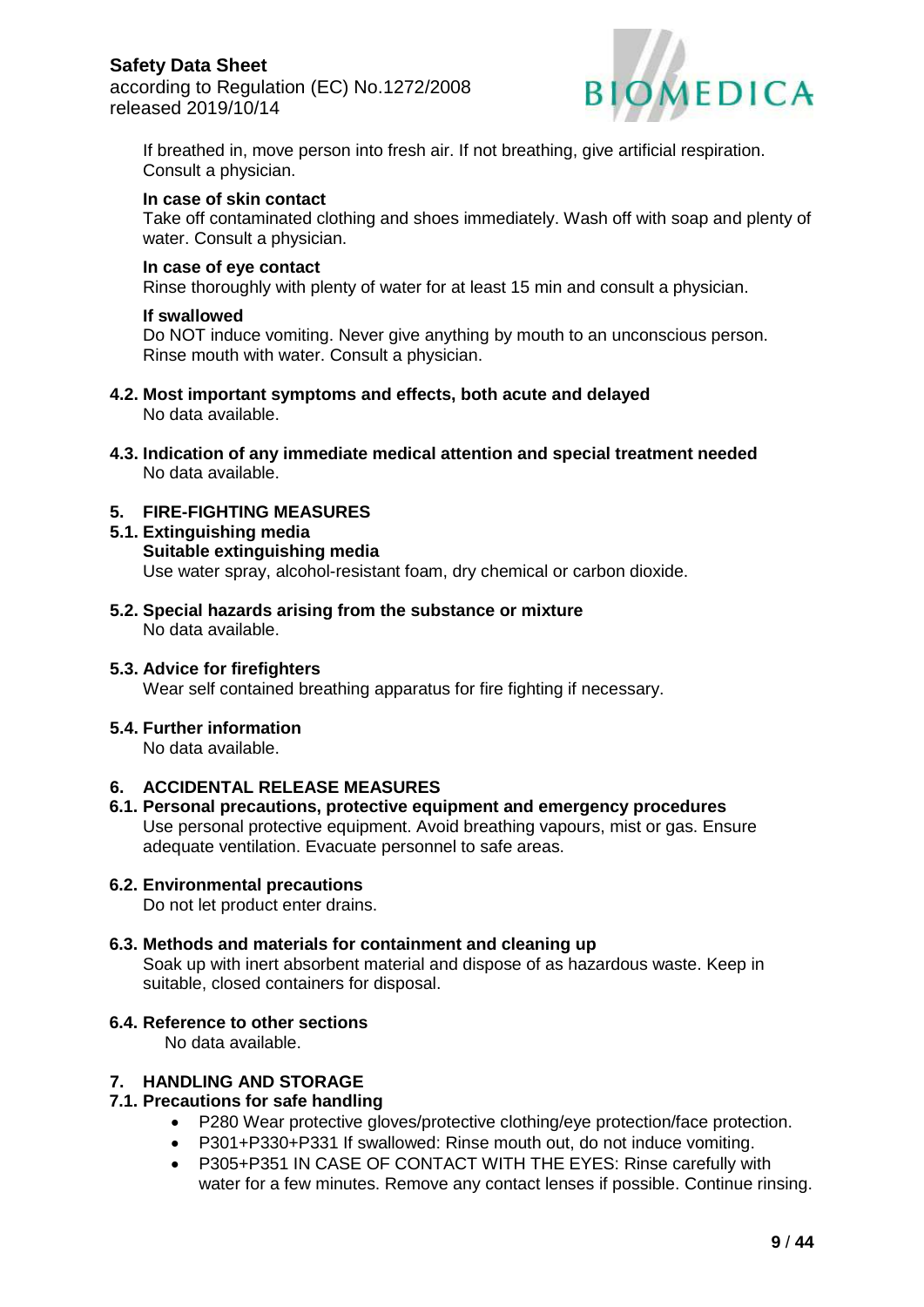according to Regulation (EC) No.1272/2008 released 2019/10/14



## **7.2. Conditions for safe storage, including any incompatibilities**

Store in a cool place. Keep container tightly closed in a dry and well-ventilated place. Containers which are opened must be carefully resealed and kept upright to prevent leakage.

## **7.3. Specific end uses**

No data available.

## **8. EXPOSURE CONTROLS/PERSONAL PROTECTION**

#### **8.1. Control parameters**

**Components with workplace parameters** No data available.

#### **8.2. Expose controls**

#### **Appropriate engineering controls**

Handle in accordance with good industrial hygiene and safety practice. Wash hands before breaks and at the end of workday.

### **8.3. Personal protective equipment**

#### **Eye/face protection**

Tightly fitting safety goggles. Face-shield (8-inch minimum). Use equipment for eye protection tested and approved under appropriate government standards such as NIOSH (US) or EN 166 (EU).

## **Skin protection**

Handle with gloves. Gloves must be inspected prior to use. Use proper glove removal technique (without touching glove's outer surface) to avoid skin contact with this product. Dispose of contaminated gloves after use in accordance with applicable laws and good laboratory practices. Wash and dry hands. The selected protective gloves have to satisfy the specifications of EU Directive 89/686/EEC and the standard EN 374 derived from it.

#### **Body protection**

Lab coat protecting against chemicals, the type of protective equipment must be selected according to the concentration and amount of the dangerous substance at the specific workplace.

#### **Respiratory protection**

Where risk assessment shows air-purifying respirators are appropriate use a full-face respirator with multi-purpose combination (US) or type ABEK (EN 14387) respirator cartridges as a backup to engineering controls. If the respirator is the sole means of protection, use a full-face supplied air respirator. Use respirators and components tested and approved under appropriate government standards such as NIOSH (US) or CEN (EU).

### **9. PHYSICAL AND CHEMICAL PROPERTIES**

#### **9.1. Information on basic physical and chemical properties**

| a) Appearance form:                              | liquid             |
|--------------------------------------------------|--------------------|
| b) Odour:                                        | no data available. |
| c) Odour Threshold:                              | no data available. |
| $d$ ) pH:                                        | no data available. |
| e) Melting point/freezing point:                 | no data available. |
| f) Initial boiling point and boiling range:      | no data available. |
| g) Flash point:                                  | no data available. |
| h) Evapour ation rate:                           | no data available. |
| i) Flammability (solid, gas):                    | no data available. |
| i) Upper/lower flammability or explosive limits: | no data available. |
|                                                  |                    |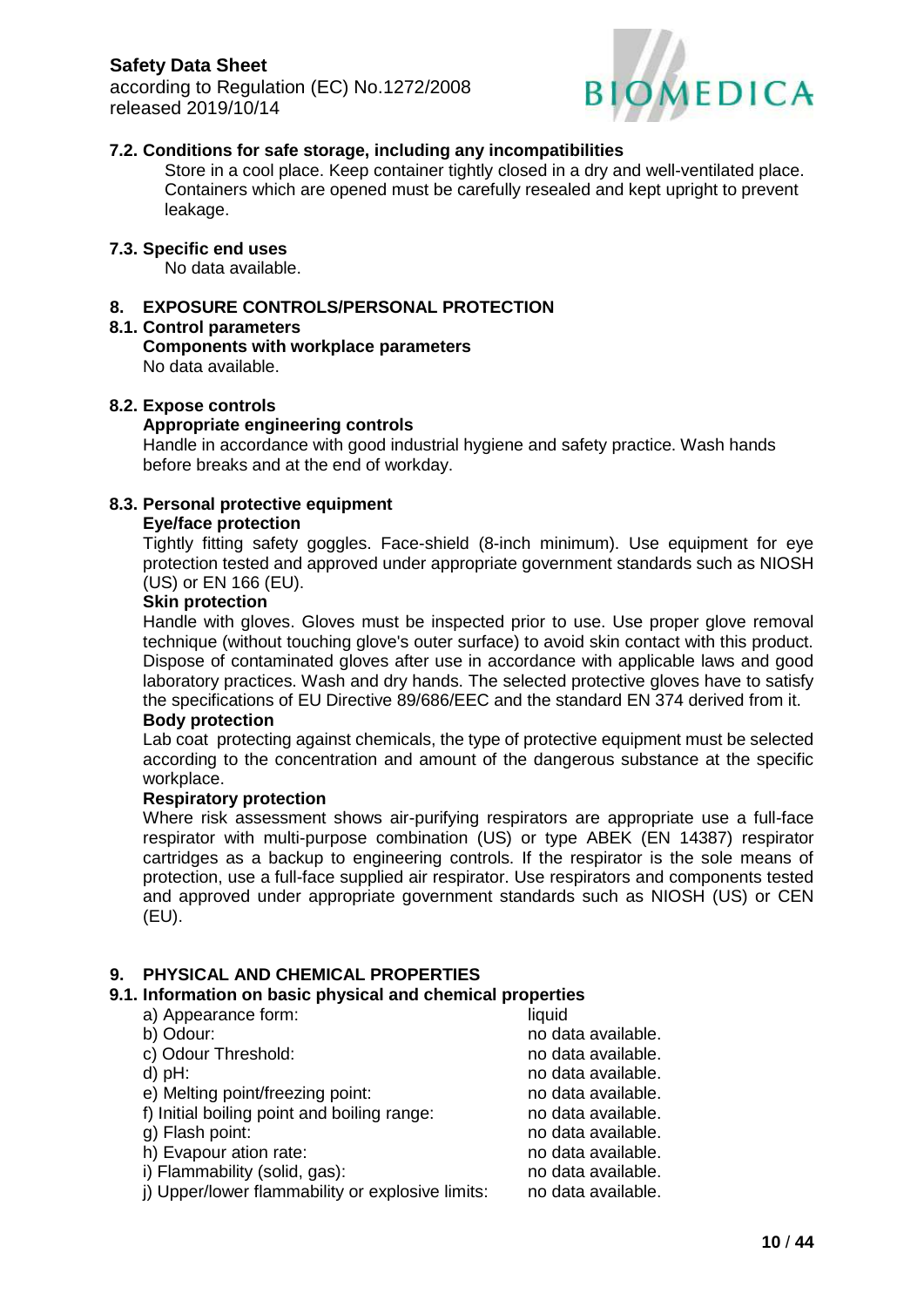according to Regulation (EC) No.1272/2008 released 2019/10/14



- k) Vapour pressure: no data available.
- 
- m) Relative density: no data available.
- n) Water solubility: no data available.
- o) Partition coefficient: n-octanol/water: no data available.
- p) Auto-ignition temperature: no data available.
- q) Decomposition temperature: no data available.
- 
- s) Explosive properties: no data available.
- t) Oxidizing properties: no data available.

#### **9.2.Other safety information**

No data available.

## **10. STABILITY AND REACTIVITY**

- **10.1. Reactivity** No data available.
- **10.2. Chemical stability** Chemically stable under recommended conditions of use and storage..
- **10.3. Possibility of hazardous reactions** No data available.
- **10.4. Conditions to avoid** No data available.
- **10.5. Incompatible materials** No data available.
- **10.6. Hazardous decomposition products** No data available.

### **11. TOXICOLOGICAL INFORMATION**

#### **11.1. Information on toxicological effects Acute toxicity** No data available. **Skin corrosion/irritation** No data available. **Serious eye damage/eye irritation** No data available. **Respiratory or skin sensitization** No data available. **Germ cell mutagenicity** No data available. **Carcinogenicity** IARC: 3 - Group 3: Not classifiable as to its carcinogenicity to humans (Sulfuric acid) **Reproductive toxicity** No data available. **Specific target organ toxicity - single exposure** No data available. **Specific target organ toxicity - repeated exposure** No data available. **Aspiration hazard** No data available. **Potential health effects**

l) Vapour density: no data available. r) Viscosity: no data available.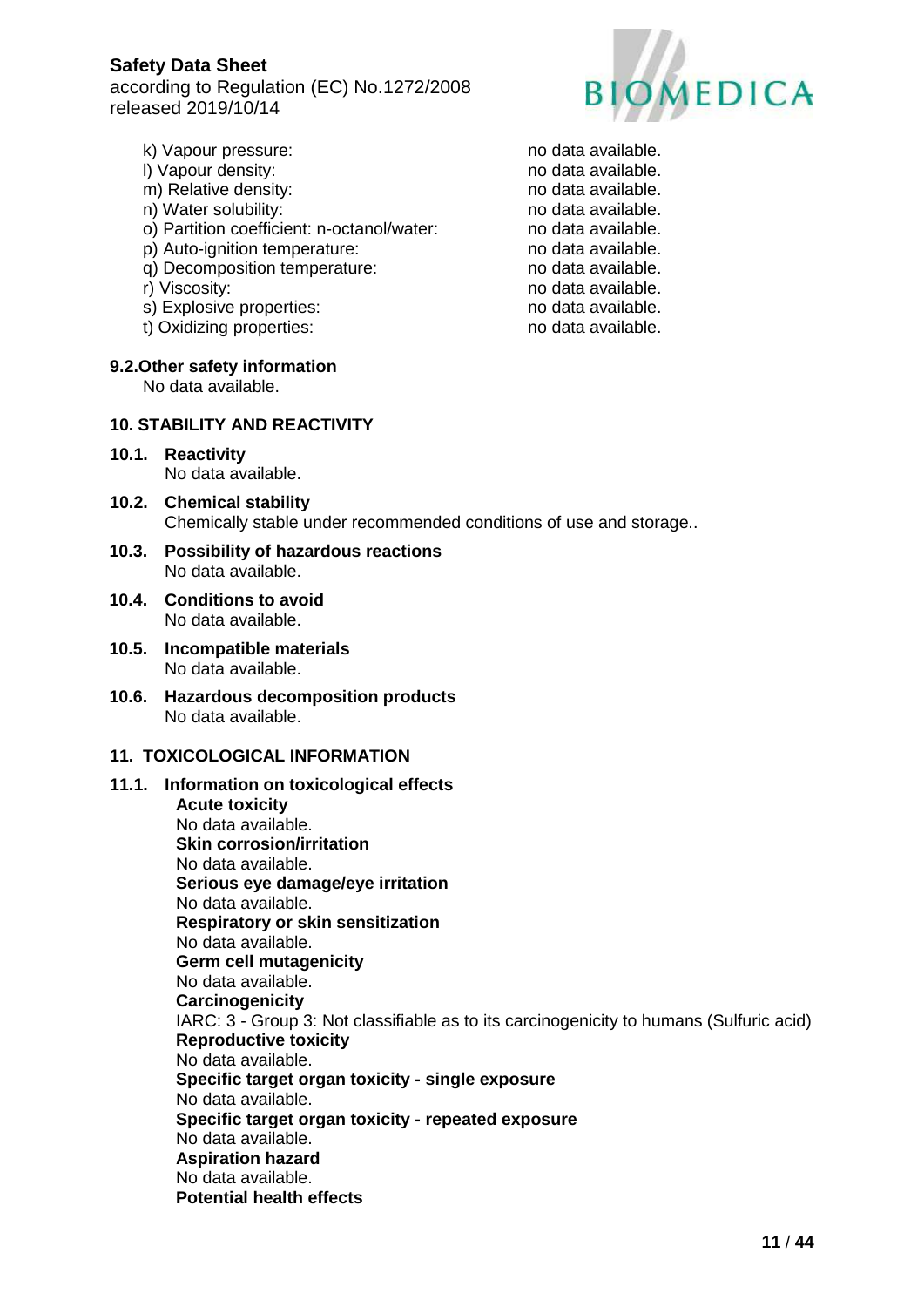according to Regulation (EC) No.1272/2008 released 2019/10/14



| <b>Inhalation</b> | May be harmful if inhaled. Material is extremely destructive to<br>the tissue of the mucous membranes and upper respiratory<br>tract. |
|-------------------|---------------------------------------------------------------------------------------------------------------------------------------|
| Ingestion         | May be harmful if swallowed. Causes burns.                                                                                            |
| <b>Skin</b>       | May be harmful if absorbed through skin. Causes skin burns.                                                                           |
| <b>Eyes</b>       | May be harmful in contact with eyes. Causes eye burns.                                                                                |

 **Additional information** No data available.

#### **12. ECOLOGICAL INFORMATION**

- **12.1. Toxicity** No data available.
- **12.2. Persistence and degradability** No data available.
- **12.3. Bio-accumulative potential** No data available.
- **12.4. Mobility in soil** No data available.
- **12.5. Results of PBT and vPvB assessment** No data available.
- **12.6. Other adverse effects** No data available.

### **13. DISPOSAL CONSIDERATIONS**

**13.1. Waste treatment methods Product** Offer surplus and non-recyclable solutions to a licensed disposal company. **Contaminated packaging** Dispose of as unused product.

## **14. TRANSPORT INFORMATION**

- **14.1. UN number** Non-regulated, non-hazardous for transport.
- **14.2. UN proper shipping name** Non-regulated, non-hazardous for transport.
- **14.3. Transport hazard class(es)** Non-regulated, non-hazardous for transport.
- **14.4. Packaging group** Non-regulated, non-hazardous for transport.
- **14.5. Environmental hazards** No data available.
- **14.6. Reportable Quantity (RQ)** No data available.
- **14.7. Emergency Telephone Number (during transport)** CHEMTREC: 1-800-424-9300 (US and Canada)

1-703-527-3887 (International shipments)

**14.8. Special precautions for user** No data available.

## **15. REGULATORY INFORMATION**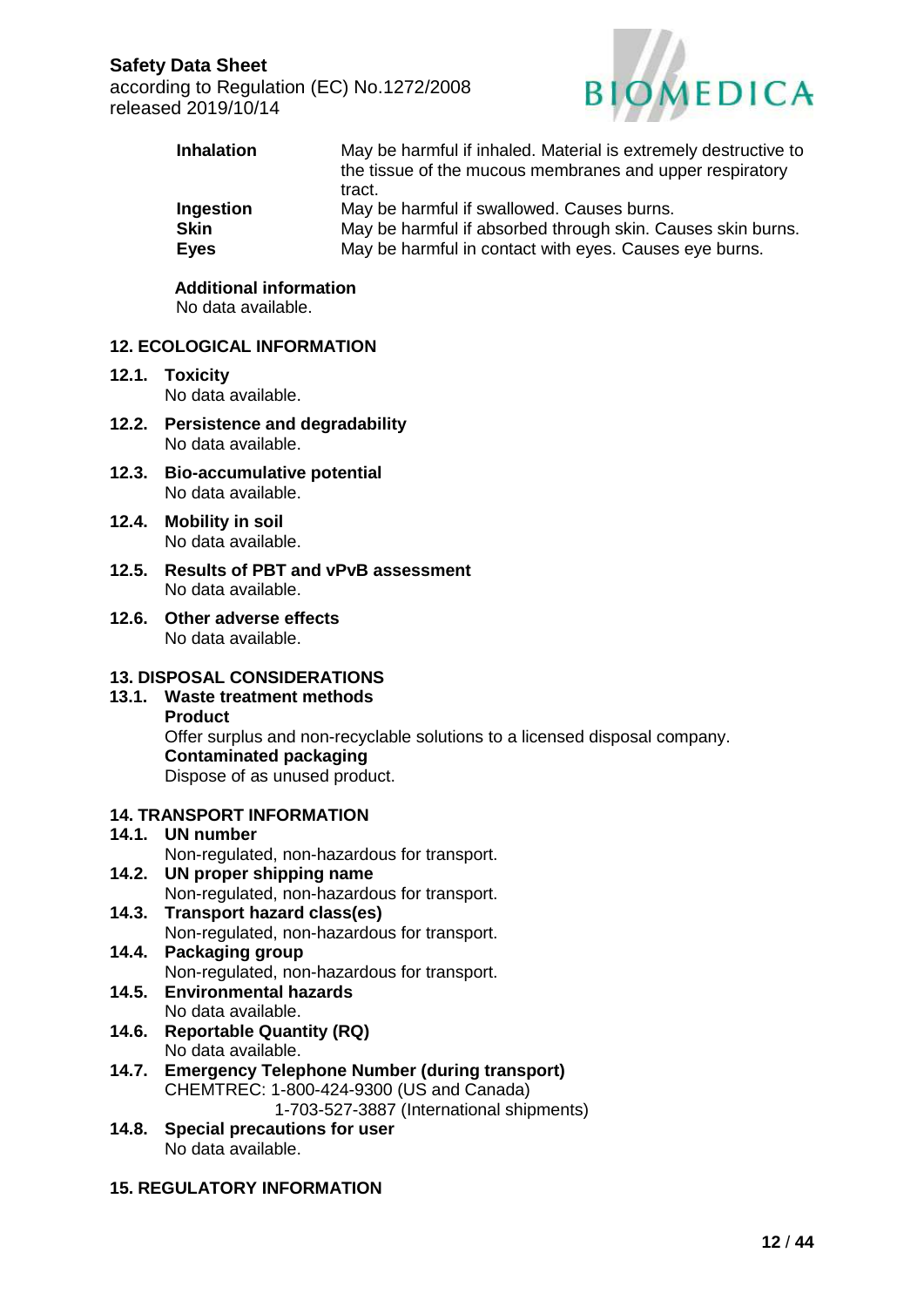

This safety datasheet complies with the requirements of Regulation (EC) No.1272/2008.

- **15.1. Safety, health and environmental regulations/legislation specific for the substance or mixture** No data available.
- **15.2. Chemical safety assessment** No data available.

#### **16. OTHER INFORMATION**

#### **Text of H-code(s) mentioned in Section 3**

| <b>Classification   Number</b> |     | description                   |
|--------------------------------|-----|-------------------------------|
|                                | 315 | Causes severe skin burns      |
|                                | 319 | Causes severe eyes irritation |

#### **Further information**

The above information is believed to be correct but does not purport to be all inclusive and shall be used only as a guide. The information in this document is based on the present state of our knowledge and is applicable to the product with regard to appropriate safety precautions. It does not represent any guarantee of the properties of the product. Biomedica Medizinprodukte GmbH shall not be held liable for any damage resulting from handling or from contact with the above product. See reverse side of invoice or packing slip for additional terms and conditions of sale.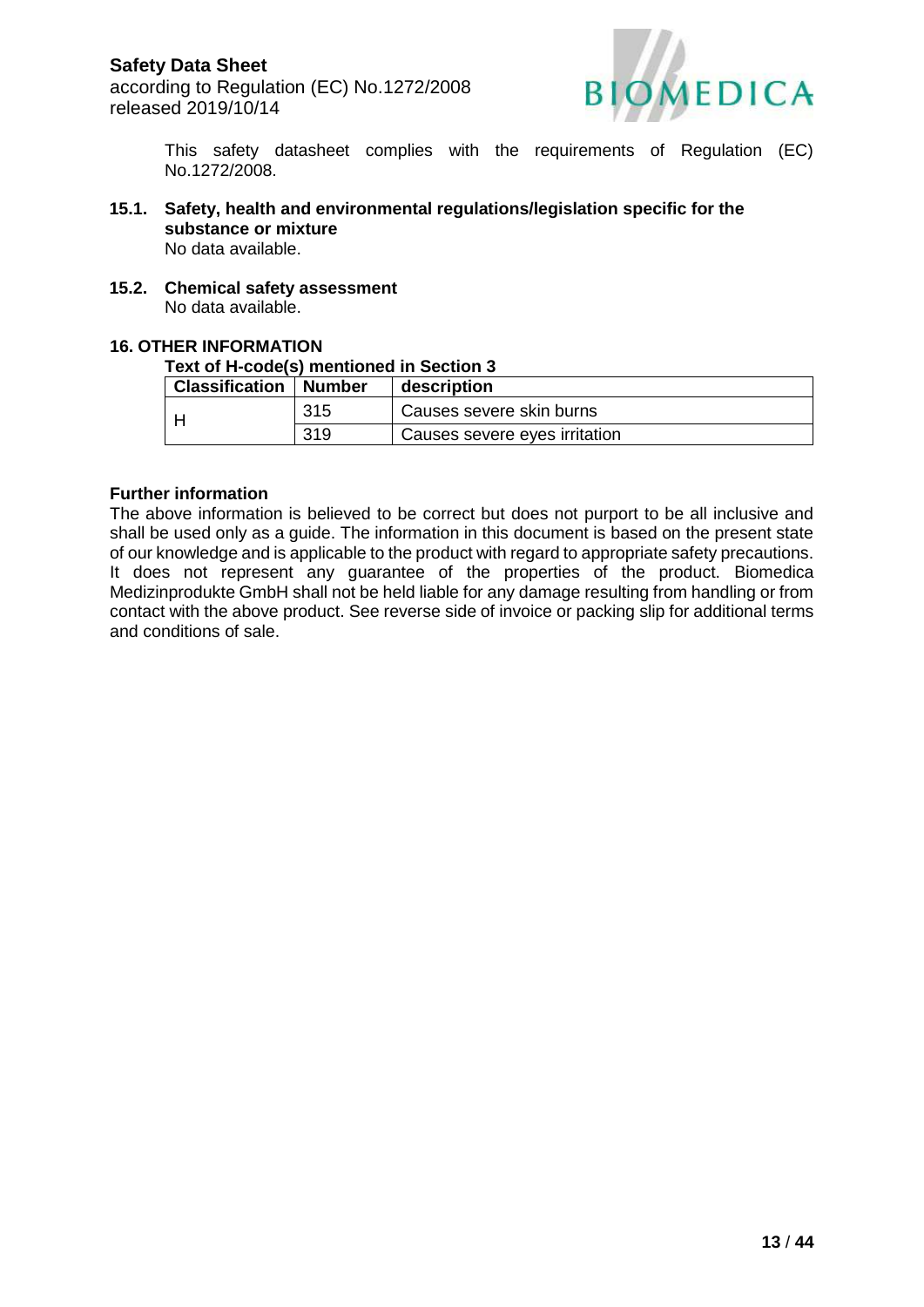

### **SPECIFIC SECTION**

#### **Material safety data sheet no.3**

#### **1. IDENTIFICATION OF THE SUBSTANCE/MIXTURE AND OF THE COMPANY/UNDERTAKING**

#### **1.1. Product identifiers**

| Kit component name: | Antibody                       |
|---------------------|--------------------------------|
| Component ID:       | AВ                             |
| Brand:              | Biomedica Medizinprodukte GmbH |

#### **1.2. Relevant identified uses of the substance or mixture and uses advised against** Identified uses: AS SINGLE COMPONENT FOR RESEARCH USE ONLY

#### **1.3. Details of the supplier of the data sheet**

| Biomedica Medizinprodukte GmbH, |
|---------------------------------|
| A-1210 Wien, Divischgasse 4     |
| +43/1/291 07 45                 |
| +43/1/291 07 85                 |
| info@bmgrp.com                  |
|                                 |

### **2. HAZARDS IDENTIFICATION**

#### **2.1. Classification of the substance or mixture**

| Pictogram                      | none |
|--------------------------------|------|
| Signal word                    | none |
| Precautionary statement(s)     | none |
| Supplemental hazard statements | none |
| Athen hemande                  |      |

# **2.2. Other hazards**

None

#### **3. COMPOSITION/INFORMATION ON INGRIDIENTS**

#### **3.1 Substances**

See section 3.2

#### **3.2. Mixtures**

| Component                                                                                      | Classification | Percentage |  |
|------------------------------------------------------------------------------------------------|----------------|------------|--|
| Proprietary formulation; no hazardous components above 1% or carcinogens                       |                |            |  |
| above 0.1%                                                                                     |                |            |  |
| CAS-No. None                                                                                   | Not classified | 100%       |  |
| EINECS-No. none                                                                                |                |            |  |
| Albumine, from bovine serum                                                                    |                |            |  |
| CAS-No.9048-46-8                                                                               |                | 1%         |  |
| EC-No. 220-239-6                                                                               |                |            |  |
| Polyoxyethylene (20) sorbitan monolaurate MW: C <sub>58</sub> H <sub>114</sub> O <sub>26</sub> |                |            |  |
| CAS-No.9005-64-5                                                                               |                | 0.05%      |  |
| EC-No.500-018-3                                                                                |                |            |  |
| <b>Goat serum</b>                                                                              |                |            |  |
|                                                                                                |                | 2.5%       |  |

For the full text of the H-statements mentioned in this section, see section 16.

#### **4. FIRST AID MEASURES**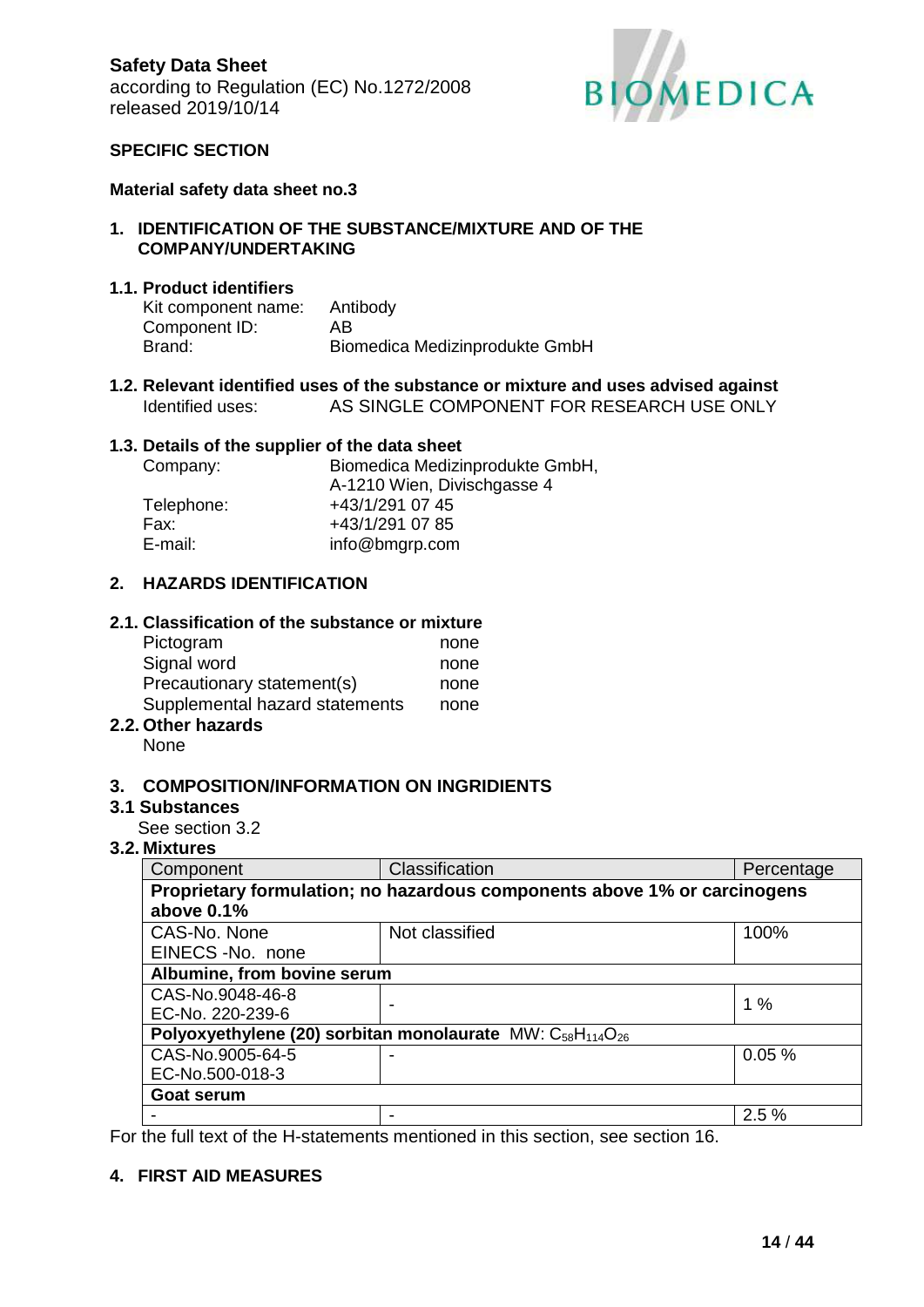

- **4.1. Description of the first aid measures General advice** Consult a physician, show this safety data sheet to the doctor in attendance. **If inhaled** If breathed in, move person into fresh air. If not breathing, give artificial respiration. **In case of skin contact** Wash off immediately with soap and plenty of water. **In case of eye contact** Rinse thoroughly with plenty of water, also under the eyelids. **If swallowed** Never give anything by mouth to an unconscious person. Call a physician.
- **4.2. Most important symptoms and effects, both acute and delayed** No data available.
- **4.3. Indication of any immediate medical attention and special treatment needed** No data available.

## **5. FIRE-FIGHTING MEASURES**

- **5.1. Extinguishing media Suitable extinguishing media** No restriction; use appropriate agent for surrounding fire.
- **5.2. Special hazards arising from the substance or mixture** Hazardous decomposition products formed under fire conditions. Nature of decomposition products not known.

### **5.3. Advice for firefighters**

Wear self-contained breathing apparatus and protective suit.

### **5.4. Further information**

No data available.

## **6. ACCIDENTAL RELEASE MEASURES**

- **6.1. Personal precautions, protective equipment and emergency procedures** Use personal protective equipment.
- **6.2. Methods and materials for containment and cleaning up** Soak up with inert absorbent material. Do not let product enter drains.

#### **6.3. Reference to other sections** No data available.

## **7. HANDLING AND STORAGE**

**7.1. Precautions for safe handling** P305 + P351 + P338 IF IN EYES: Rinse cautiously with water for several minutes. Remove contact lenses, if present and easy to do. Continue rinsing. P280 Wear protective gloves/ protective clothing/ eye protection/ face protection.

#### **7.2. Conditions for safe storage, including any incompatibilities** Keep in properly labeled containers; Store at 2-8°C. VbF-Class: not applicable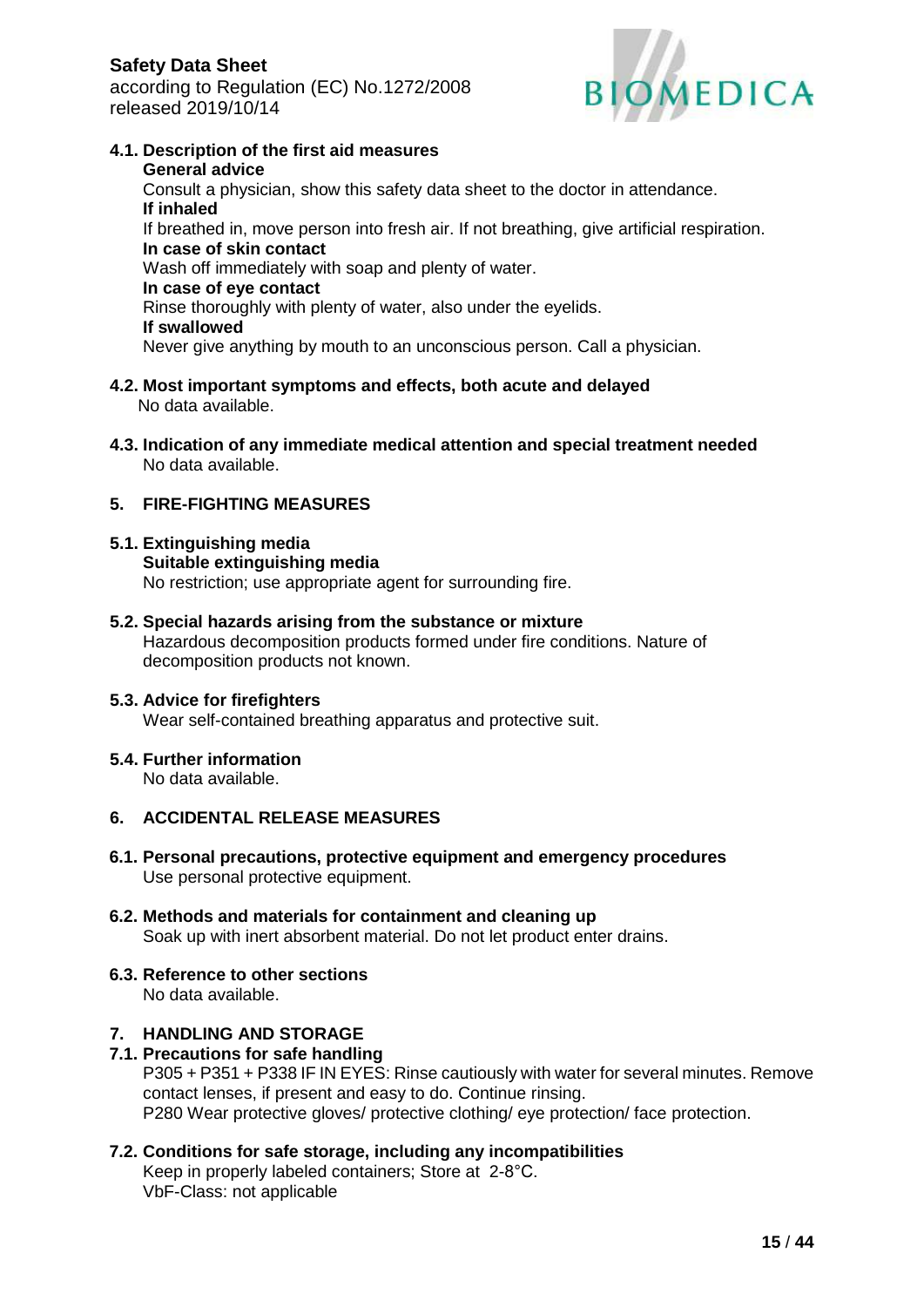

## **7.3. Specific end uses**

No data available.

## **8. EXPOSURE CONTROLS/PERSONAL PROTECTION**

### **8.1. Control parameters**

**Components with workplace parameters** No data available.

### **8.2. Expose controls**

### **Appropriate engineering controls**

Ensure adequate ventilation, especially in confined areas. Handle in accordance with good industrial hygiene and safety practice. Wash hands before breaks and at the end of workday

## **8.3. Personal protective equipment**

#### **Eye/face protection**

Tightly fitting safety goggles.

### **Skin protection**

Handle with chemical-resistance gloves. Gloves must be inspected prior to use. Use proper glove removal technique (without touching glove's outer surface) to avoid skin contact with this product. Dispose of contaminated gloves after use in accordance with applicable laws and good laboratory practices.

#### **Respiratory protection**

In case of insufficient ventilation, wear suitable respiratory equipment.

## **9. PHYSICAL AND CHEMICAL PROPERTIES**

### **9.1. Information on basic physical and chemical properties**

| a) Appearance form:                              | liquid             |
|--------------------------------------------------|--------------------|
| b) Colour:                                       | green              |
| c) Odour:                                        | none               |
| $d$ ) pH:                                        | $7.3 - 7.5$        |
| e) Melting point/freezing point:                 | no data available. |
| f) Initial boiling point and boiling range:      | no data available  |
| g) Flash point:                                  | no data available. |
| h) Evapour ation rate:                           | no data available. |
| i) Flammability (solid, gas):                    | no applicable.     |
| j) Upper/lower flammability or explosive limits: | no applicable.     |
| k) Vapour pressure:                              | no data available. |
| I) Vapor density:                                | no data available. |
| m) Relative density:                             | no data available. |
| n) Water solubility:                             | complete.          |
| o) Partition coefficient: n-octanol/water:       | no data available. |
| p) Auto-ignition temperature:                    | no applicable.     |
| q) Decomposition temperature:                    | no data available. |
| r) Viscosity:                                    | no data available. |
| s) Explosive properties:                         | not explosive.     |
| t) Oxidizing properties:                         | no data available. |
|                                                  |                    |

### **9.2. Other safety information**

No data available.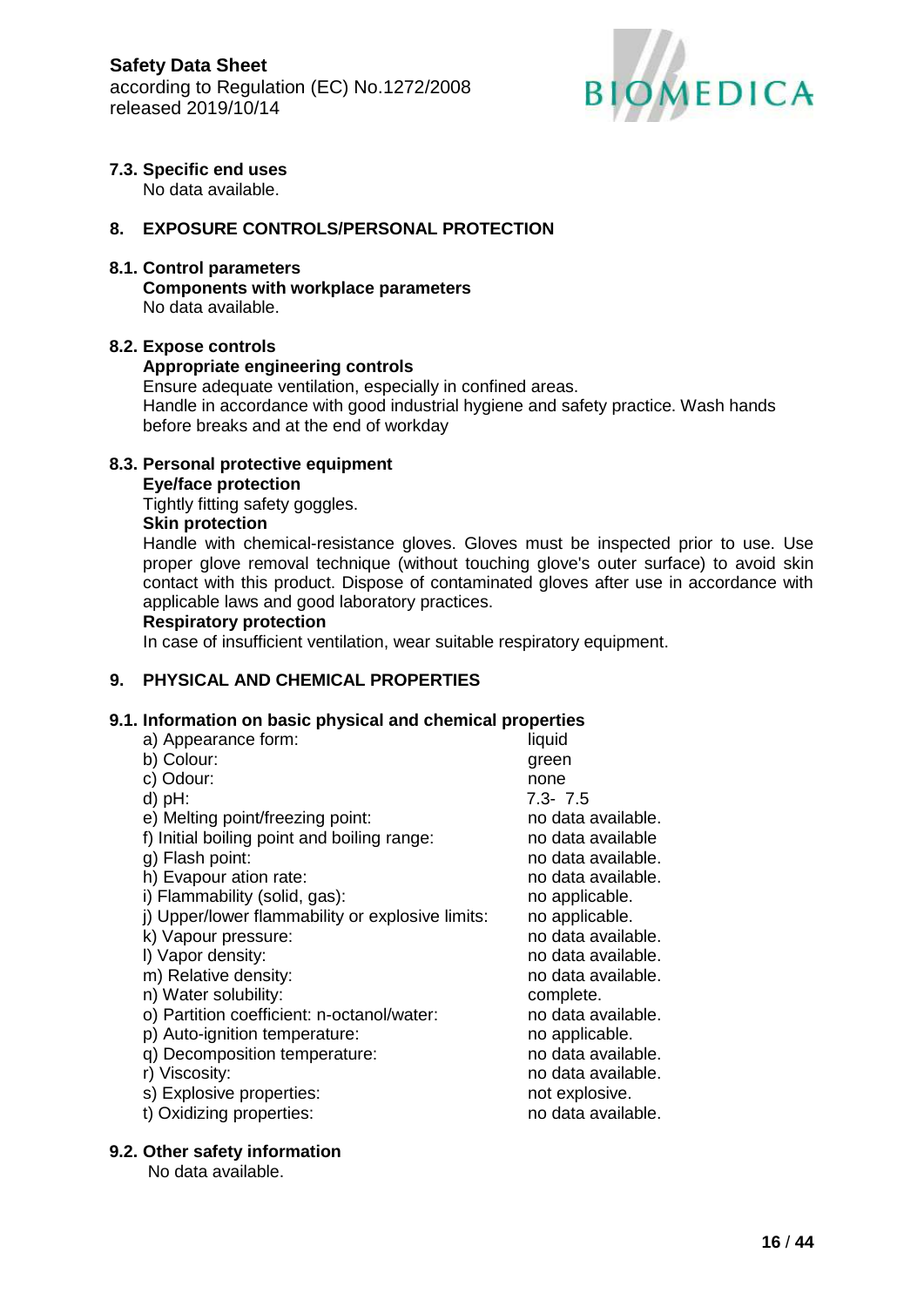

## **10. STABILITY AND REACTIVITY**

**10.1. Reactivity** Hazardous polymerization: will not occur.. **10.2. Chemical stability**

Chemically stable under recommended conditions of use and storage.

- **10.3. Possibility of hazardous reactions** No data available.
- **10.4. Conditions to avoid** No data available.
- **10.5. Incompatible materials** No data available.
- **10.6. Hazardous decomposition products** No data available.

## **11. TOXICOLOGICAL INFORMATION**

### **11.1. Information on toxicological effects**

Though complete toxicity information on AB is not available, none of its components are known to be toxic or hazardous at used concentrations. No component of this product contains levels greater than or equal to 0.1% which is identified as a known or anticipated carcinogen by NTP, IARC, or OSHA.

#### **Acute toxicity**

Polyoxyethylene (20) sorbitan monolaurate: Acute oral toxicity (LD50): 40.55 mg/kg [rat], **Skin corrosion/irritation** No data available. **Serious eye damage/eye irritation** No data available. **Respiratory or skin sensitization** No data available. **Germ cell mutagenicity** No data available. **Carcinogenicity** No data available. **Reproductive toxicity** No data available. **Specific target organ toxicity - single exposure** No data available. **Specific target organ toxicity - repeated exposure** No data available. **Aspiration hazard** No data available. **Additional information** not available

## **12. ECOLOGICAL INFORMATION**

### **12.1. Toxicity**

Though complete toxicity information on AB is not available, none of its components are known to be toxic or hazardous at used concentrations. No component of this product contains levels greater than or equal to 0.1% which is identified as a known or anticipated carcinogen by NTP, IARC, or OSHA.

### **12.2. Persistence and degradability**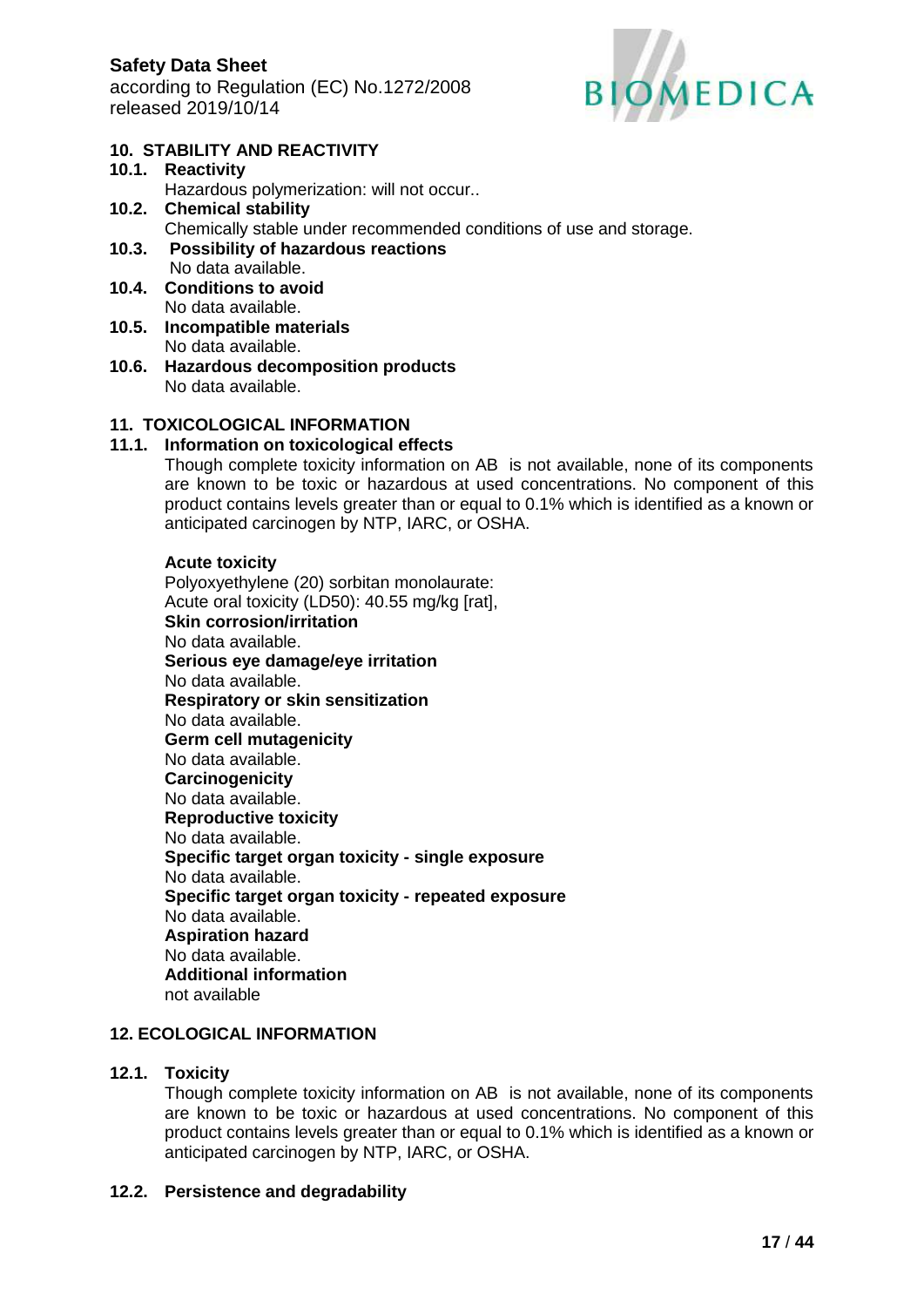**Safety Data Sheet** according to Regulation (EC) No.1272/2008 released 2019/10/14



No data available.

- **12.3. Bio-accumulative potential** No data available.
- **12.4. Mobility in soil** . No data available.
- **12.5. Results of PBT and vPvB assessment** No data available.
- **12.6. Other adverse effects** No data available.

## **13. DISPOSAL CONSIDERATIONS**

**13.1. Waste treatment methods Product**

Prevent product from entering drains. Dispose of in accordance with local regulations.

#### **14. TRANSPORT INFORMATION**

- **14.1. UN number** Non-regulated, non-hazardous for transport.
- **14.2. UN proper shipping name** Non-regulated, non-hazardous for transport.
- **14.3. Transport hazard class(es)** Non-regulated, non-hazardous for transport.
- **14.4. Packaging group** Non-regulated, non-hazardous for transport.
- **14.5. Environmental hazards** No data available.
- **14.6. Reportable Quantity (RQ)** No data available.
- **14.7. Emergency Telephone Number (during transport)** CHEMTREC: 1-800-424-9300 (US and Canada) 1-703-527-3887 (International shipments)
- **14.8. Special precautions for user** No data available.

#### **15. REGULATORY INFORMATION US FEDERAL REGULATIONS**

CERCLA (COMPREHENSIVE ENVIRONMENTAL RESPONSE COMPENSATION, AND LIABILITY ACT): Not Applicable SARA TITLE III (SUPERFUND AMENDMENTS AND REAUTHORIZATION ACT): Not listed **INTERNATIONAL REGULATIONS**

There are no hazardous ingredients in an amount that requires identification and labeling according to European Community Directives. EUROPEAN UNION'S REACH (REGISTRATION, EVALUATION, AND AUTHORIZATION OF CHEMICALS):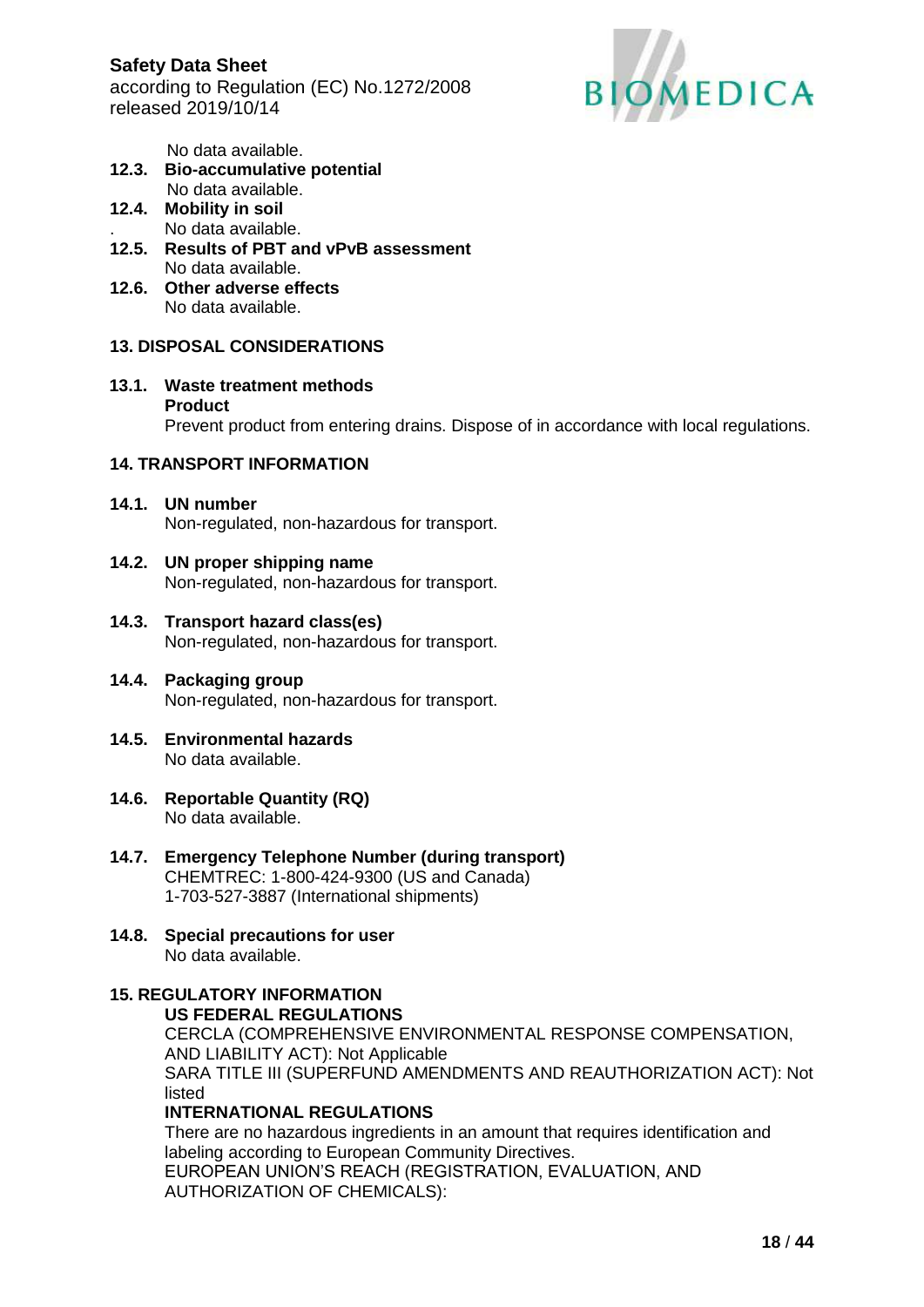

This product meets the definition of a preparation. The aggregate volume of each non-exempt substance in this product does not exceed the 1 metric ton per year threshold. Therefore, registration is not required.

- **15.1. Safety, health and environmental regulations/legislation specific for the substance or mixture** No data available.
- **15.2. Chemical safety assessment** No data available.

#### **16. OTHER INFORMATION Text of H-code(s) mentioned in Section 3** No data available.

### **Further information**

The above information is believed to be correct but does not purport to be all inclusive and shall be used only as a guide. The information in this document is based on the present state of our knowledge and is applicable to the product with regard to appropriate safety precautions. It does not represent any guarantee of the properties of the product. Biomedica Medizinprodukte GmbH shall not be held liable for any damage resulting from handling or from contact with the above product. See reverse side of invoice or packing slip for additional terms and conditions of sale.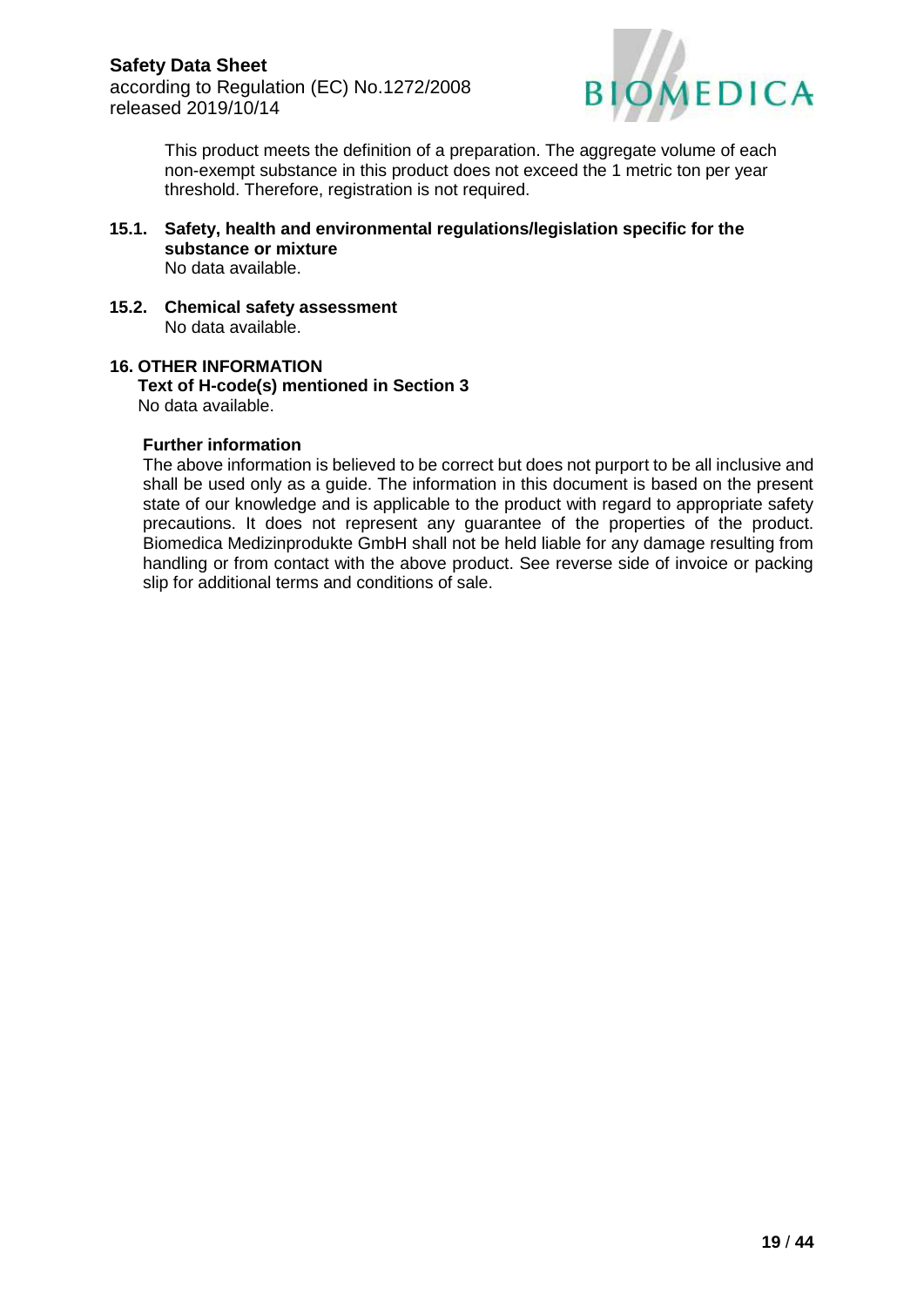

### **SPECIFIC SECTION**

#### **Material safety data sheet no.4**

#### **1. IDENTIFICATION OF THE SUBSTANCE/MIXTURE AND OF THE COMPANY/UNDERTAKING**

#### **1.1. Product identifiers**

| Kit component name: | Conjugate                      |
|---------------------|--------------------------------|
| Component ID:       | <b>CONJ</b>                    |
| Brand:              | Biomedica Medizinprodukte GmbH |

**1.2. Relevant identified uses of the substance or mixture and uses advised against** Identified uses: AS A SINGLE COMPONENT FOR RESEARCH USE ONLY

#### **1.3. Details of the supplier of the data sheet**

| Company:   | Biomedica Medizinprodukte GmbH, |
|------------|---------------------------------|
|            | A-1210 Wien, Divischgasse 4     |
| Telephone: | +43/1/291 07 45                 |
| Fax:       | +43/1/291 07 85                 |
| E-mail:    | info@bmgrp.com                  |

#### **2. HAZARDS IDENTIFICATION**

#### **2.1. Classification of the substance or mixture** Skin sensitisation (Category 1), H317

## **2.2 Label elements**

### **Labeling according Regulation (EC) No 1272/2008 [CLP]**

| Hazard Pictogram | Signal word |
|------------------|-------------|
|                  | Warning     |

### **3. COMPOSITION/INFORMATION ON INGREDIENTS**

#### **3.1 Substances**

See section 3.2

## **3.2. Mixtures**

| Component                                                                                                  | Classification   | Percentage |  |  |
|------------------------------------------------------------------------------------------------------------|------------------|------------|--|--|
| Proprietary formulation; no hazardous components above 1% or carcinogens                                   |                  |            |  |  |
| above 0.1%                                                                                                 |                  |            |  |  |
| CAS-No. No data available.                                                                                 | Not classified   | 100%       |  |  |
| EINECS - No. No data                                                                                       |                  |            |  |  |
| available.                                                                                                 |                  |            |  |  |
| Tris(hydroxymethyl)-aminomethane MW: $NH2C(CH2OH)3$                                                        |                  |            |  |  |
| CAS-No. 77-86-1                                                                                            | H315, H319, H335 | 0.01%      |  |  |
| EINECS-No. 201-064-4                                                                                       |                  |            |  |  |
| Tris(hydroxymethyl)-aminomethane hydrochlorid MW: NH <sub>2</sub> C(CH <sub>2</sub> OH) <sub>3</sub> . HCl |                  |            |  |  |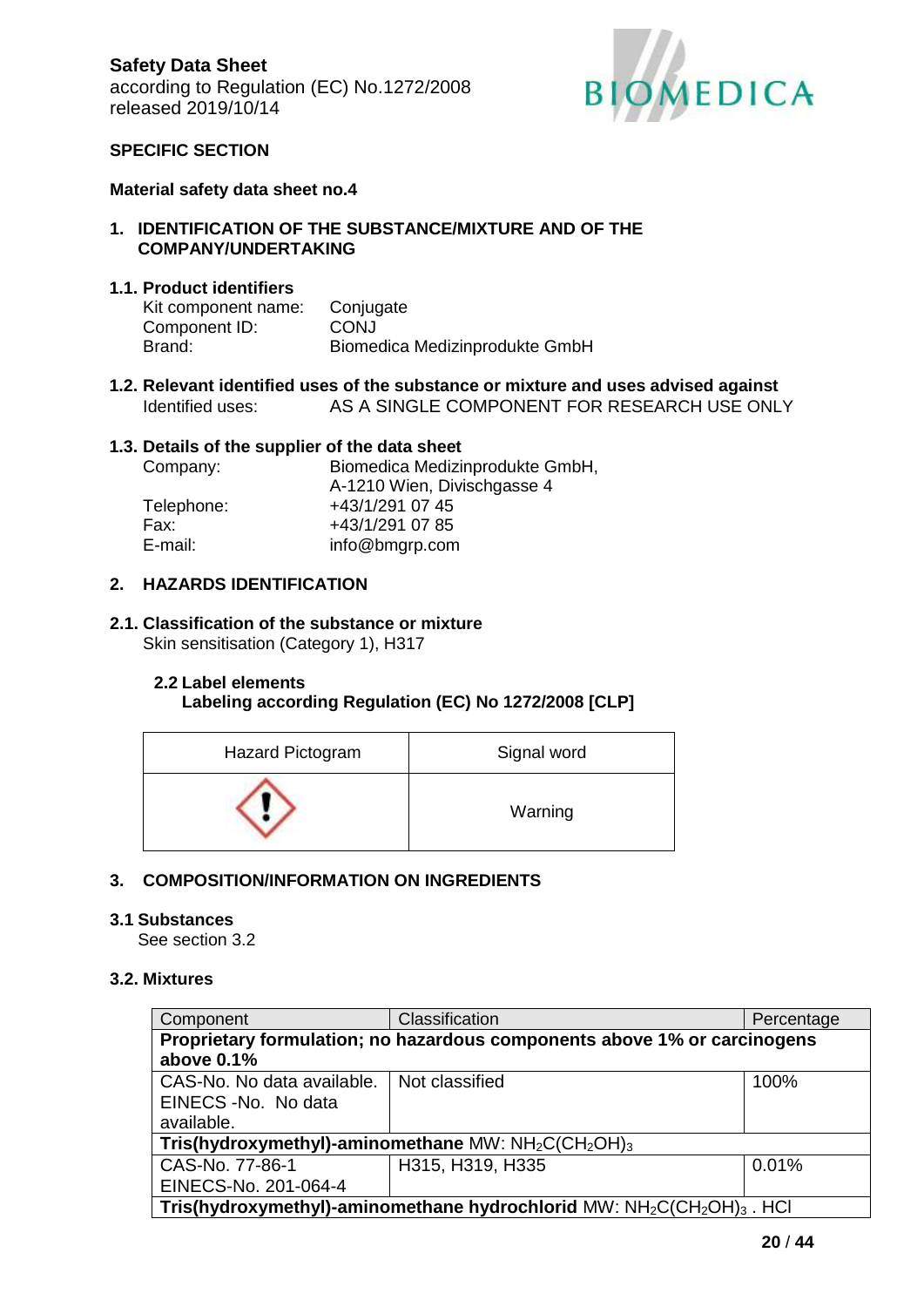according to Regulation (EC) No.1272/2008 released 2019/10/14



| CAS-No. 1185-53-1           | H315, H319, H335                       | 0.1%   |
|-----------------------------|----------------------------------------|--------|
| EINECS-No. 214-684-5        |                                        |        |
| Albumine, from bovine serum |                                        |        |
| CAS-No.9048-46-8            |                                        | 0.5%   |
| EC-No. 220-239-6            |                                        |        |
| Proclin 950                 |                                        |        |
| CAS-No.2682-20-4            | H317                                   | 0.1%   |
| EC-No. 220-239-6            |                                        |        |
| <b>Phenol</b>               |                                        |        |
| CAS-No. 108-95-2            | H301 + H311 + H331, H314, 341, 373,411 | 0.2%   |
| <b>Gentamycin sulfate</b>   |                                        |        |
| CAS-No 1405-41-0            | H317, H335                             | 0.005% |
| EC-No. 215-778-9            |                                        |        |

For the full text of the H-statements mentioned in this section, see section 16.

#### **4. FIRST AID MEASURES**

#### **4.1. Description of the first aid measures**

#### **General advice**

Consult a physician, show this safety data sheet to the doctor in attendance. **If inhaled**

Remove victim from the origin of exposure to fresh air. If not breathing give artificial respiration. If breathing is difficult, give oxygen. Contact a physician.

#### **In case of skin contact**

Avoid contact with skin. Remove contaminated clothes, wash immediately with plenty of water.

## **In case of eye contact**

Avoid contact with eyes. Flush eyes immediately with plenty of water for 15 minutes. **If swallowed**

After ingestion rinse mouth several times with plenty of water, give extensive water for drinking, contact a physician.

- **4.2. Most important symptoms and effects, both acute and delayed** No data available.
- **4.3. Indication of any immediate medical attention and special treatment needed** No data available.

#### **5. FIRE-FIGHTING MEASURES**

### **5.1. Extinguishing media**

#### **Suitable extinguishing media**

In case of fire use water spray (fog), foam or dry powder. Use in accordance to the surroundings.

#### **5.2. Special hazards arising from the substance or mixture**

The substance may be combustible at high temperature. Combustion products are carbon oxides (CO, CO2), nitrogen oxides (NO, NO2 …), halogenated compounds, hydrogen bromide gas.

#### **5.3. Advice for firefighters**

Wear self-contained breathing apparatus and protective clothing to prevent contact with skin and eyes.

#### **5.4. Further information**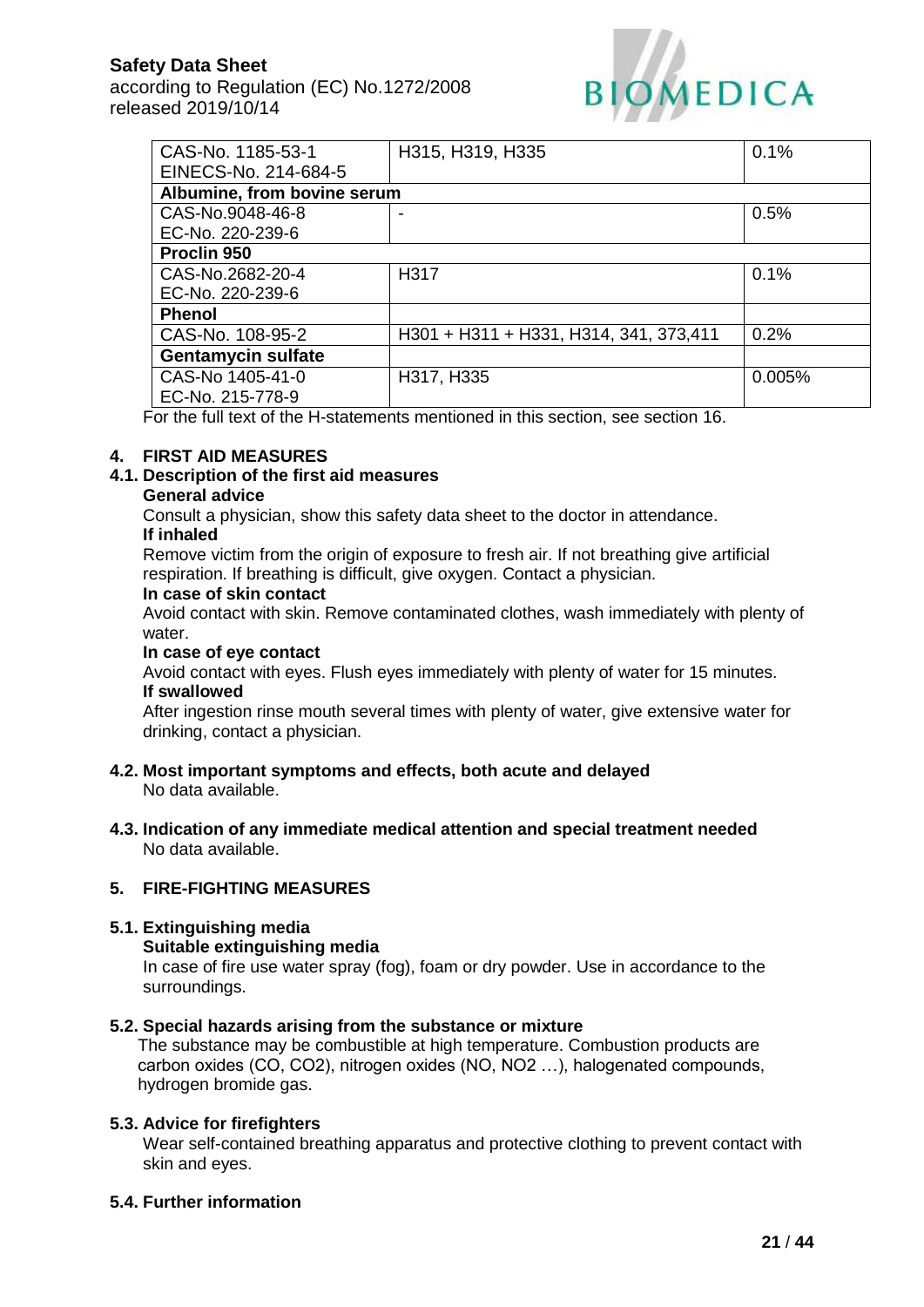

No data available.

## **6. ACCIDENTAL RELEASE MEASURES**

**6.1. Personal precautions, protective equipment and emergency procedures** Avoid contact with the preparation. Don't inhale vapours or atomized spray. Assure adequate air ventilation

### **6.2. Environmental precautions**

Use appropriate tools to put the spilled substances in a convenient waste disposal container. Finish cleaning by spreading water on the contaminated surface and allow to evacuate through the sanitary system.

### **6.3. Methods and materials for containment and cleaning up**

Absorb with liquid absorbing material (sand, diatomine, universal binders). Forward to disposal. Clean affected area with plenty of water.

### **6.4. Reference to other sections**

No data available.

### **7. HANDLING AND STORAGE**

### **7.1. Precautions for safe handling**

P260 Do not breathe dust/ fume/ gas/ mist/ vapors/ spray.

P273 Avoid release to the environment.

P280 Wear protective gloves and eye protection.

P302+P352 IF ON SKIN: Wash with plenty of soap and water.

P305+P351+P338 IF IN EYES: Rinse cautiously with water for several minutes. Remove contact lenses, if present and easy to do. Continue rinsing.

P303 + P361 + P353 IF ON SKIN (or hair): Take off immediately all contaminated clothing. Rinse skin with water/shower.

P304 + P340 + P310 IF INHALED: Remove person to fresh air and keep comfortable for breathing. Immediately call a POISON CENTER or doctor/ physician.

#### **7.2. Conditions for safe storage, including any incompatibilities** Store refrigerated 2-8°C.

## **7.3. Specific end uses**

No data available.

### **8. EXPOSURE CONTROLS/PERSONAL PROTECTION**

### **8.1. Control parameters**

**Components with workplace parameters** OSHA HAZARDOUS COMPONENTS (29 CFR 1910.1200): None Exposure Limits: OSHA PEL: none established.

ACGIH TLV: none established. ENGINEERING CONTROLS: Not respirable as a liquid.

### **8.2. Expose controls**

## **Appropriate engineering controls**

Handle in accordance with good industrial hygiene and safety practice. Wash hands before breaks and at the end of workday.

### **8.3. Personal protective equipment**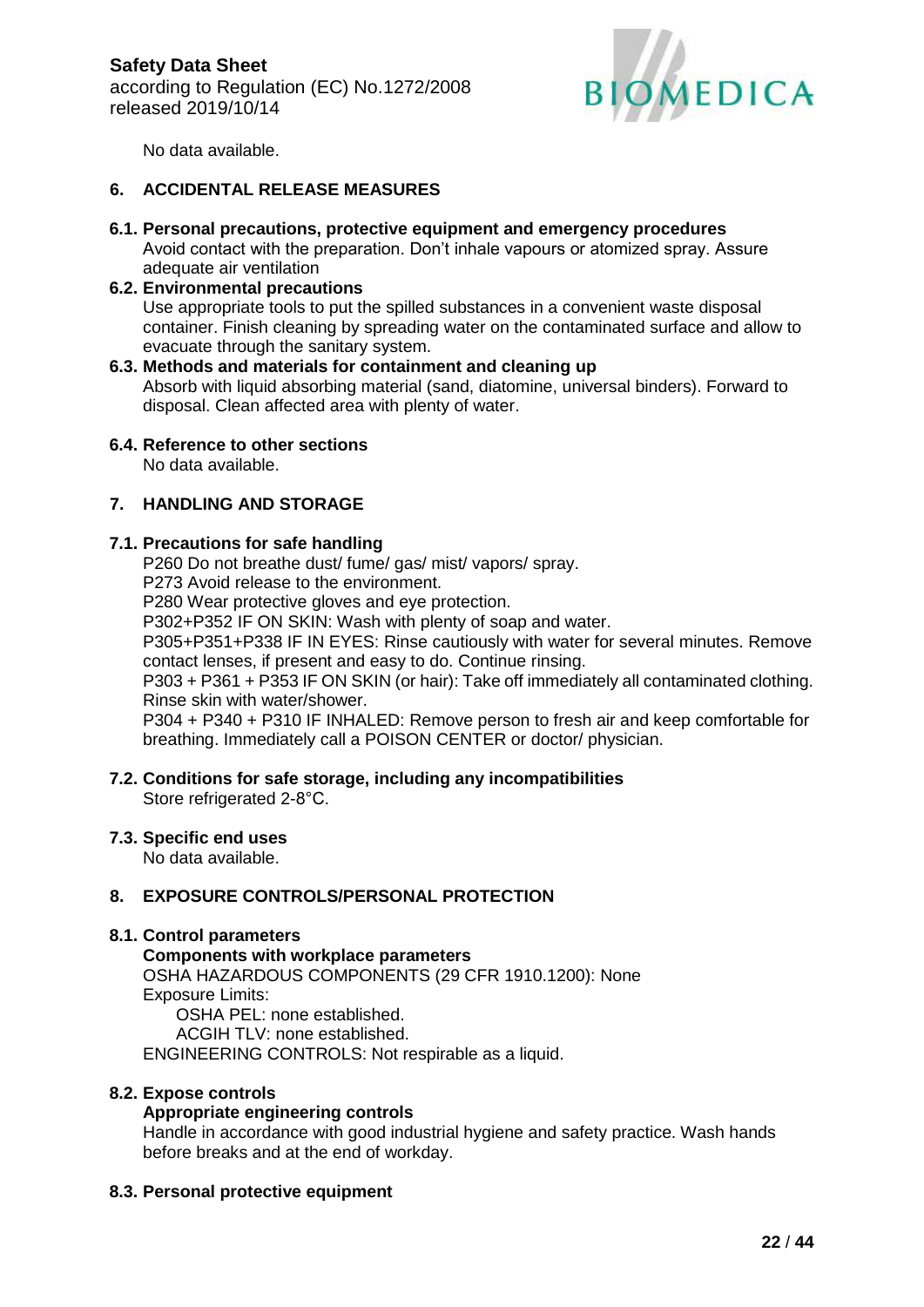according to Regulation (EC) No.1272/2008 released 2019/10/14



## **Eye/face protection**

Safety goggles or glasses with side shields. **Skin protection** Wear a lab coat. Change contaminated clothes immediately. After handling wash hands with soap and water.

### **Respiratory protection**

Avoid inhaling vapour and spray fog. Breathing protection not necessary. **General hygiene controls** Practice good chemical hygiene when handling. Avoid contact with eyes, skin and clothing. Do not ingest material. Safety shower and eyewash station available near location of use.

## **9. PHYSICAL AND CHEMICAL PROPERTIES**

## **9.1. Information on basic physical and chemical properties**

## **9.2. Other safety information**

No data available.

### **10. STABILITY AND REACTIVITY**

### **10.1. Reactivity**

Reactive with oxidizing agents.

### **10.2. Chemical stability**

Chemically stable under recommended conditions of use and storage.

#### **10.3. Possibility of hazardous reactions** No data available.

## **10.4. Conditions to avoid**

Excess heat and incompatible materials. The substance is sensitive to light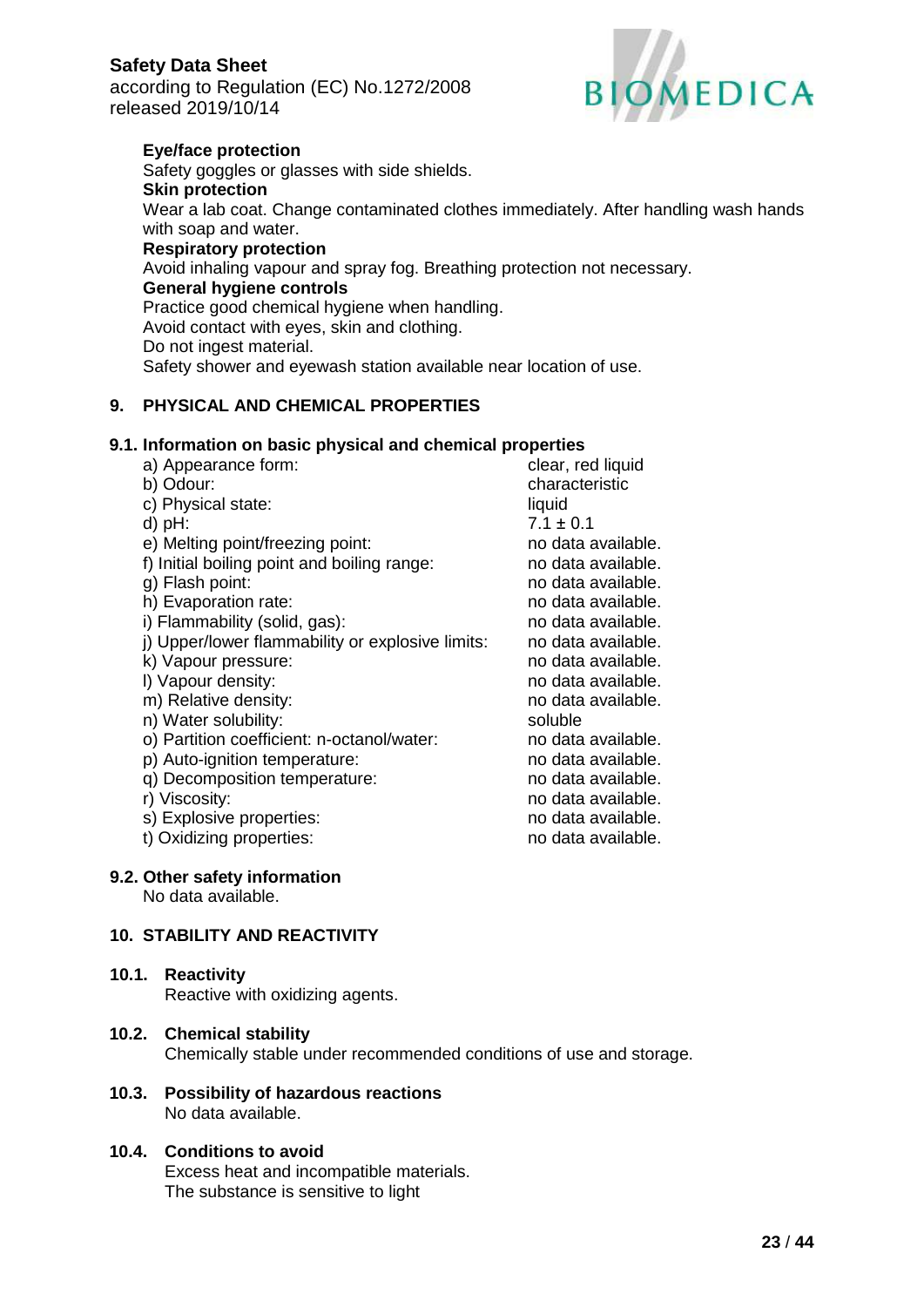

- **10.5. Incompatible materials** No data available.
- **10.6. Hazardous decomposition products** No data available.

### **11. TOXICOLOGICAL INFORMATION**

#### **11.1. Information on toxicological effects**

Though complete toxicity information on CONJ is not available, none of its components are known to be toxic or hazardous at used concentrations. No component of this product contains levels greater than or equal to 0.1% which is identified as a known or anticipated carcinogen by NTP, IARC, or OSHA.

#### **Acute toxicity** No data available. **Skin corrosion/irritation** No data available. **Serious eye damage/eye irritation** No data available. **Respiratory or skin sensitization** No data available. **Germ cell mutagenicity** No data available. **Carcinogenicity** No component of this product contains levels greater than or equal to 0.1% which is identified as a known or anticipated carcinogen by NTP, IARC, or OSHA. **Reproductive toxicity** No data available. **Specific target organ toxicity - single exposure** No data available. **Specific target organ toxicity - repeated exposure** No data available. **Aspiration hazard** No data available. **Potential health effects** Skin: May cause skin irritation. Eyes: May cause eye irritation. Ingestion: May cause mucous membrane irritation. Inhalation: May cause respiratory tract irritation. **Additional information** May affect behavior/central nervous system (tremor, convulsions, excitement). Further dangerous properties cannot be ruled out. The preparation must be handled with the usual care for chemicals.

#### **12. ECOLOGICAL INFORMATION**

#### **12.1. Toxicity**

No data available.

**12.2. Persistence and degradability** No data available.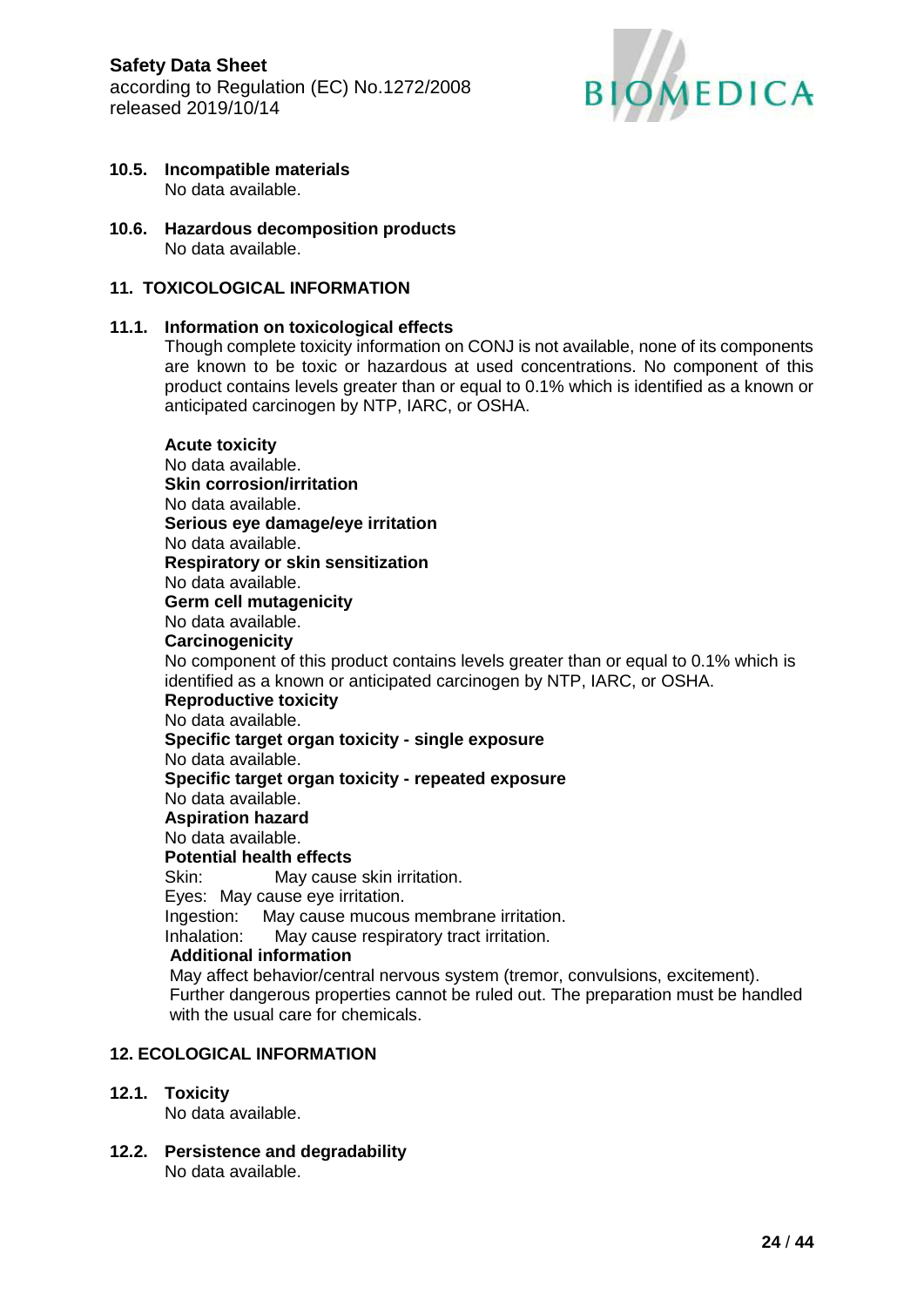**Safety Data Sheet** according to Regulation (EC) No.1272/2008 released 2019/10/14



- **12.3. Bio-accumulative potential** No data available.
- **12.4. Mobility in soil** No data available.
- **12.5. Results of PBT and vPvB assessment** No data available.
- **12.6. Other adverse effects** No data available.

#### **13. DISPOSAL CONSIDERATIONS**

#### **13.1. Waste treatment methods**

The waste produced from utilizing the preparation and the unused preparation should be disposed of according to the prevailing regulations and guidelines of the agencies holding jurisdiction over the laboratory, and the regulations of each country. The disposal of liquid effluents should be carried out according to the existing local laws and to the existing local regulation governing water pollution.

#### **14. TRANSPORT INFORMATION**

- **14.1. UN number** Non-regulated, non-hazardous for transport.
- **14.2. UN proper shipping name** Non-regulated, non-hazardous for transport.
- **14.3. Transport hazard class(es)** Non-regulated, non-hazardous for transport.
- **14.4. Packaging group** Non-regulated, non-hazardous for transport.
- **14.5. Environmental hazards** No data available.
- **14.6. Reportable quantity (RQ)** No data available.
- **14.7. Emergency telephone number (during transport)** CHEMTREC: 1-800-424-9300 (US and Canada) 1-703-527-3887 (International shipments)
- **14.8. Special precautions for user** No data available.

### **15. REGULATORY INFORMATION**

### **US FEDERAL REGULATIONS**

CERCLA (COMPREHENSIVE ENVIRONMENTAL RESPONSE COMPENSATION, AND LIABILITY ACT): not applicable. SARA TITLE III (SUPERFUND AMENDMENTS AND REAUTHORIZATION ACT): not listed.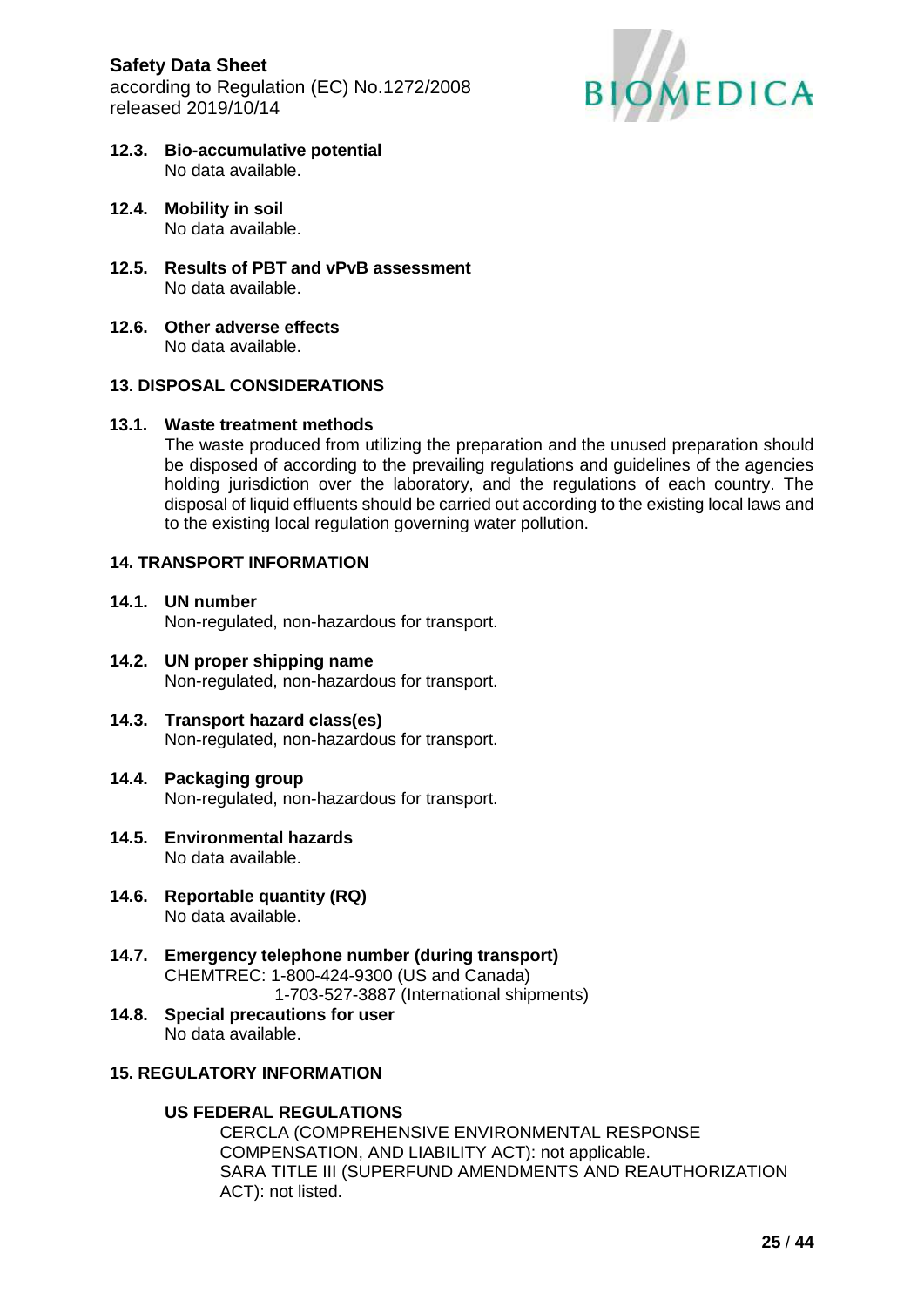

## **INTERNATIONAL REGULATIONS**

There are no hazardous ingredients in an amount that requires identification and labeling according to European Community Directives.

## **EUROPEAN UNION'S REACH (REGISTRATION, EVALUATION, AND AUTHORIZATION OF CHEMICALS):**

This product meets the definition of a preparation. The aggregate volume of each non-exempt substance in this product does not exceed the 1 metric ton per year threshold. Therefore, registration is not required.

#### **15.1. Safety, health and environmental regulations/legislation specific for the substance or mixture** No data available.

**15.2. Chemical Safety assessment** No data available.

## **16. OTHER INFORMATION**

#### **Text of H-code(s) mentioned in Section 3**

| classification                | number      | description                                            |  |
|-------------------------------|-------------|--------------------------------------------------------|--|
|                               | 315         | Causes skin irritation.                                |  |
|                               | $301 + 311$ |                                                        |  |
|                               | $+331$      | Toxic if swallowed, in contact with skin or if inhaled |  |
|                               | 314         | Causes severe skin burns and eye damage                |  |
| 317<br>319<br>н<br>335<br>341 |             | May cause an allergic skin reaction.                   |  |
|                               |             | Causes serious eye irritation                          |  |
|                               |             | May cause respiratory irritation.                      |  |
|                               |             | Suspected of causing genetic defects.                  |  |
| 373                           |             | May cause damage to organs through prolonged or        |  |
|                               |             | repeated exposure.                                     |  |
|                               | 411         | Toxic to aquatic life with long lasting effects.       |  |

### **Further information**

The above information is believed to be correct but does not purport to be all inclusive and shall be used only as a guide. The information in this document is based on the present state of our knowledge and is applicable to the product with regard to appropriate safety precautions. It does not represent any guarantee of the properties of the product. Biomedica Medizinprodukte GmbH shall not be held liable for any damage resulting from handling or from contact with the above product. See reverse side of invoice or packing slip for additional terms and conditions of sale.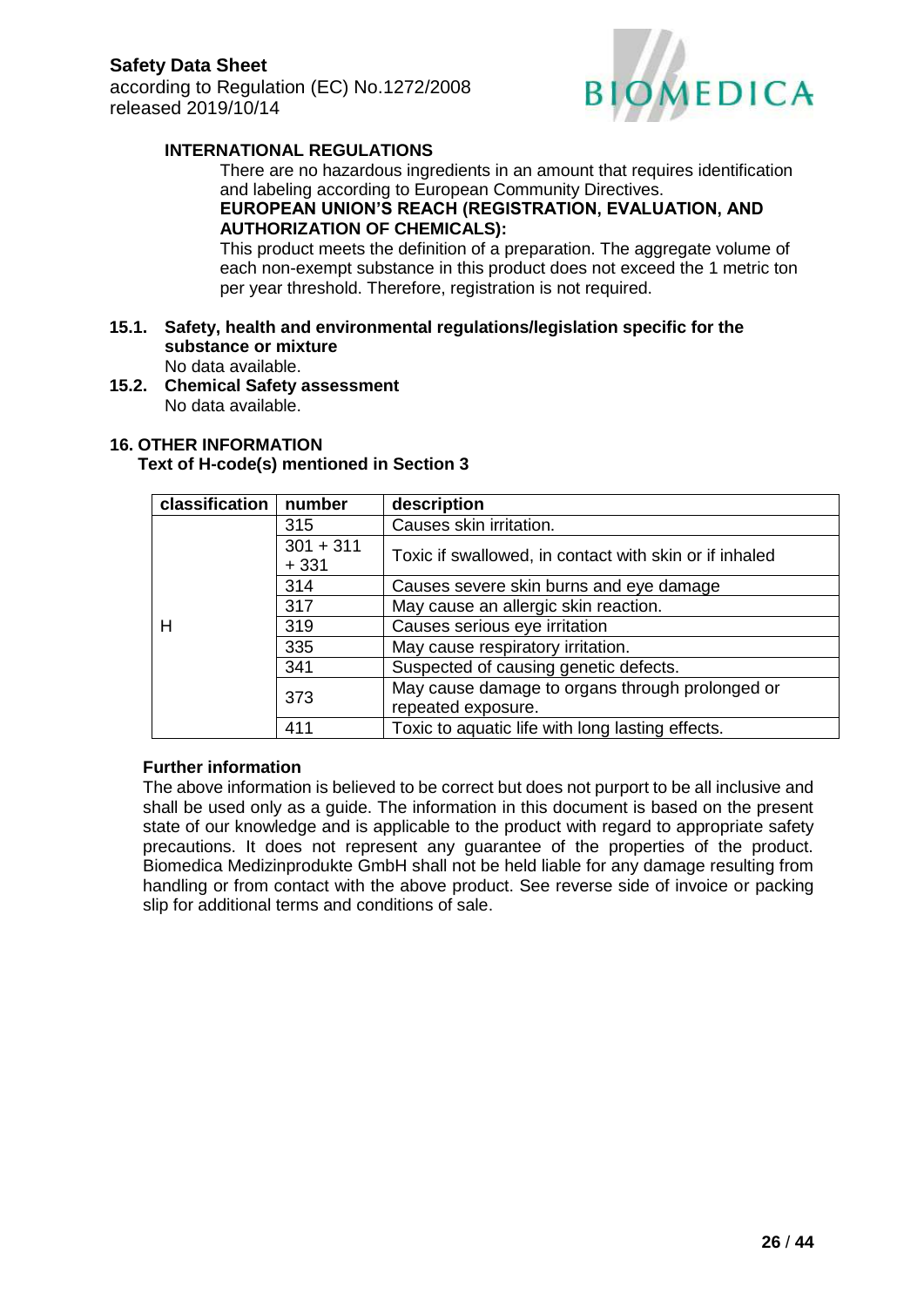

#### **SPECIFIC SECTION**

#### **Material safety data sheet no.5**

#### **1. IDENTIFICATION OF THE SUBSTANCE/MIXTURE AND OF THE COMPANY/UNDERTAKING**

### **1.1. Product identifiers**

| Kit component name: | Assay buffer                   |
|---------------------|--------------------------------|
| Component ID:       | <b>ASYBUF</b>                  |
| Brand:              | Biomedica Medizinprodukte GmbH |

**1.2. Relevant identified uses of the substance or mixture and uses advised against** Identified uses: AS A SINGLE COMPONENT FOR RESEARCH USE ONLY

#### **1.3. Details of the supplier of the data sheet**

| Biomedica Medizinprodukte GmbH, |  |
|---------------------------------|--|
| A-1210 Wien, Divischgasse 4     |  |
| +43/1/291 07 45                 |  |
| +43/1/291 07 85                 |  |
| info@bmgrp.com                  |  |
|                                 |  |

### **2. HAZARDS IDENTIFICATION**

#### **2.1. Classification of the substance or mixture**

| Pictogram                      | none |
|--------------------------------|------|
| Signal word                    | none |
| Precautionary statement(s)     | none |
| Supplemental hazard statements | none |
|                                |      |

## **3.1. Other hazards**

None

#### **4. COMPOSITION/INFORMATION ON INGRIDIENTS**

#### **3.1 Substances**

See section 3.2

#### **3.2. Mixtures**

| Component                                                                                      | Classification | Percentage |
|------------------------------------------------------------------------------------------------|----------------|------------|
| Proprietary formulation; no hazardous components above 1% or carcinogens                       |                |            |
| above 0.1%                                                                                     |                |            |
| CAS-No. None                                                                                   | Not classified | 100%       |
| EINECS-No. none                                                                                |                |            |
| Albumine, from bovine serum                                                                    |                |            |
| CAS-No.9048-46-8                                                                               |                | 1%         |
| EC-No. 220-239-6                                                                               |                |            |
| Polyoxyethylene (20) sorbitan monolaurate MW: C <sub>58</sub> H <sub>114</sub> O <sub>26</sub> |                |            |
| CAS-No.9005-64-5                                                                               |                | 0.05%      |
| EC-No.500-018-3                                                                                |                |            |
| Goat serum                                                                                     |                |            |
|                                                                                                |                | 2.5%       |

For the full text of the H-statements mentioned in this section, see section 16.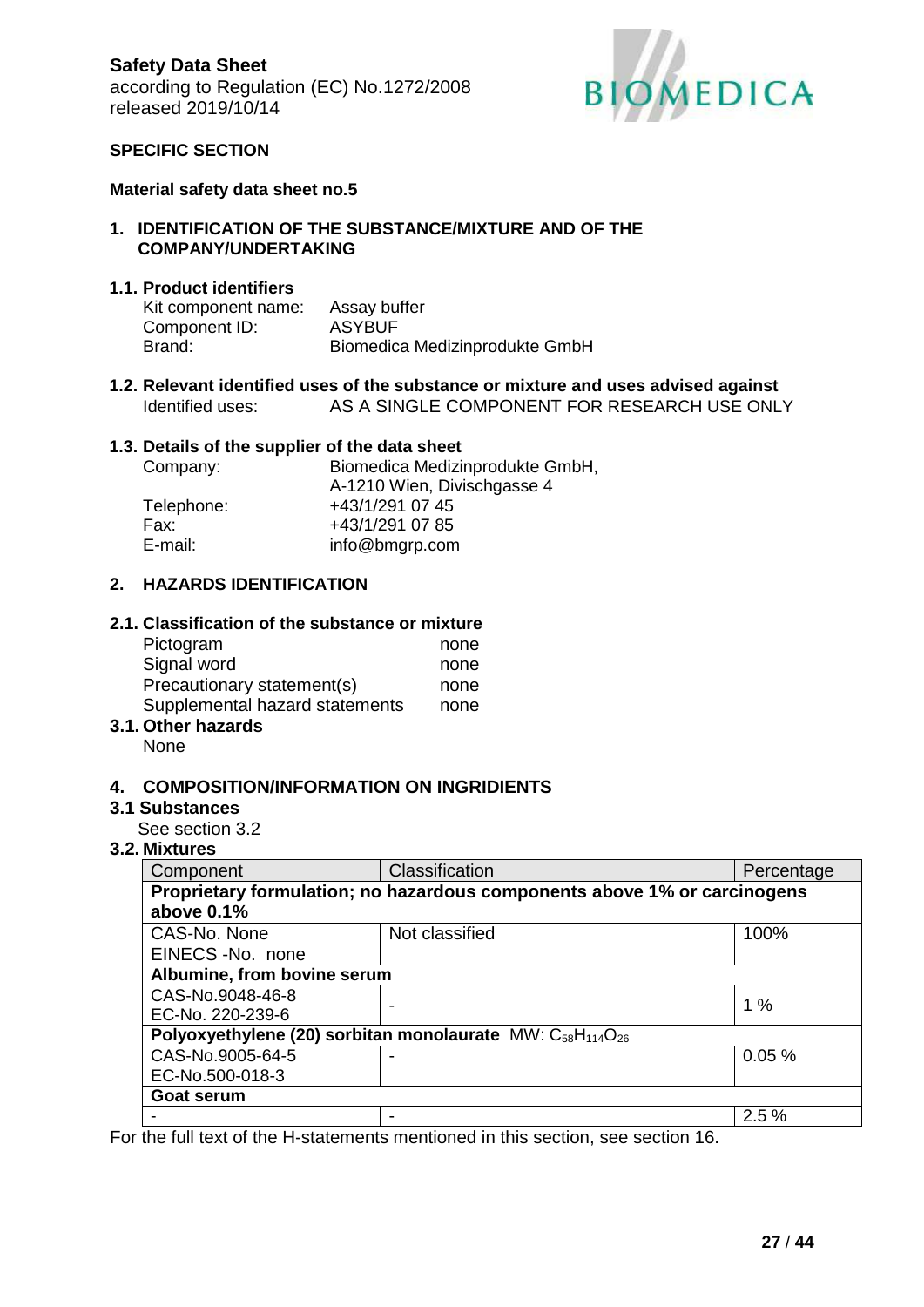according to Regulation (EC) No.1272/2008 released 2019/10/14



### **3. FIRST AID MEASURES**

- **3.1. Description of the first aid measures General advice** Consult a physician, show this safety data sheet to the doctor in attendance. **If inhaled** If breathed in, move person to fresh air. If not breathing, give artificial respiration. **In case of skin contact** Wash off immediately with soap and plenty of water. **In case of eye contact** Rinse thoroughly with plenty of water, also under the eyelids. **If swallowed** Never give anything by mouth to an unconscious person. Call a physician.
- **3.2. Most important symptoms and effects, both acute and delayed** No data available.
- **3.3. Indication of any immediate medical attention and special treatment needed** No data available.

## **4. FIRE-FIGHTING MEASURES**

- **4.1. Extinguishing media Suitable extinguishing media** No restriction. Use appropriate agent for surrounding fire.
- **4.2. Special hazards arising from the substance or mixture** Nature of decomposition products not known.

#### **4.3. Advice for firefighters**

Wear self-contained breathing apparatus and protective suit.

#### **4.4. Further information**

No data available.

#### **5. ACCIDENTAL RELEASE MEASURES**

- **5.1. Personal precautions, protective equipment and emergency procedures** Use personal protective equipment.
- **5.2. Methods and materials for containment and cleaning up** Soak up with inert absorbent material. Do not let product enter drains.
- **5.3. Reference to other sections** No data available.

## **6. HANDLING AND STORAGE**

#### **6.1. Precautions for safe handling**

P280 Wear protective gloves/ protective clothing/ eye protection/ face protection. P305 + P351 + P338 IF IN EYES: Rinse cautiously with water for several minutes. Remove contact lenses, if present and easy to do. Continue rinsing. Immediately call a POISON CENTER or doctor/ physician.

#### **6.2. Conditions for safe storage, including any incompatibilities**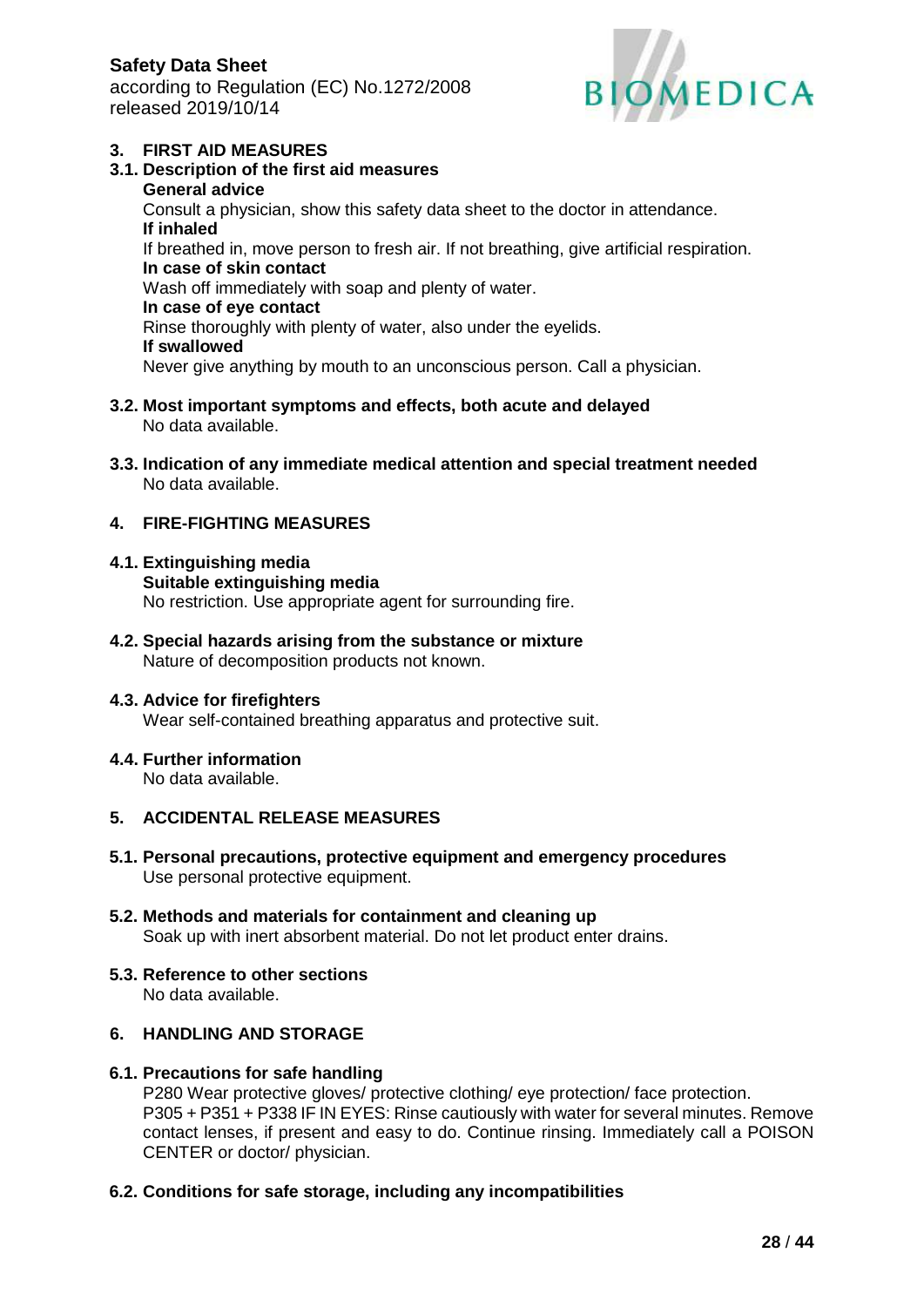

Keep in properly labeled containers.; Store at 2-8°C. VbF-Class: not applicable.

#### **6.3. Specific end uses**

No data available.

## **7. EXPOSURE CONTROLS/PERSONAL PROTECTION**

#### **7.1. Control parameters**

**Components with workplace parameters** No data available.

#### **7.2. Expose controls**

#### **Appropriate engineering controls**

Ensure adequate ventilation, especially in confined areas. Handle in accordance with good industrial hygiene and safety practice. Wash hands before breaks and at the end of workday.

# **7.3. Personal protective equipment**

**Eye/face protection**

Tightly fitting safety goggles.

#### **Skin protection**

Handle with chemical-resistance gloves. Gloves must be inspected prior to use. Use proper glove removal technique (without touching glove's outer surface) to avoid skin contact with this product. Dispose of contaminated gloves after use in accordance with applicable laws and good laboratory practices.

### **Respiratory protection**

In case of insufficient ventilation, wear suitable respiratory equipment.

## **8. PHYSICAL AND CHEMICAL PROPERTIES**

### **8.1. Information on basic physical and chemical properties**

| a) Appearance form:                              | liquid             |
|--------------------------------------------------|--------------------|
| b) Colour:                                       | clear - yellowish  |
| c) Odour:                                        | characteristic     |
| $d$ ) $pH$ :                                     | $6.9 - 7.1$        |
| e) Melting point/freezing point:                 | no data available. |
| f) Initial boiling point and boiling range:      | no data available. |
| g) Flash point:                                  | no data available. |
| h) Evapour ation rate:                           | no data available. |
| i) Flammability (solid, gas):                    | no applicable      |
| j) Upper/lower flammability or explosive limits: | no applicable      |
| k) Vapour pressure:                              | no data available. |
| I) Vapour density:                               | no data available. |
| m) Relative density:                             | no data available. |
| n) Water solubility:                             | complete           |
| o) Partition coefficient: n-octanol/water:       | no data available. |
| p) Auto-ignition temperature:                    | no applicable      |
| q) Decomposition temperature:                    | no data available. |
| r) Viscosity:                                    | no data available. |
| s) Explosive properties:                         | not explosive      |
| t) Oxidizing properties:                         | no data available. |
|                                                  |                    |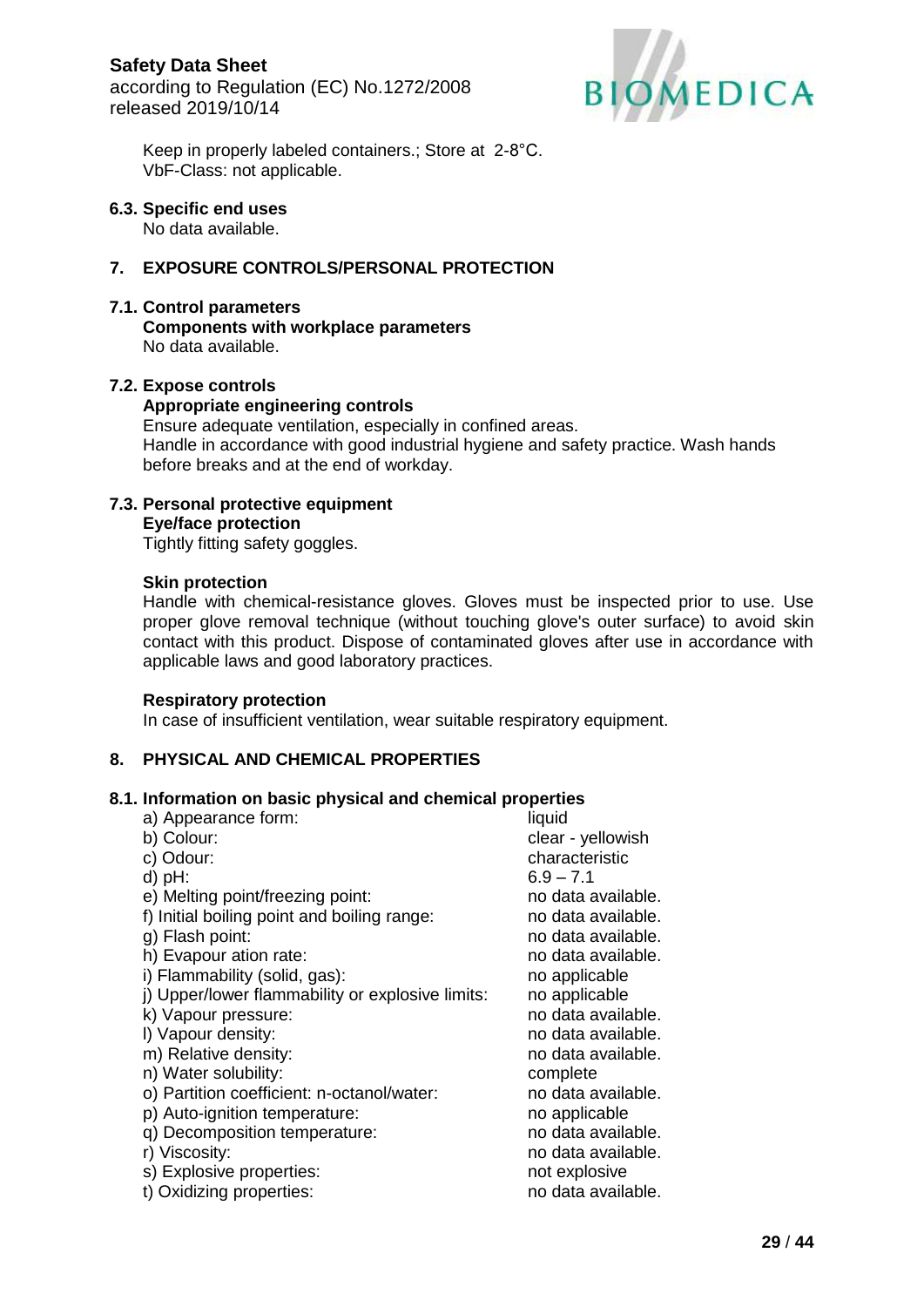

## **8.2. Other safety information**

No data available.

## **9. STABILITY AND REACTIVITY**

#### **9.1. Reactivity**

Hazardous polymerization: will not occur.

#### **9.2. Chemical stability**

Chemically stable under recommended conditions of use and storage.

## **9.3. Possibility of hazardous reactions**

No data available.

## **9.4. Conditions to avoid**

No data available.

**9.5. Incompatible materials**

No data available.

**9.6. Hazardous decomposition products** No data available.

## **10. TOXICOLOGICAL INFORMATION**

#### **10.1. Information on toxicological effects**

Though complete toxicity information on ASYBUF is not available, none of its components are known to be toxic or hazardous at used concentrations. No component of this product contains levels greater than or equal to 0.1% which is identified as a known or anticipated carcinogen by NTP, IARC, or OSHA.

#### **Acute toxicity**

Polyoxyethylene (20) sorbitan monolaurate: Acute oral toxicity (LD50): 40.55 mg/kg [rat], **Skin corrosion/irritation** No data available. **Serious eye damage/eye irritation** No data available. **Respiratory or skin sensitization** No data available. **Germ cell mutagenicity** No data available. **Carcinogenicity** No data available. **Reproductive toxicity** No data available. **Specific target organ toxicity - single exposure** No data available. **Specific target organ toxicity - repeated exposure** No data available. **Aspiration hazard** No data available. **Additional information**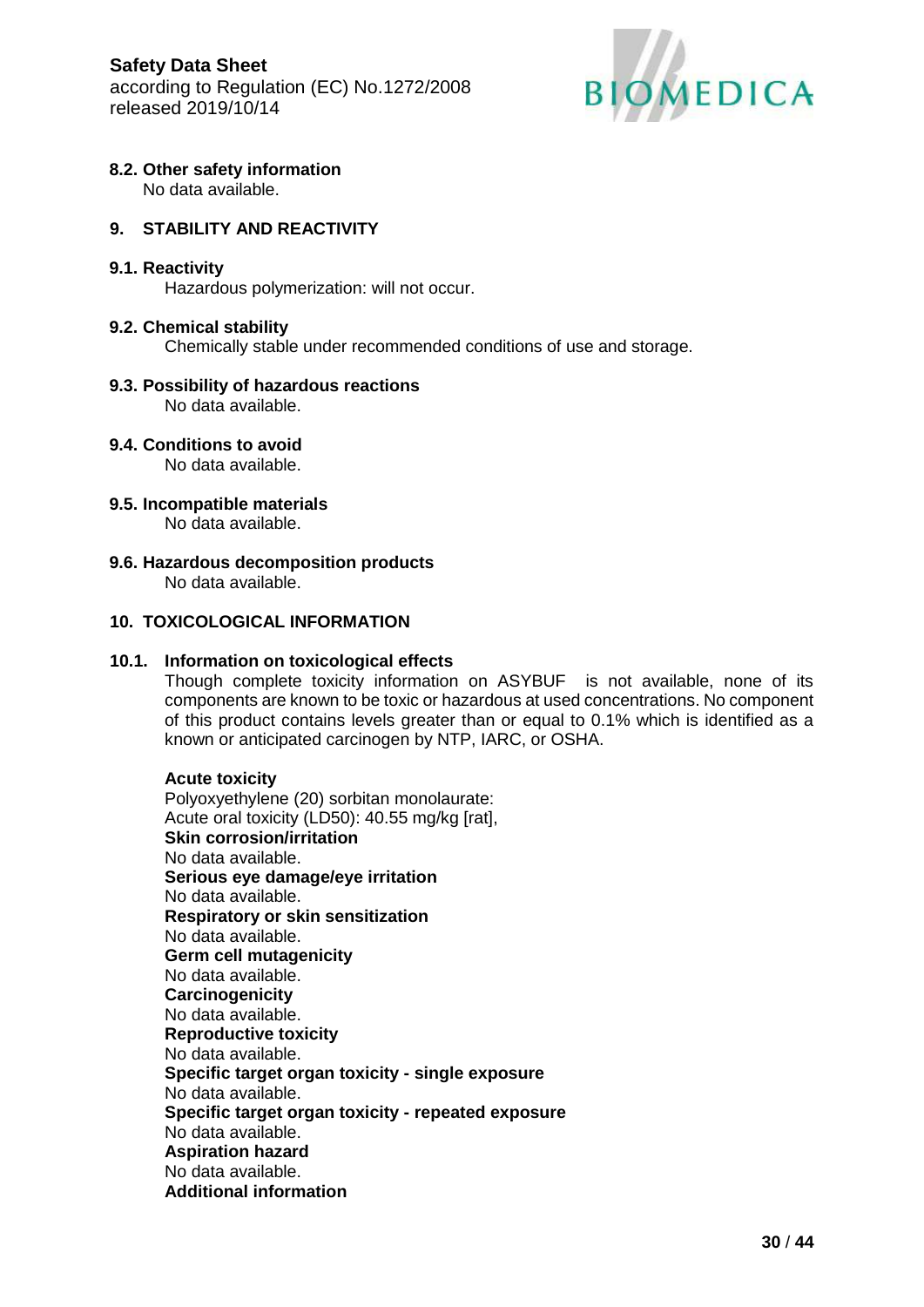

No data available.

### **11. ECOLOGICAL INFORMATION**

#### **12.1. Toxicity**

Though complete toxicity information on ASYBUF is not available, none of its components are known to be toxic or hazardous at used concentrations. No component of this product contains levels greater than or equal to 0.1% which is identified as a known or anticipated carcinogen by NTP, IARC, or OSHA.

- **12.2. Persistence and degradability** No data available.
- **12.3. Bio-accumulative potential** No data available.
- **12.4. Mobility in soil**

. No data available.

- **12.5. Results of PBT and vPvB assessment** No data available.
- **12.6. Other adverse effects** No data available.

## **12. DISPOSAL CONSIDERATIONS**

**12.1. Waste treatment methods Product** Prevent product from entering drains. Dispose of in accordance with local regulations.

## **13. TRANSPORT INFORMATION**

- **14.1. UN number** Non-regulated, non-hazardous for transport.
- **14.2. UN proper shipping name** Non-regulated, non-hazardous for transport.
- **14.3. Transport hazard class(es)** Non-regulated, non-hazardous for transport.
- **14.4. Packaging group** Non-regulated, non-hazardous for transport.
- **14.5. Environmental hazards** No data available.
- **14.6. Reportable Quantity (RQ)** No data available.
- **14.7. Emergency Telephone Number (during transport)** CHEMTREC: 1-800-424-9300 (US and Canada) 1-703-527-3887 (International shipments)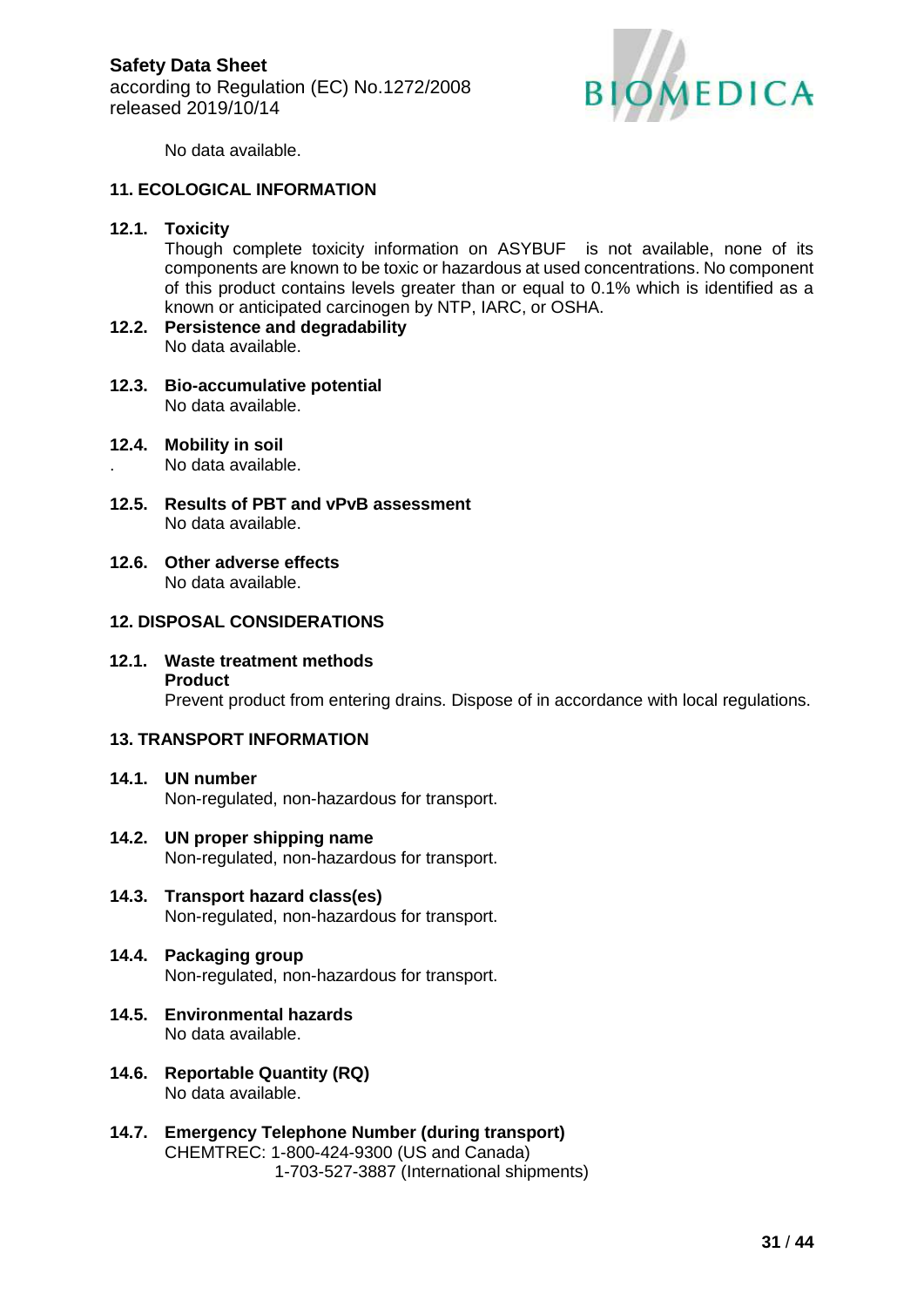

**14.8. Special precautions for user** No data available.

### **14. REGULATORY INFORMATION US FEDERAL REGULATIONS**

CERCLA (COMPREHENSIVE ENVIRONMENTAL RESPONSE COMPENSATION, AND LIABILITY ACT): not applicable. SARA TITLE III (SUPERFUND AMENDMENTS AND REAUTHORIZATION ACT): not listed.

## **INTERNATIONAL REGULATIONS**

There are no hazardous ingredients in an amount that requires identification and labeling according to European Community Directives. EUROPEAN UNION'S REACH (REGISTRATION, EVALUATION, AND AUTHORIZATION OF CHEMICALS):

This product meets the definition of a preparation. The aggregate volume of each non-exempt substance in this product does not exceed the 1 metric ton per year threshold. Therefore, registration is not required.

**14.1. Safety, health and environmental regulations/legislation specific for the substance or mixture** No data available.

**14.2. Chemical safety assessment** No data available.

## **15. OTHER INFORMATION**

**Text of H-code(s) mentioned in Section 3**

No data available.

## **Further information**

The above information is believed to be correct but does not purport to be all inclusive and shall be used only as a guide. The information in this document is based on the present state of our knowledge and is applicable to the product with regard to appropriate safety precautions. It does not represent any guarantee of the properties of the product. Biomedica Medizinprodukte GmbH shall not be held liable for any damage resulting from handling or from contact with the above product. See reverse side of invoice or packing slip for additional terms and conditions of sale.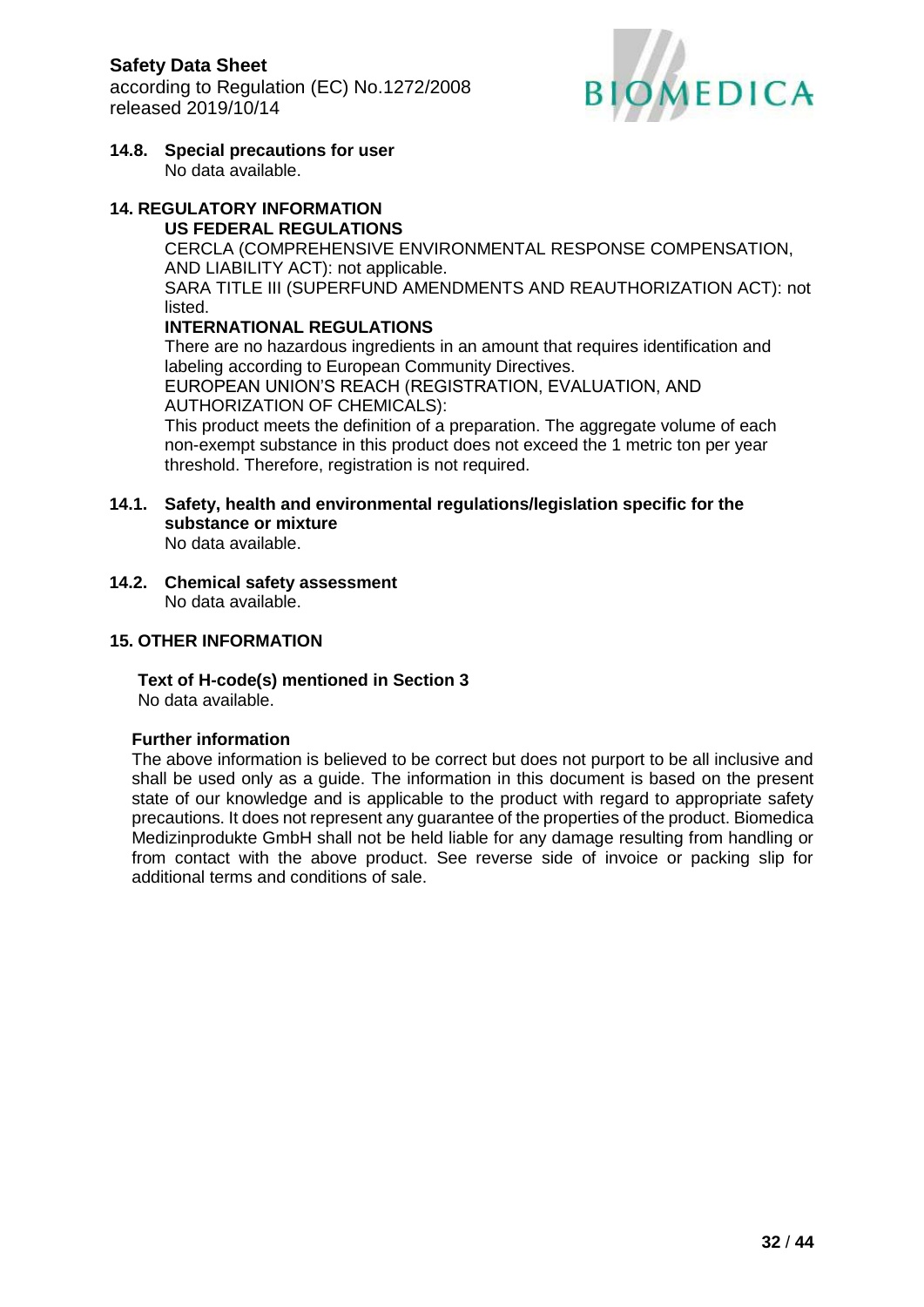

### **SPECIFIC SECTION**

#### **Material safety data sheet no.6**

#### **1. IDENTIFICATION OF THE SUBSTANCE/MIXTURE AND OF THE COMPANY/UNDERTAKING**

#### **1.1. Product identifiers**

| Kit component name: | <b>STOCK standard, Control</b> |
|---------------------|--------------------------------|
| Component ID:       | <b>STOCK STD, CTRL</b>         |
| Brand:              | Biomedica Medizinprodukte GmbH |

**1.2. Relevant identified uses of the substance or mixture and uses advised against** Identified uses: AS A SINGLE COMPONENT FOR RESEARCH USE ONLY

#### **1.3. Details of the supplier of the data sheet**

| Company:   | Biomedica Medizinprodukte GmbH, |  |
|------------|---------------------------------|--|
|            | A-1210 Wien, Divischgasse 4     |  |
| Telephone: | +43/1/291 07 45                 |  |
| Fax:       | +43/1/291 07 85                 |  |
| E-mail:    | info@bmgrp.com                  |  |

#### **2. HAZARDS IDENTIFICATION**

#### **2.1. Classification of the substance or mixture**

Not a hazardous substance or mixture according to Regulation (EC) No. 1272/2008.

#### **2.2. Label elements**

#### **Labeling according Regulation (EC) No 1272/2008 [CLP]**

The product does not need to be labeled in accordance with EC directives or respective national laws.

#### **2.3. Other hazards**

No data available.

#### **3. COMOSITION/INFORMATION ON INGREDIENTS**

#### **3.1. Substances**

See section 3.2

#### **3.2. Mixtures**

| Component   | Classification | Percentage |
|-------------|----------------|------------|
| human serum |                |            |
|             | -              | 100%       |

#### **4. FIRST AID MEASURES**

#### **4.1. Description of the first aid measures**

#### **General advice**

Consult a physician, show this safety data sheet to the doctor in attendance. **If inhaled**

Move to fresh air. If not breathing give artificial respiration. If breathing is difficult, give oxygen.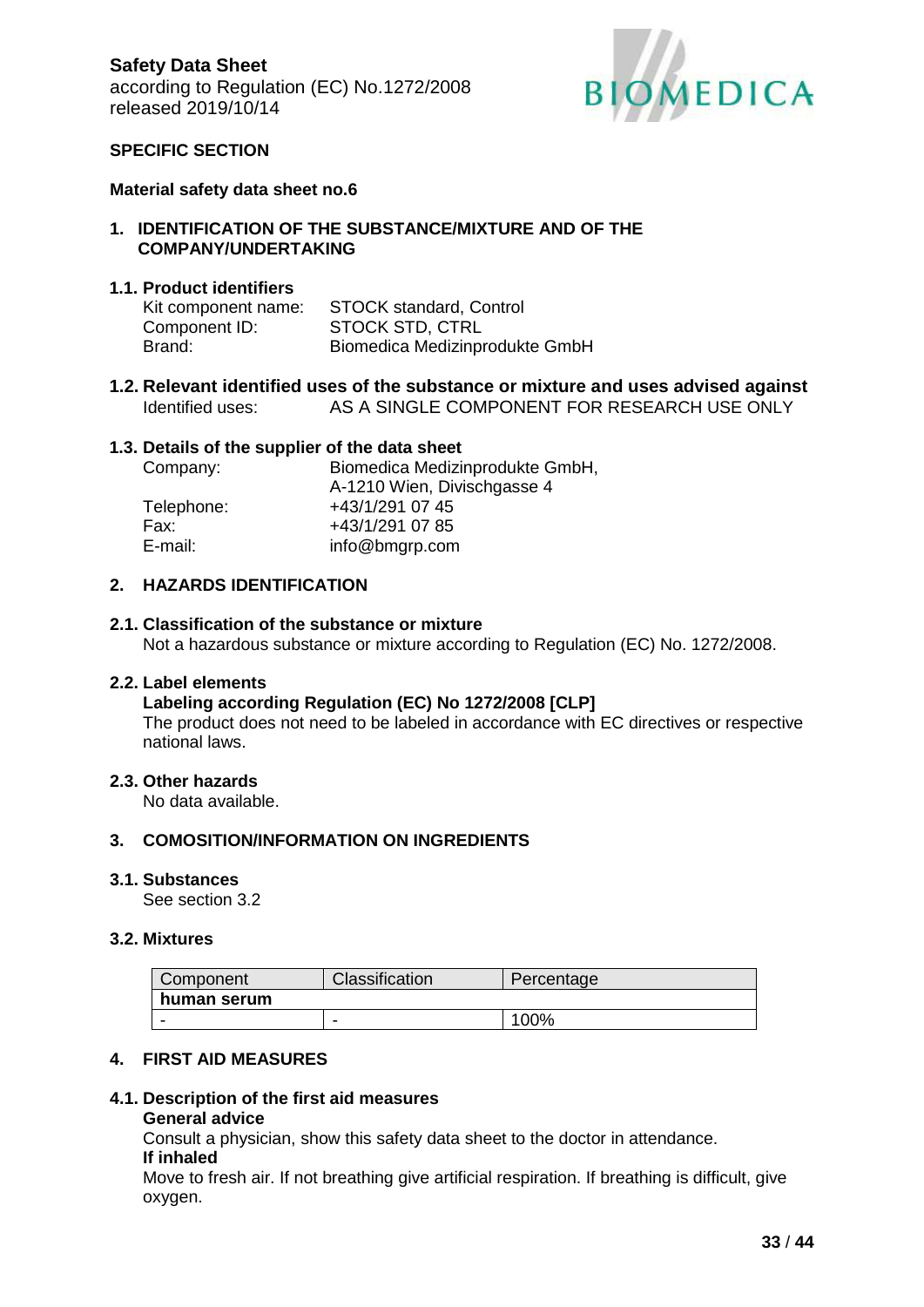according to Regulation (EC) No.1272/2008 released 2019/10/14



## **In case of skin contact**

In case of skin contact, flush with copious amounts of water for at least 15 minutes. Remove contaminated clothing and shoes. Call a physician.

#### **In case of eye contact**

In case of contact with eyes, flush with copious amounts of water for at least 15 minutes. Assure adequate flushing by separating the eyelids with fingers. Call a physician. **If swallowed**

If swallowed, wash out mouth with water provided person is conscious. Call a physician immediately.

- **4.2. Most important symptoms and effects, both acute and delayed** No data available.
- **4.3. Indication of any immediate medical attention and special treatment needed** No data available.

### **5. FIRE-FIGHTING MEASURES**

#### **5.1. Extinguishing media**

- **Suitable extinguishing media** Suitable: Use extinguishing media appropriate to surrounding fire conditions.
- **5.2. Special hazards arising from the substance or mixture** Nature of decomposition products not known.

### **5.3. Advice for firefighters**

Wear self-contained breathing apparatus and protective clothing to prevent contact with skin and eyes.

### **5.4. Further information**

No data available.

## **6. ACCIDENTAL RELEASE MEASURES**

**6.1. Personal precautions, protective equipment and emergency procedures** Do not breathe dust/ fume/ gas/ mist/ vapours/ spray.

### **6.2. Methods and materials for containment and cleaning up**

Sweep up, place in a bag and store for waste disposal. Avoid raising dust. Wash spill site with 10% bleach and ventilate area after material pickup is complete.

#### **6.3. Reference to other sections** No data available.

## **7. HANDLING AND STORAGE**

### **7.1. Precautions for safe handling**

P260 Do not breathe dust/ fume/ gas/ mist/ vapours/ spray. P280 Wear protective gloves/ protective clothing/ eye protection/ face protection. P301 + P312 + P330 IF SWALLOWED: Call a POISON CENTER or doctor/ physician if you feel unwell. Rinse mouth.

P303 + P361 + P353 IF ON SKIN (or hair): Take off immediately all contaminated clothing. Rinse skin with water/shower.

P304 + P340 + P310 IF INHALED: Remove person to fresh air and keep comfortable for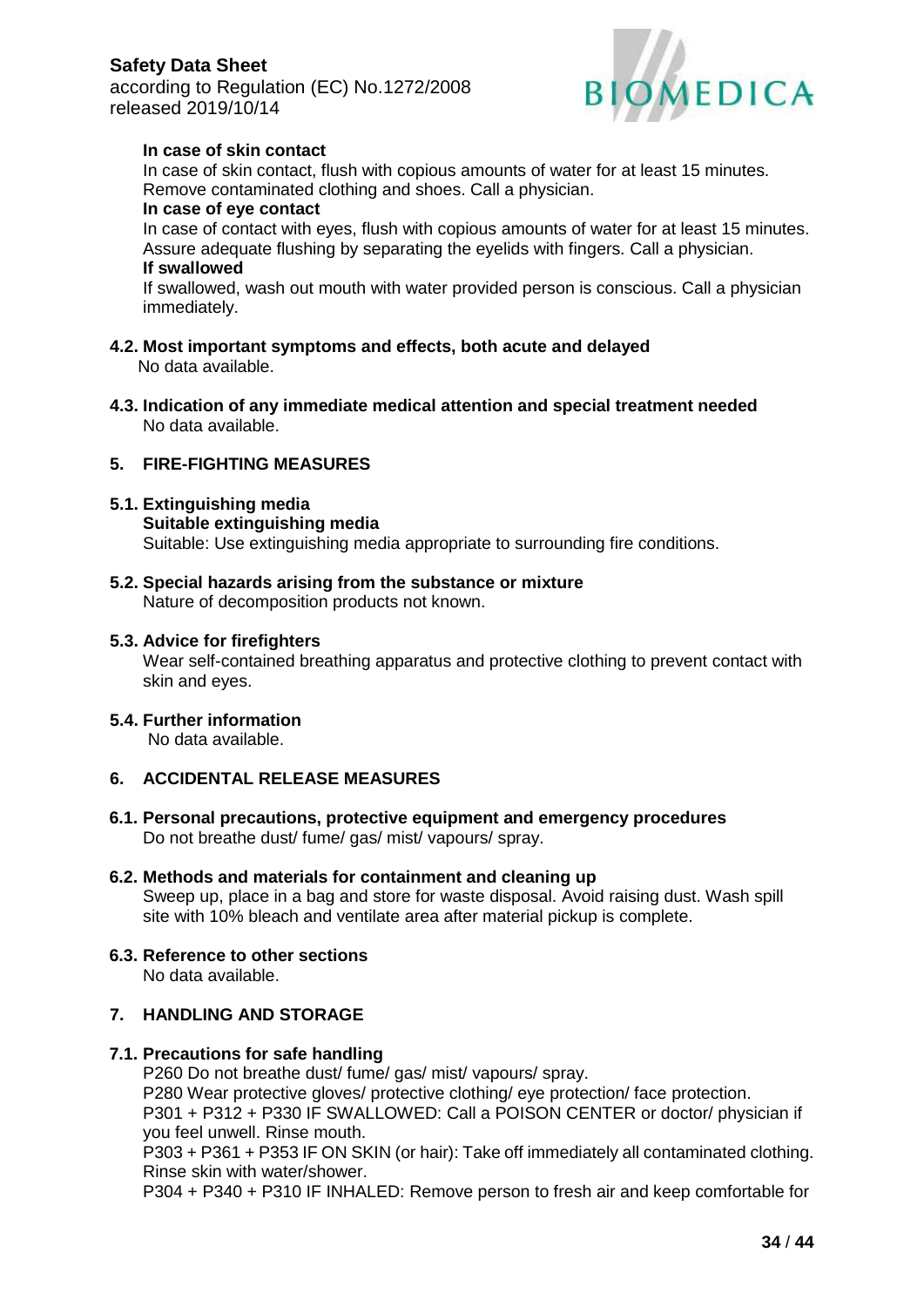

breathing. Immediately call a POISON CENTER or doctor/ physician. P305 + P351 + P338 + P310 IF IN EYES: Rinse cautiously with water for several minutes. Remove contact lenses, if present and easy to do. Continue rinsing. Immediately call a POISON CENTER or doctor/ physician.

#### **7.2. Conditions for safe storage, including any incompatibilities**

Conditions of storage: Keep tightly closed. Store at < -25°C after reconstitution.

#### **7.3. Specific end uses**

No data available.

## **8. EXPOSURE CONTROLS/PERSONAL PROTECTION**

#### **8.1. Control parameters**

**Components with workplace parameters** No data available.

#### **8.2. Expose controls**

ENGINEERING CONTROLS: Safety shower and eye bath. Mechanical exhaust required. GENERAL HYGIENE MEASURES: Wash thoroughly after handling.

#### **8.3. Personal protective equipment:**

 Respiratory protection: Use respirators and components tested and approved under appropriate government standards such as NIOSH (US) or CEN (EU). Where risk assessment shows air-purifying respirators are appropriate use a dust mask type N95 (US) or type P1 (EN 143) respirator.

Hand protection: Compatible chemical-resistant gloves. Eye protection: Chemical safety goggles.

## **9. PHYSICAL AND CHEMICAL PROPERTIES**

#### **9.1. Information on basic physical and chemical properties**

| a) Appearance form:                              | lyophilised        |
|--------------------------------------------------|--------------------|
| b) Colour:                                       | clear - yellowish  |
| c) Odour:                                        | characteristic     |
| $d)$ pH:                                         | no data available. |
| e) Melting point/freezing point:                 | no data available. |
| f) Initial boiling point and boiling range:      | no data available. |
| g) Flash point:                                  | no data available. |
| h) Evapour ation rate:                           | no data available. |
| i) Flammability (solid, gas):                    | no data available. |
| j) Upper/lower flammability or explosive limits: | no data available. |
| k) Vapour pressure:                              | no data available. |
| I) Vapour density:                               | no data available. |
| m) Relative density:                             | no data available. |
| n) Water solubility:                             | no data available. |
| o) Partition coefficient: n-octanol/water:       | no data available. |
| p) Auto-ignition temperature:                    | no data available. |
| q) Decomposition temperature:                    | no data available. |
| r) Viscosity:                                    | no data available. |
| s) Explosive properties:                         | no data available. |
| t) Oxidizing properties:                         | no data available. |
|                                                  |                    |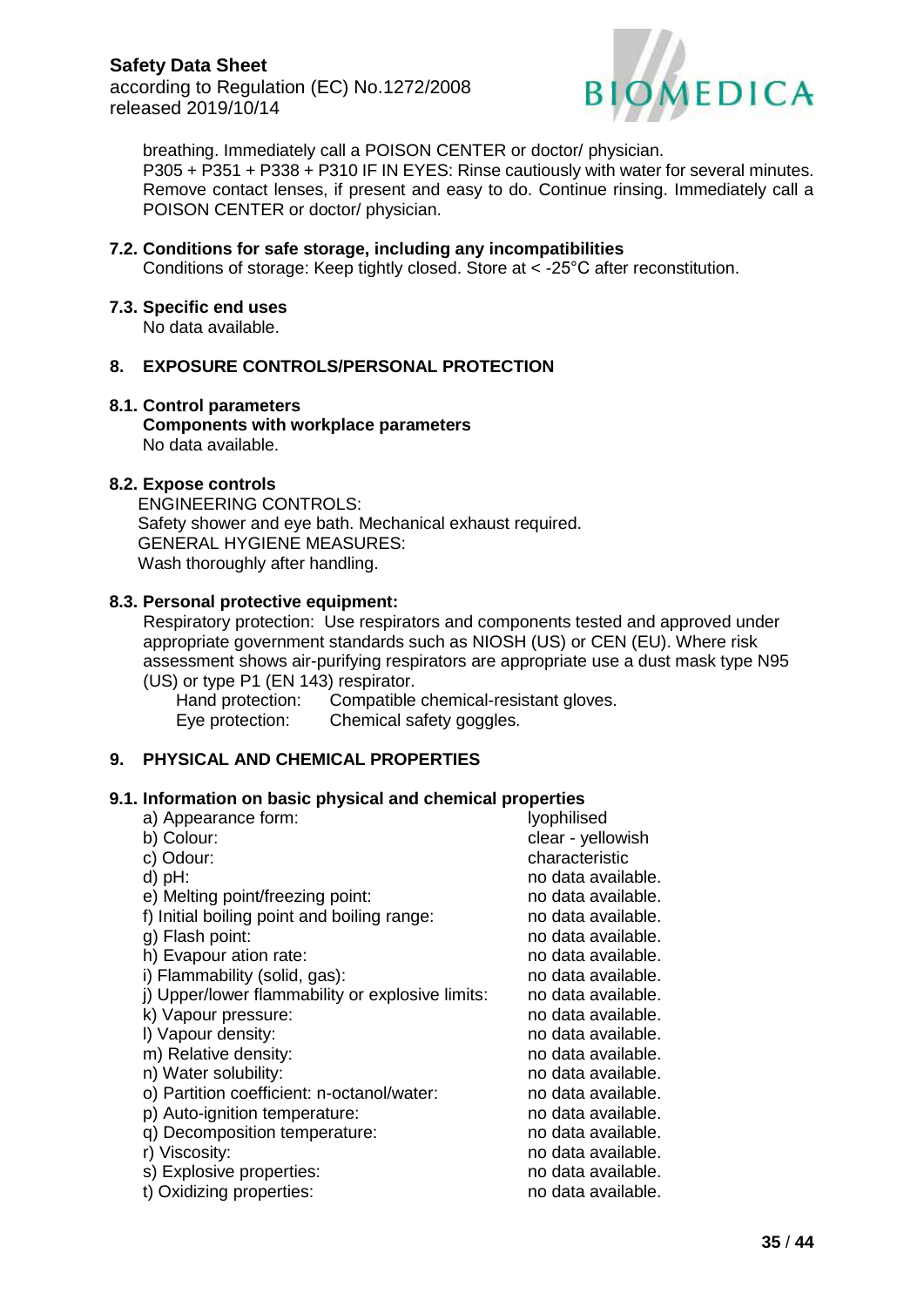

## **9.2. Other safety information**

No data available.

### **10. STABILITY AND REACTIVITY**

- **10.1. Reactivity** Hazardous polymerization: will not occur.
- **10.2. Chemical stability** Chemically stable under recommended conditions of use and storage.
- **10.3. Possibility of hazardous reactions** No data available.
- **10.4. Conditions to avoid** Strong oxidizing agents
- **10.5. Incompatible materials** No data available.
- **10.6. Hazardous decomposition products** Nature of decomposition products not known.

## **11. TOXICOLOGICAL INFORMATION**

#### **11.1. Information on toxicological effects Acute toxicity** No data available. **Skin corrosion/irritation** Skin contact: May cause skin irritation. Skin absorption: May be harmful if absorbed through the skin. **Serious eye damage/eye irritation** May cause eye irritation. **Respiratory or skin sensitization** Material may be irritating to mucous membranes and upper respiratory tract. May be harmful if inhaled. **Germ cell mutagenicity** No data available. **Carcinogenicity** No data available. **Reproductive toxicity** No data available. **Specific target organ toxicity - single exposure** No data available. **Specific target organ toxicity - repeated exposure** No data available. **Aspiration hazard** No data available. **Additional information** May be harmful if swallowed.

### **12. ECOLOGICAL INFORMATION**

**12.1. Toxicity**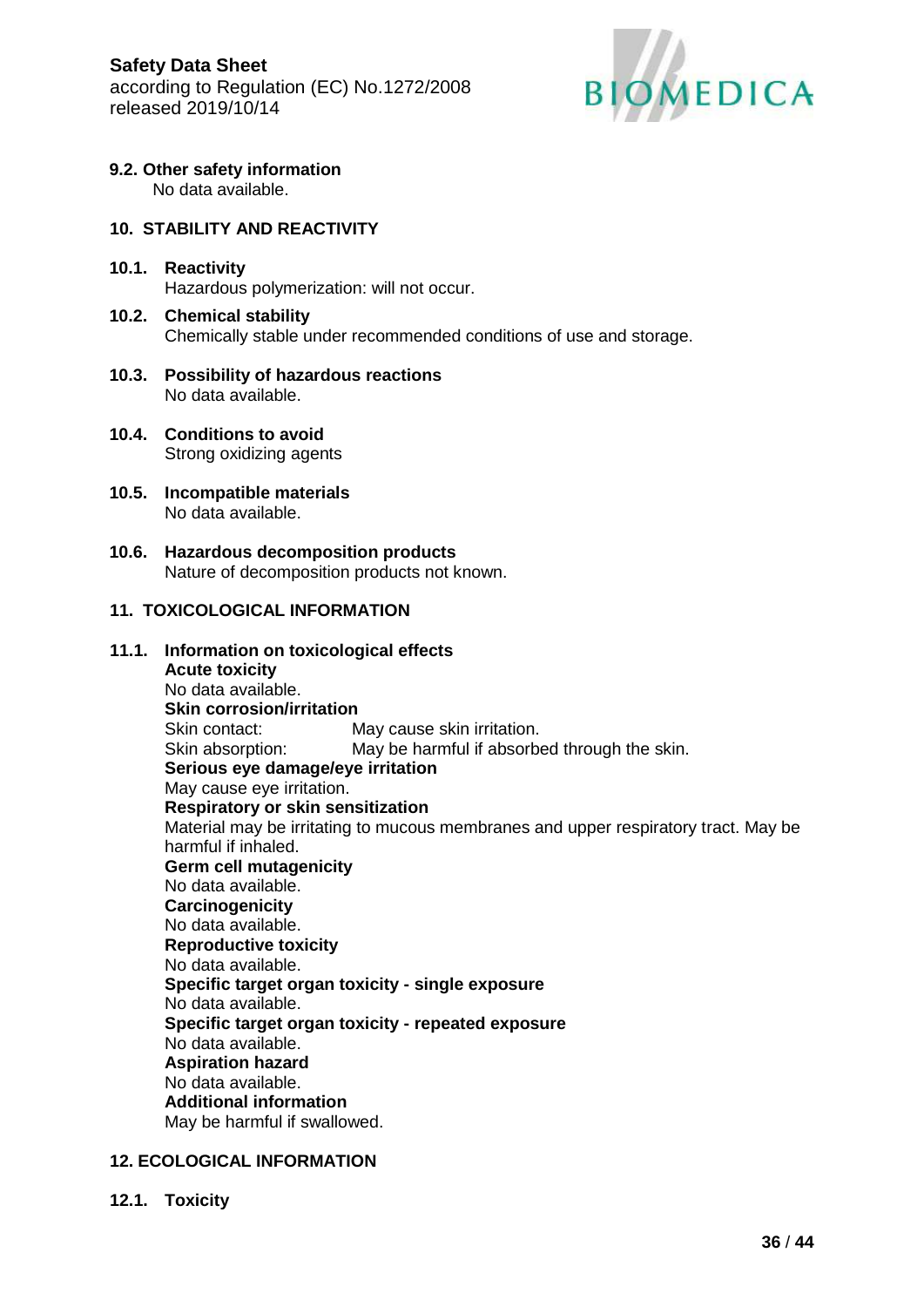

No data available.

- **12.2. Persistence and degradability** No data available.
- **12.3. Bio-accumulative potential** No data available.
- **12.4. Mobility in soil** No data available.
- **12.5. Results of PBT and vPvB assessment** No data available.
- **12.6. Other adverse effects** No data available.

## **13. DISPOSAL CONSIDERATIONS**

## **13.1. Waste treatment methods**

#### **Product**

Contact a licensed professional waste disposal service to dispose of this material. Disposal should be made in accordance with existing disposal practices employed for infectious waste at your institution. Observe all federal, state, and local environmental regulations.

## **14. TRANSPORT INFORMATION**

### **14.1. UN number**

Non-regulated, non-hazardous for transport.

#### **14.2. UN proper shipping name** Non-regulated, non-hazardous for transport.

**14.3. Transport hazard class(es)** Non-regulated, non-hazardous for transport.

### **14.4. Packaging group** Non-regulated, non-hazardous for transport.

- **14.5. Environmental hazards** No data available.
- **14.6. Reportable Quantity (RQ)** No data available.
- **14.7. Emergency Telephone Number (during transport)** CHEMTREC: 1-800-424-9300 (US and Canada) 1-703-527-3887 (International shipments)
- **14.8. Special precautions for user** No data available.

#### **15. REGULATORY INFORMATION CLASSIFICATION AND LABELING ACCORDING TO EU DIRECTIVES**  INDICATION OF DANGER: B Biohazard. Not hazardous according to Directive 67/548/EEC.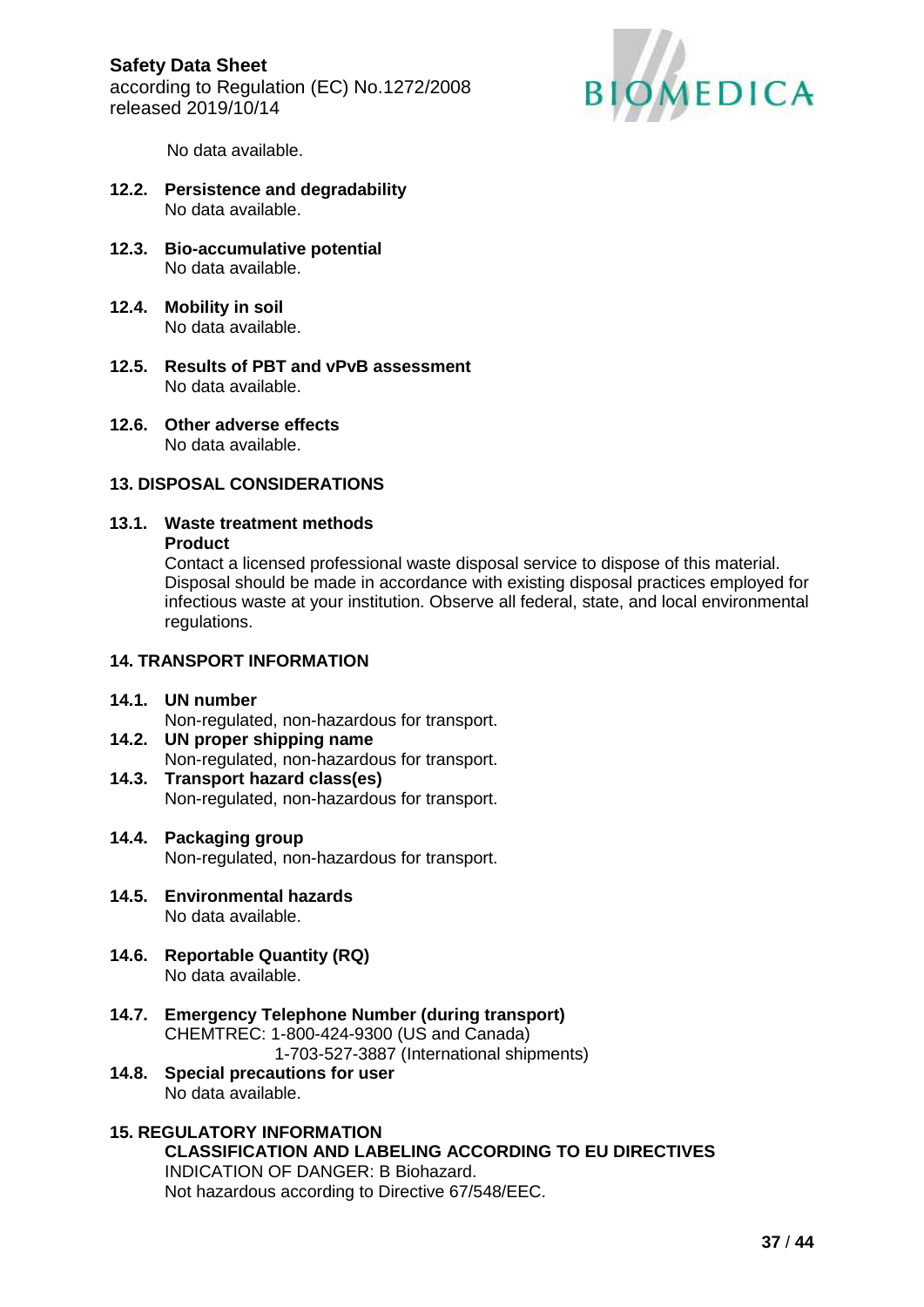

Caution: Substance not yet fully tested (EU).

#### **COUNTRY SPECIFIC INFORMATION**  Germany WGK: 3 Self-Classification

- **15.1. Safety, health and environmental regulations/legislation specific for the substance or mixture** No data available.
- **15.2. Chemical safety assessment** No data available.

### **16. OTHER INFORMATION**

No data available.

#### **Further information**

The above information is believed to be correct but does not purport to be all inclusive and shall be used only as a guide. The information in this document is based on the present state of our knowledge and is applicable to the product with regard to appropriate safety precautions. It does not represent any guarantee of the properties of the product. Biomedica Medizinprodukte GmbH shall not be held liable for any damage resulting from handling or from contact with the above product. See reverse side of invoice or packing slip for additional terms and conditions of sale.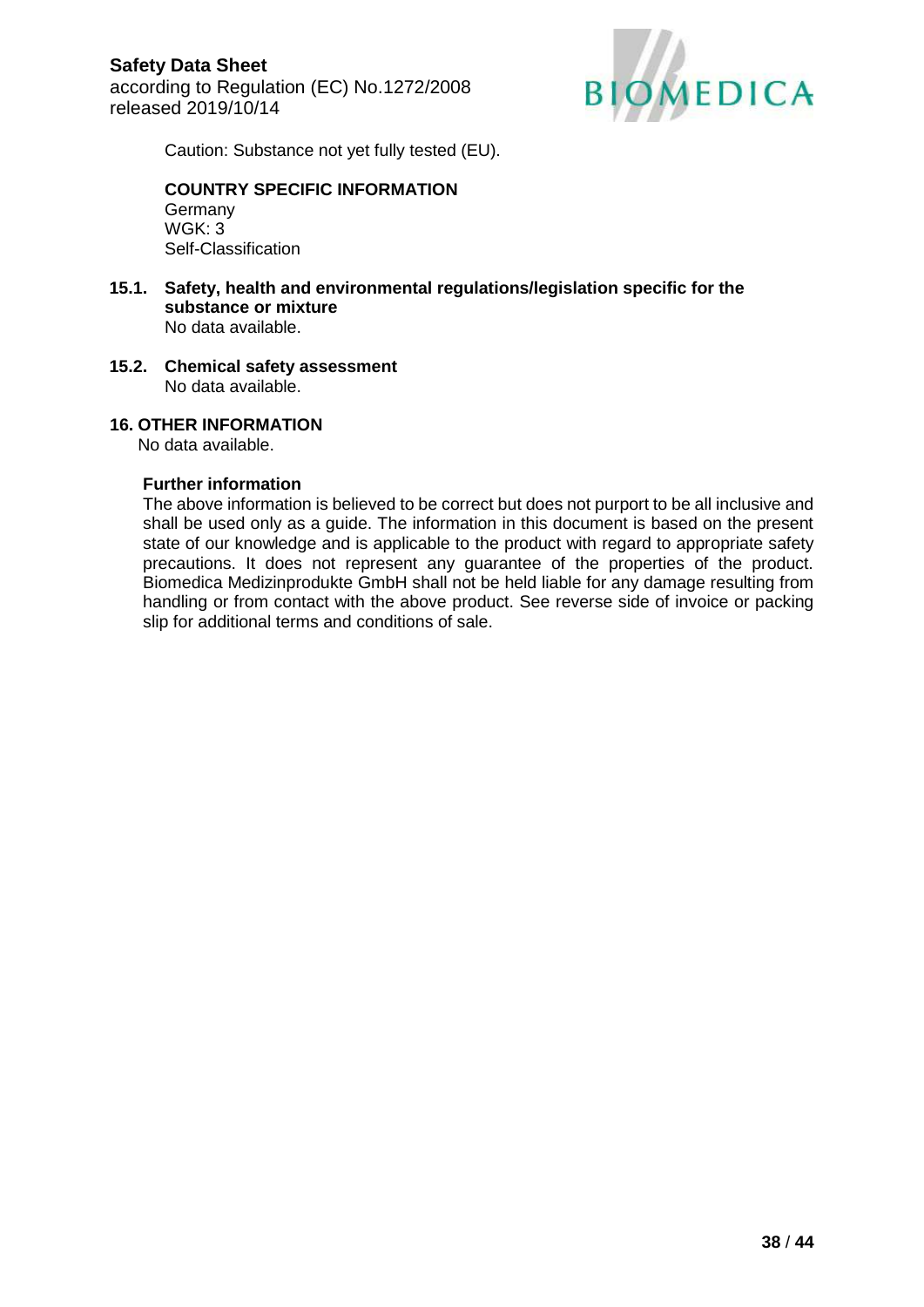

## **SPECIFIC SECTION**

## **Material safety data sheet no.7**

**1. IDENTIFICATION OF THE SUBSTANCE/MIXTURE AND OF THE COMPANY/UNDERTAKING**

## **1.1. Product identifiers**

|               | Kit component name: Wash buffer concentrate 20x |
|---------------|-------------------------------------------------|
| component ID: | <b>WASHBUF</b>                                  |
| Brand:        | Biomedica Medizinprodukte GmbH                  |

**1.2. Relevant identified uses of the substance or mixture and uses advised against** Identified uses: AS SINGLE COMPONENT FOR RESEARCH USE ONLY

## **1.3. Details of the supplier of the data sheet**

| Company:   | Biomedica Medizinprodukte GmbH, |  |
|------------|---------------------------------|--|
|            | A-1210 Wien, Divischgasse 4     |  |
| Telephone: | +43/1/291 07 45                 |  |
| Fax:       | +43/1/291 07 85                 |  |
| E-mail:    | info@bmgrp.com                  |  |

## **2. HAZARDS IDENTIFICATION**

#### **2.1. Classification of the substance or mixture** Skin sensitisation (Category 1), H317

### **2.2 Label elements**

### **Labeling according Regulation (EC) No 1272/2008 [CLP]**

| Hazard Pictogram | Signal word |
|------------------|-------------|
|                  | Warning     |

## **3. COMOSITION/INFORMATION ON INGREDIENTS**

## **3.1. Substances**

See section 3.2

## **3.2. Mixtures**

| Component                                                           | Classification |      | Percentage |  |  |  |
|---------------------------------------------------------------------|----------------|------|------------|--|--|--|
| Sodium Chloride MW: NaCl                                            |                |      |            |  |  |  |
| CAS-No.7647-14-5                                                    |                |      | 16%        |  |  |  |
| EC-No. 231-598-3                                                    |                |      |            |  |  |  |
| Polyoxyethylene (20) sorbitan monolaurate $MW: C_{58}H_{114}O_{26}$ |                |      |            |  |  |  |
| CAS-No.9005-64-5                                                    |                |      | 2%         |  |  |  |
| EC-No.500-018-3                                                     |                |      |            |  |  |  |
| Proclin950                                                          |                |      |            |  |  |  |
| CAS-No. 2682-20-4                                                   |                | H317 | 0.08%      |  |  |  |
| EC-No. 220-239-6                                                    |                |      |            |  |  |  |

For the full text of the H-statements mentioned in this section, see section 16.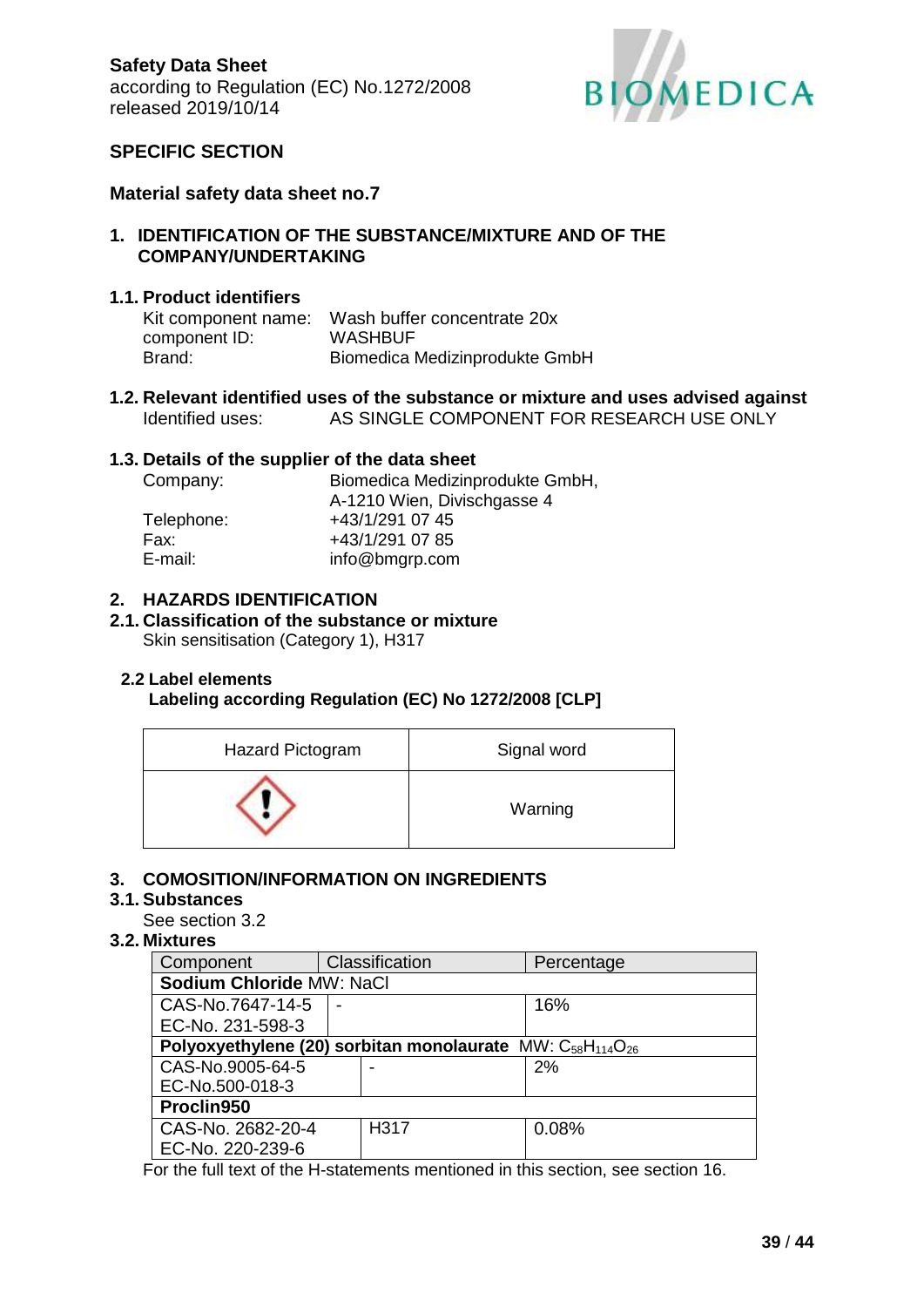

## **4. FIRST AID MEASURES**

# **4.1. Description of the first aid measures**

# **General advice**

Consult a physician, show this safety data sheet to the doctor in attendance. **If inhaled**

Move to fresh air. If not breathing give artificial respiration. If breathing is difficult, give oxygen.

### **In case of skin contact**

In case of skin contact, flush with copious amounts of water for at least 15 minutes. Remove contaminated clothing and shoes. Call a physician.

### **In case of eye contact**

In case of contact with eyes, flush with copious amounts of water for at least 15 minutes. Assure adequate flushing by separating the eyelids with fingers. Call a physician.

### **If swallowed**

If swallowed, wash out mouth with water provided person is conscious. Call a physician immediately.

### **4.2. Most important symptoms and effects, both acute and delayed**

Vomiting, diarrhoea, dehydration and congestion may occur in internal organs. Hypertonic salt solutions can produce inflammatory reactions in the gastrointestinal tract.

**4.3. Indication of any immediate medical attention and special treatment needed** No data available.

## **5. FIRE-FIGHTING MEASURES**

## **5.1. Extinguishing media**

### **Suitable extinguishing media**

Use extinguishing media appropriate to surrounding fire conditions.

**5.2. Special hazards arising from the substance or mixture** Hydrogen chloride gas, sodium oxides.

### **5.3. Advice for firefighters**

Wear self-contained breathing apparatus and protective clothing to prevent contact with skin and eyes.

# **5.4. Further information**

No data available.

## **6. ACCIDENTAL RELEASE MEASURES**

**6.1. Personal precautions, protective equipment and emergency procedures** Use personal protective equipment. Avoid contact with skin and eyes.

## **6.2. Environmental precautions**

Use appropriate tools to put the spilled substances in a convenient waste disposal container. Finish cleaning by spreading water on the contaminated surface and allow to evacuate through the sanitary system.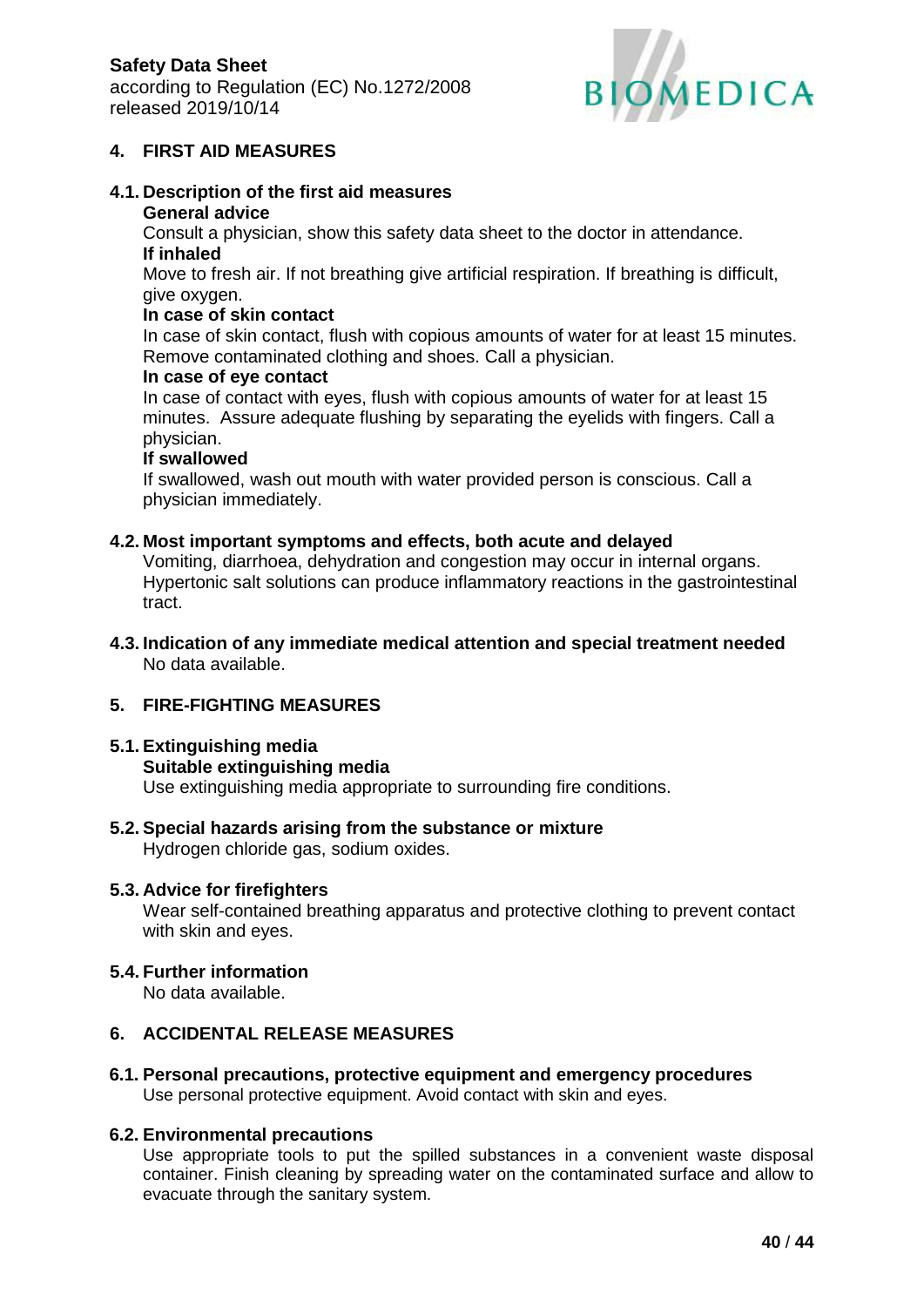

## **6.3. Methods and materials for containment and cleaning up**

Absorb with liquid absorbing material (sand, diatomine, universal binders). Forward to disposal. Clean affected area with plenty of water.

#### **6.4. Reference to other sections**

No data available.

## **7. HANDLING AND STORAGE**

#### **7.1. Precautions for safe handling**

P301 + P312 + P330 IF SWALLOWED: Call a POISON CENTER or doctor/ physician if you feel unwell. Rinse mouth.

P305 + P351 + P338 IF IN EYES: Rinse cautiously with water for several minutes. Remove contact lenses, if present and easy to do. Continue rinsing.

P260 Do not breathe dust/ fume/ gas/ mist/ vapors/ spray.

P280 Wear protective gloves/ protective clothing/ eye protection/ face protection. P303 + P361 + P353 IF ON SKIN (or hair): Take off immediately all contaminated

clothing. Rinse skin with water/shower.

P304 + P340 + P310 IF INHALED: Remove person to fresh air and keep comfortable for breathing. Immediately call a POISON CENTER or doctor/ physician.

## **7.2. Conditions for safe storage, including any incompatibilities**

Store refrigerated 2-8°C.

#### **7.3. Specific end uses**

No data available.

#### . **8. EXPOSURE CONTROLS/PERSONAL PROTECTION**

#### **8.1. Control parameters**

**Components with workplace parameters** No data available.

#### **8.2. Expose controls**

ENGINEERING CONTROLS: Safety shower and eye bath. Mechanical exhaust required. GENERAL HYGIENE MEASURES: Wash thoroughly after handling.

#### **8.3. Personal protective equipment:**

Respiratory protection: Use respirators and components tested and approved under appropriate government standards such as NIOSH (US) or CEN (EU). Where risk assessment shows air-purifying respirators are appropriate use a dust mask type N95 (US) or type P1 (EN 143) respirator.

 Hand protection: Compatible chemical-resistant gloves. The selected protective gloves have to satisfy the specifications of EU Directive 89/686/EEC and the standard EN 374 derived from it.

 Eye protection: Use equipment for eye protection tested and approved under appropriate government standards such as NIOSH (US) or EN 166(EU).

### **9. PHYSICAL AND CHEMICAL PROPERTIES**

## **9.1. Information on basic physical and chemical properties**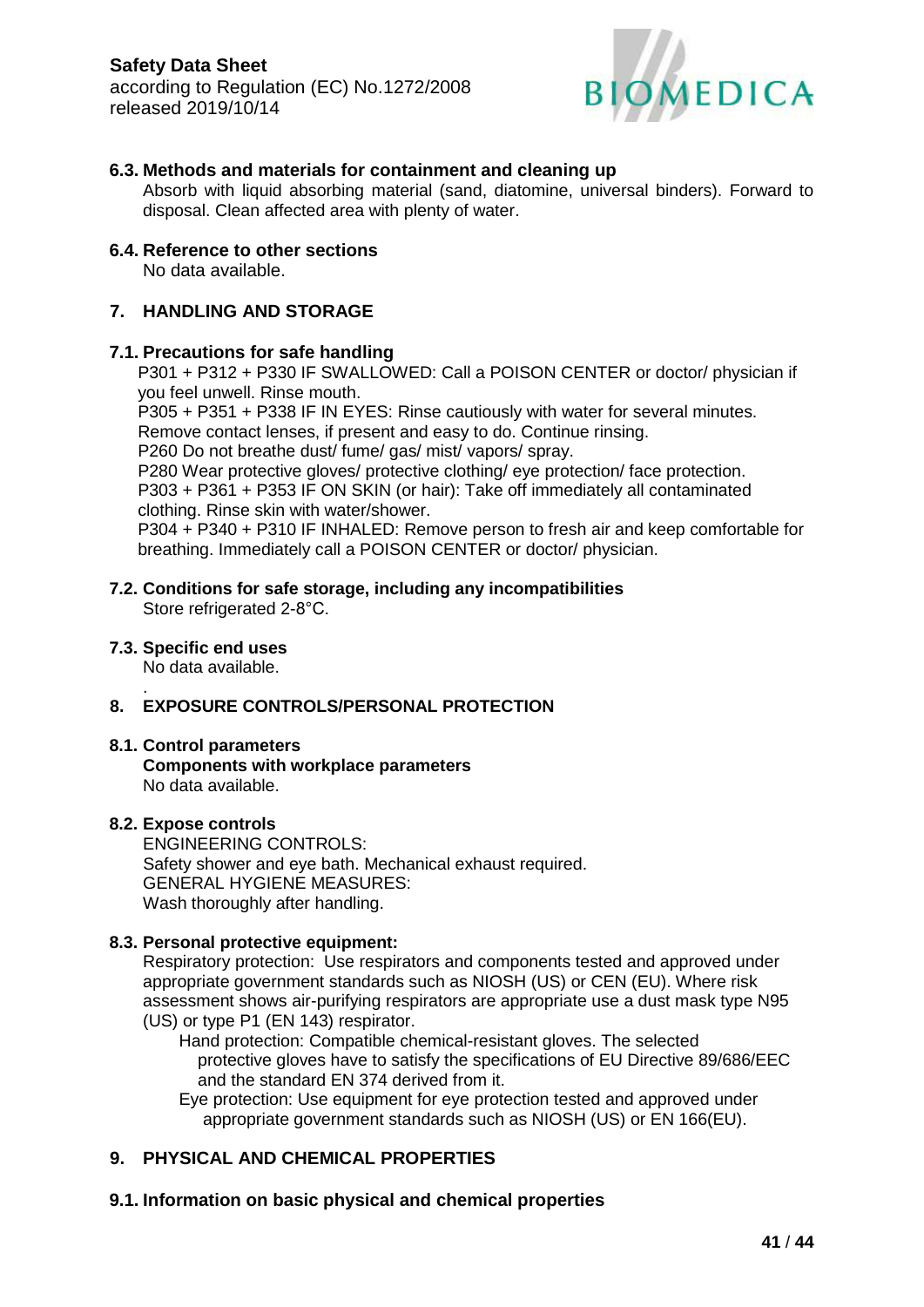according to Regulation (EC) No.1272/2008 released 2019/10/14



- a) Appearance form: liquid
- 
- 
- 
- e) Melting point/freezing point: No data available.
- f) Initial boiling point and boiling range: No data available.
- 
- 
- i) Flammability (solid, gas): No data available.
- j) Upper/lower flammability or explosive limits: No data available.
- k) Vapour pressure: No data available.
- 
- m) Relative density: No data available.
- 
- o) Partition coefficient: n-octanol/water: No data available.
- p) Auto-ignition temperature: No data available.
- q) Decomposition temperature: No data available.
- 
- s) Explosive properties: No data available.
- t) Oxidizing properties: No data available.

**9.2. Other safety information**

No data available.

## **10. STABILITY AND REACTIVITY**

- **10.1. Reactivity** No data available.
- **10.2. Chemical stability** No data available.
- **10.3. Possibility of hazardous reactions** No data available.
- **10.4. Conditions to avoid** No data available.
- **10.5. Incompatible materials** Strong oxidizing agents.
- **10.6. Hazardous decomposition products** Nature of decomposition products not known.

## **11. TOXICOLOGICAL INFORMATION**

**11.1. Information on toxicological effects Acute toxicity** Sodium Chloride: Acute Oral Toxicity (LD50): 3.000 mg/kg [rat]

b) Colour: clear - yellowish c) Odour: No data available. d) pH:  $7.4 \pm 0.1$ g) Flash point:  $\blacksquare$  No data available. h) Evaporation rate: No data available. I) Vapour density: No data available. n) Water solubility: No data available. r) Viscosity:  $\blacksquare$  Viscosity:  $\blacksquare$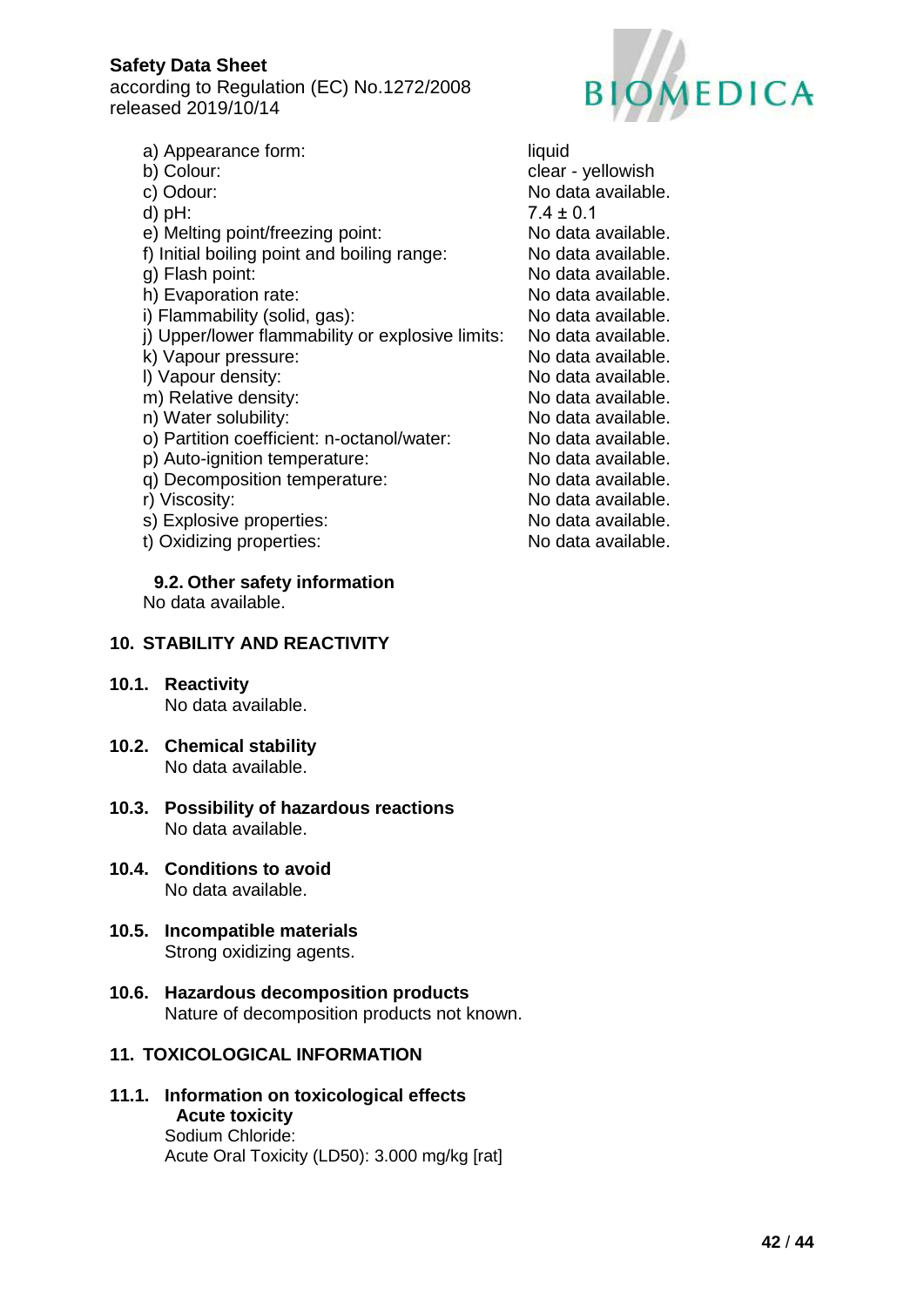according to Regulation (EC) No.1272/2008 released 2019/10/14



### **Skin corrosion/irritation** Skin Contact: May cause skin irritation. Skin Absorption: May be harmful if absorbed through the skin. **Serious eye damage/eye irritation** May cause eye irritation **Respiratory or skin sensitization** Material may be irritating to mucous membranes and upper respiratory tract. May be harmful if inhaled. **Germ cell mutagenicity** No data available. **Carcinogenicity** No data available. **Reproductive toxicity** No data available. **Specific target organ toxicity - single exposure** No data available. **Specific target organ toxicity - repeated exposure** No data available. **Aspiration hazard** No data available. **Additional information** May be harmful if swallowed.

## **12. ECOLOGICAL INFORMATION**

## **12.1. Toxicity**

Sodium Chloride: Acute Toxicity (LC50): 1.294,6 mg/l – 96h [Lepomis macrochirus] Acute Toxicity (LC50): 1.661 mg/l – 48h [Daphnia magna]

### **12.2. Persistence and degradability**

No data available.

## **12.3. Bio-accumulative potential**

No data available.

### **12.4. Mobility in soil**

No data available.

- **12.5. Results of PBT and vPvB assessment** No data available.
- **12.6. Other adverse effects**

No data available.

## **13. DISPOSAL CONSIDERATIONS**

**13.1. Waste treatment methods Product**

> Contact a licensed professional waste disposal service to dispose of this material. Disposal should be made in accordance with existing disposal practices employed